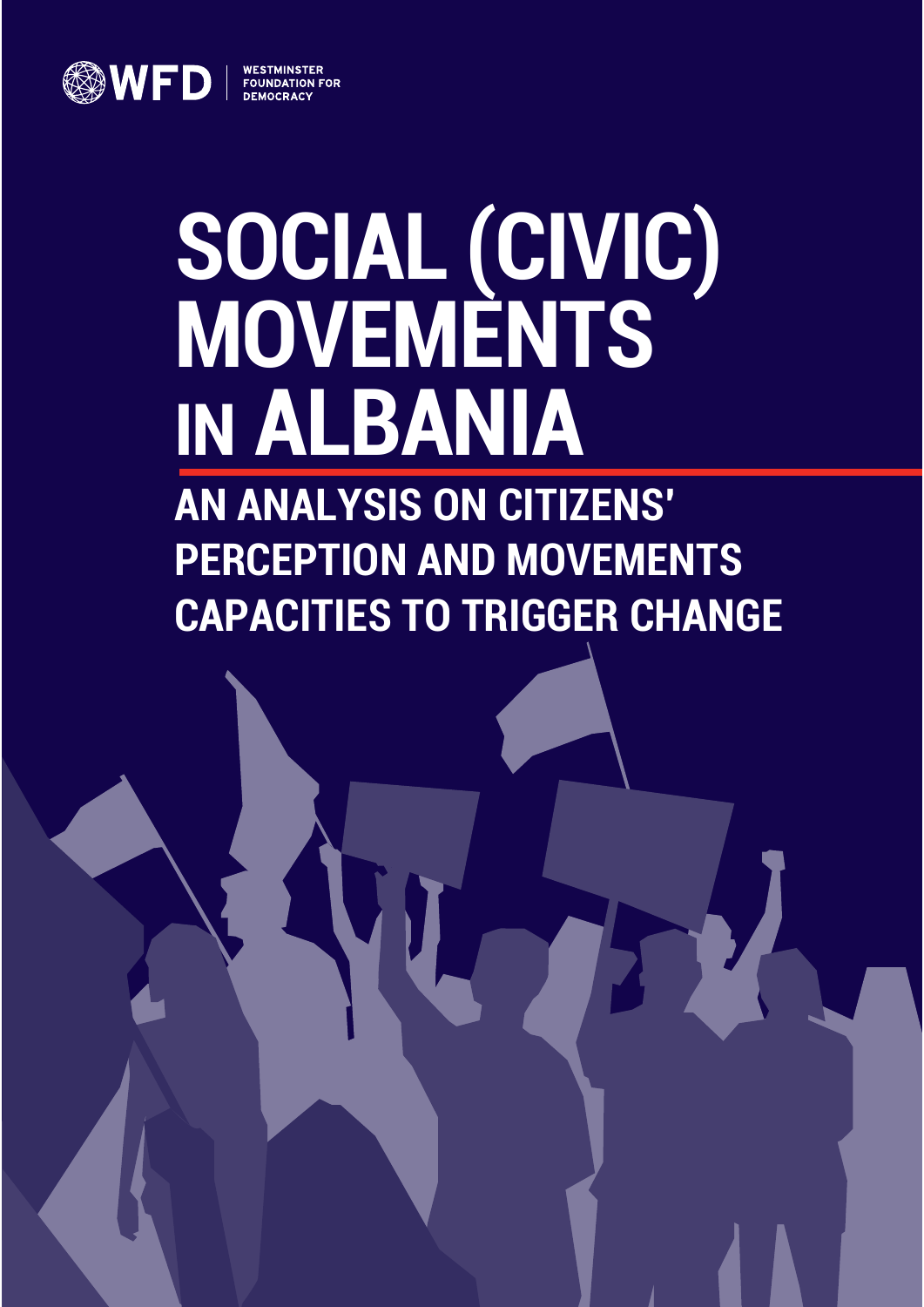## **SOCIAL (CIVIC) MOVEMENTS IN ALBANIA**

**AN ANALYSIS ON CITIZENS' PERCEPTION AND MOVEMENTS CAPACITIES TO TRIGGER CHANGE**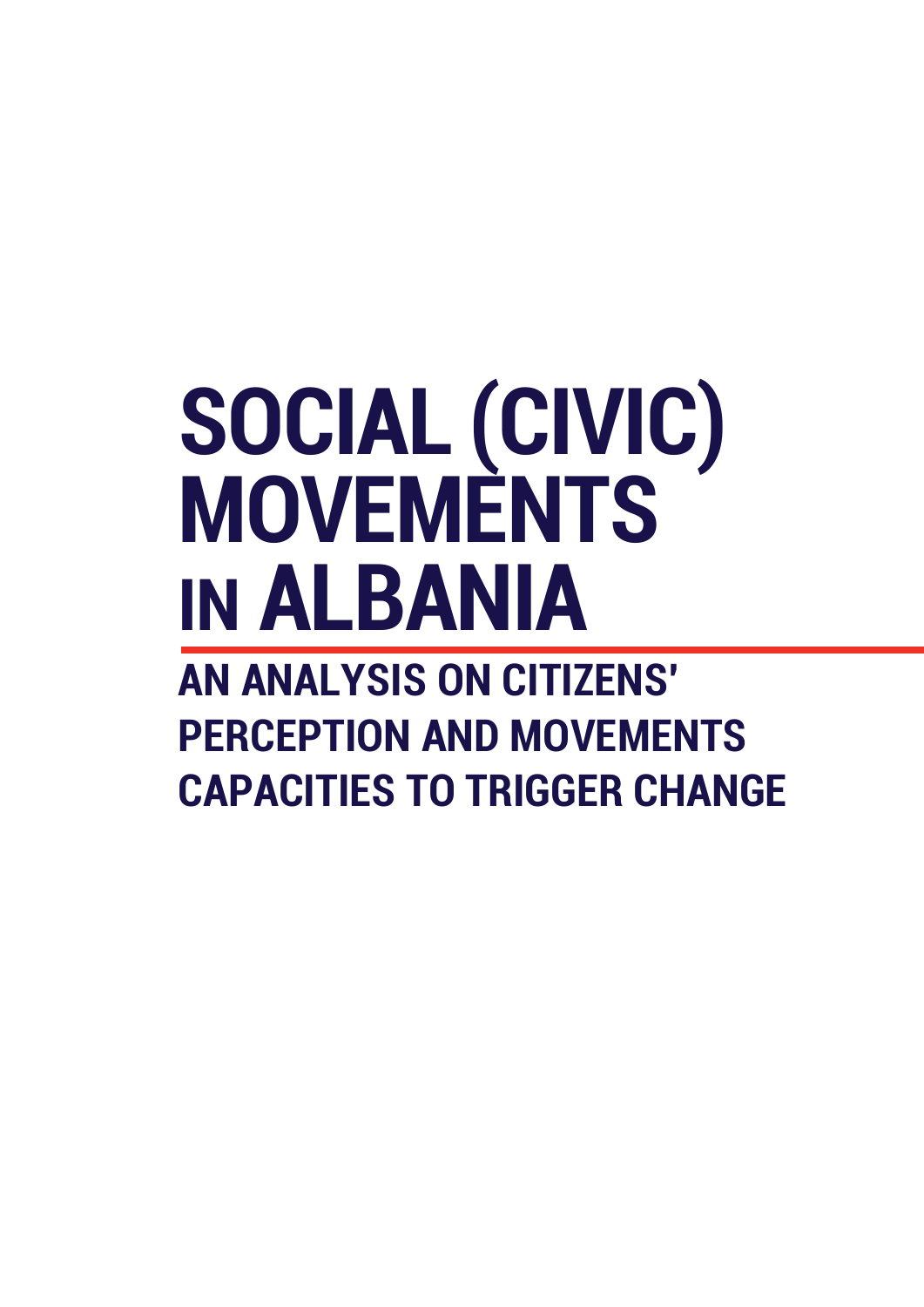### Author: **Center for Economic and Social Studies (CESS)**

*The author produced this report for the Westminster Foundation for Democracy. The views and opinions expressed in this report are that of the authors and do not reflect those of the Government of the United Kingdom or the Westminster Foundation for Democracy.*

Tirana, November 2020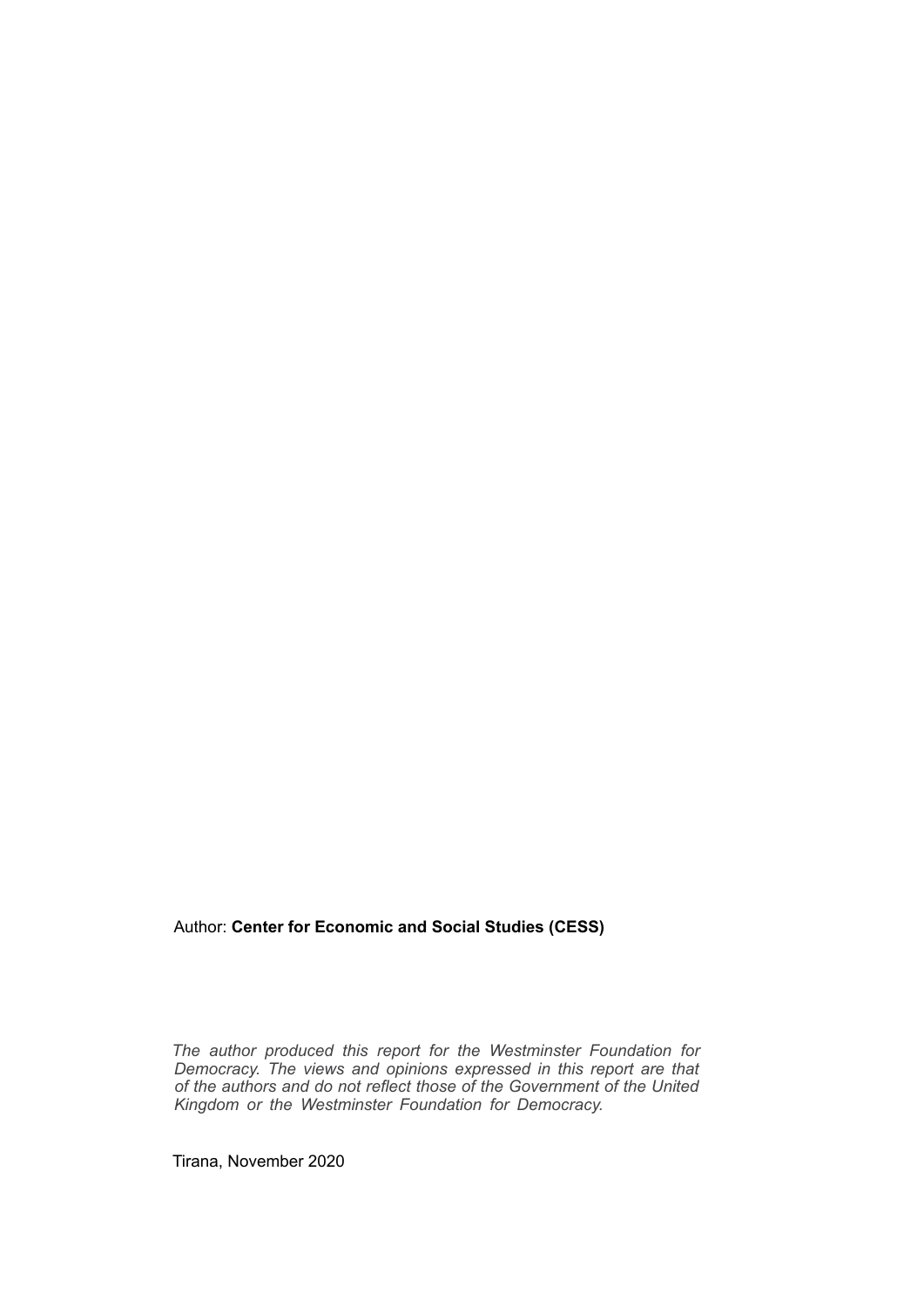#### FOREWORD

This publication deals with a historic overview of the civic movements in Albania after '90s, provides a summary of movements in other countries, and dwells into the current landscape of these movements by more specifically analyzing only six of the current movements. The aim has been to look into their capacities, membership, activity level and to assess whether there is a possibility for them to mobilize support and trigger change into the democratization process in Albania. An important part of this report was to survey and measure citizen's perception of accepting and following these movements. To note here is the fact that the current pre-election phase is a very dynamic one with various developments such as the emerging of new movements and/or political parties or ceasing of other ones.

On one side, the public faith in politics and political structures has been eroded in the last years, and on the other side, the citizen's activism has been fragmented in the best case. As explained by a previous WFD study, the Cost of Politics in Albania is very high and creates an entry barrier into politics for the new movements/parties or politicians, in addition to other formidable hurdles that exist. Under the current circumstances, it is of high interest to look into the present dynamics that favor or disfavor the emerging and strengthening of new civic/political actors in the country.

The study was realized by the Center for Economic and Social Studies (CESS), one of the country's prominent think tanks dealing with this type of research / survey and was supported by the Westminster Foundation for Democracy (WFD). The Foundation would like to thank CESS and its researchers for their dedication in preparing this document.

The WFD is a UK public body dedicated to supporting democracy around the world. In August 2018, the WFD launched a new three-year Western Balkans Regional Initiative entitled 'Western Balkans Democracy Initiative'. The initiative is funded by the British Government's Conflict, Stability and Security Fund.

#### **Sokol Haxhiu**

#### **WFD Country Representative**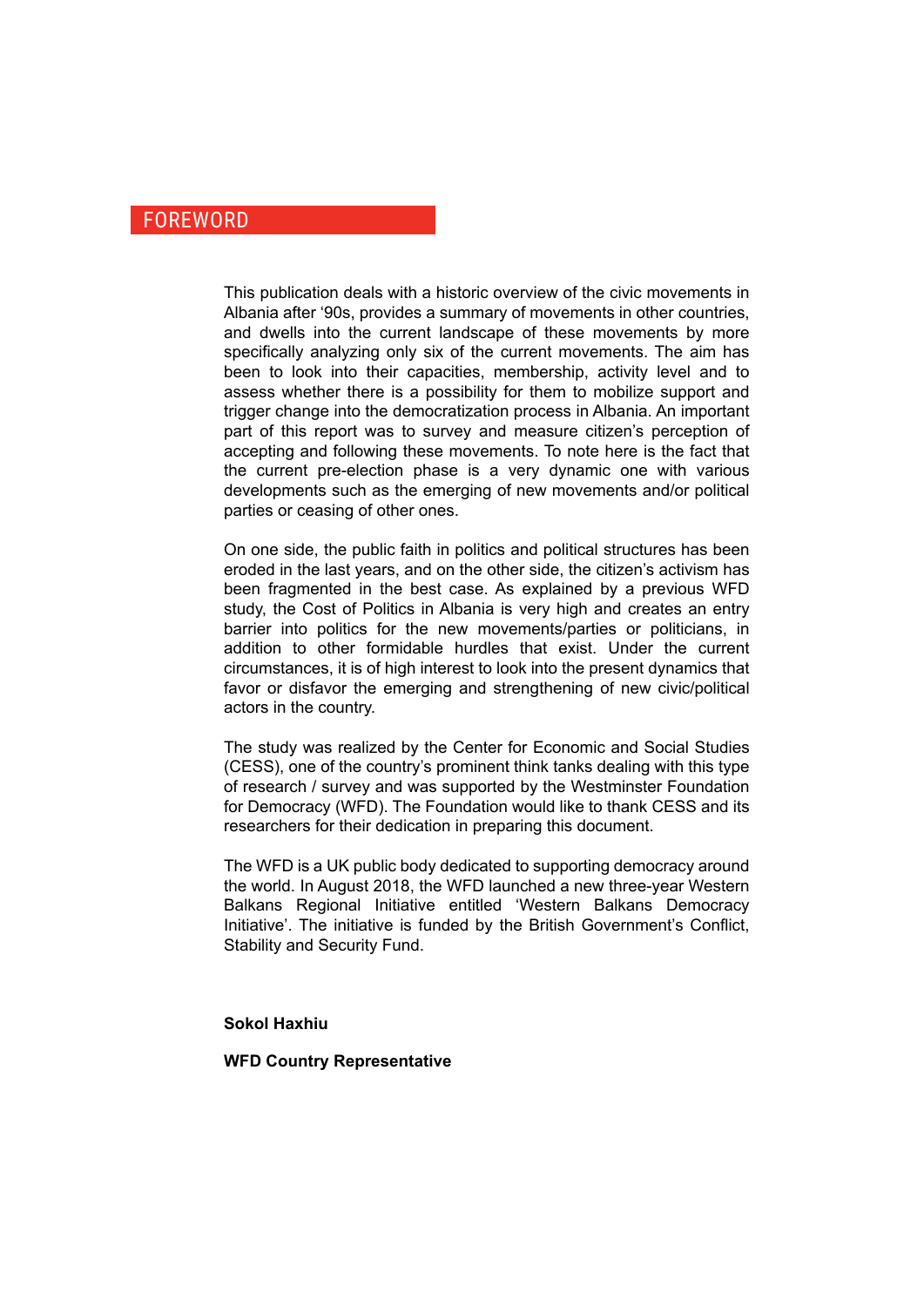## **CONTENTS**

| 2. SOCIAL (CIVIC) MOVEMENTS, DEFINITION, AND THEORETICAL |  |
|----------------------------------------------------------|--|
|                                                          |  |
| 2.1. SOCIAL (CIVIC) MOVEMENTS: A BRIEF OVERVIEW  14      |  |
| 2.2. THEORIES AND LITERATURE ON THE STUDY OF SOCIAL      |  |
|                                                          |  |
|                                                          |  |
|                                                          |  |
|                                                          |  |
|                                                          |  |
| 5. PROFILES OF THE CURRENT SOCIAL (CIVIC) MOVEMENTS IN   |  |
|                                                          |  |
|                                                          |  |
|                                                          |  |
|                                                          |  |
|                                                          |  |
| 5.5. VETËVENDOSJA MOVEMENT - ALBANIA HQ  46              |  |
|                                                          |  |
|                                                          |  |
|                                                          |  |
|                                                          |  |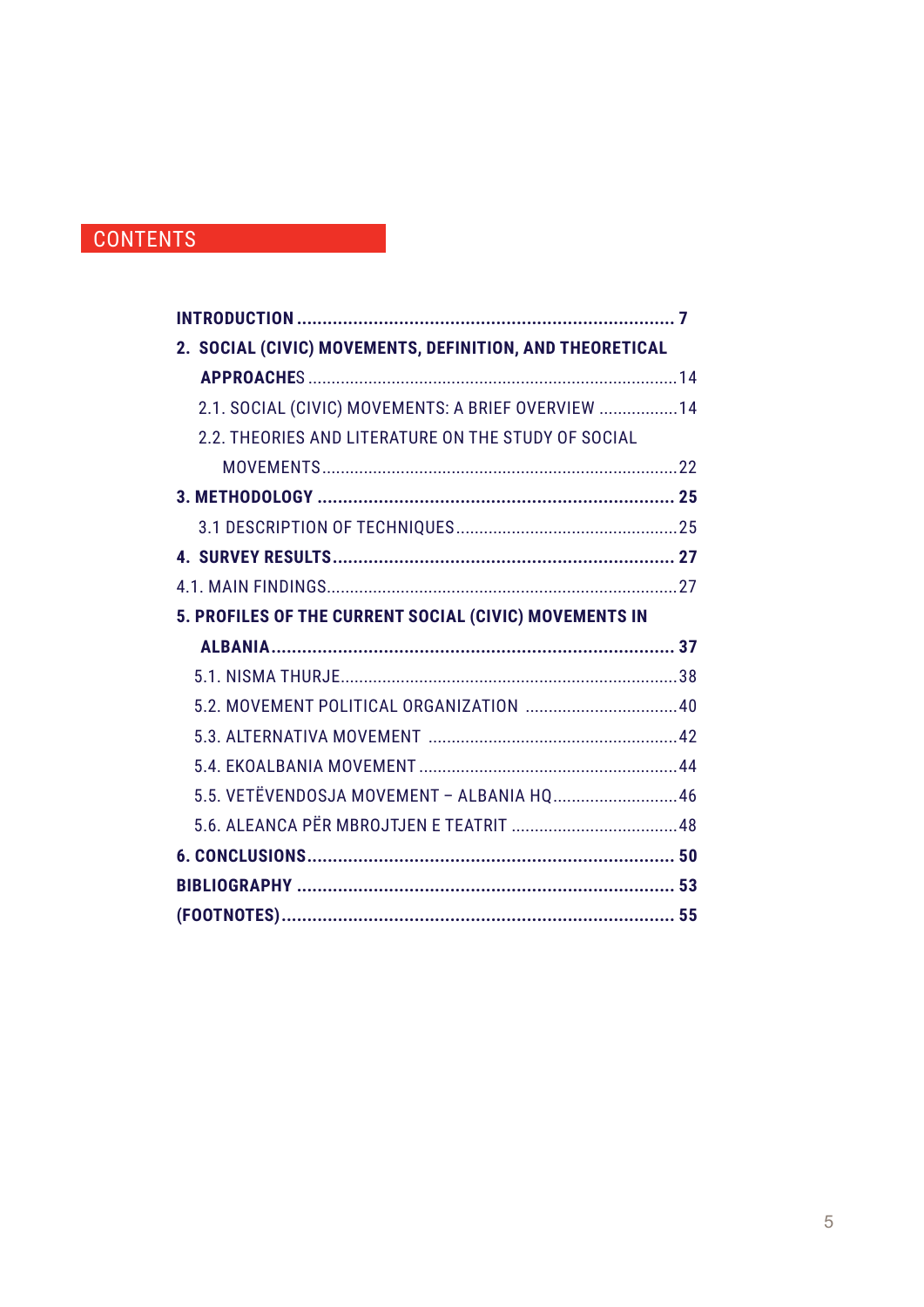## **LIST OF FIGURES**

| FIGURE 1. HOW DO YOU OBTAIN INFORMATION ABOUT THESE            |
|----------------------------------------------------------------|
| <b>MOVEMENTS? (MORE THAN ONE ANSWER IS POSSIBLE)29</b>         |
| FIGURE 2. DO YOU PARTICIPATE IN THE ACTIVITIES OF ANY OF THESE |
|                                                                |
| FIGURE 3. DO YOU BELIEVE THAT THESE MOVEMENTS ARE              |
| INDEPENDENT OF THE MAJOR PARTIES?31                            |
| FIGURE 4. DO YOU THINK THAT THE CAUSES THEY ADVOCATE ARE OF    |
|                                                                |
| FIGURE 5. WHAT IS THE IMPACT OF THESE MOVEMENTS ON THE         |
| PUBLIC LIFE AND THE INCLUSION OF CITIZENS                      |
|                                                                |
| FIGURE 6. DO YOU WISH TO TAKE PART IN ANY OF THESE             |
|                                                                |
|                                                                |

## **List of TABLES**

| TABLE 2. SELECTION OF PRIMARY AND SECONDARY CITY IN EACH   |  |
|------------------------------------------------------------|--|
|                                                            |  |
| TABLE 3. DO YOU KNOW THE FOLLOWING                         |  |
|                                                            |  |
| TABLE 4. HOW MUCH DO THE FOLLOWING MOVEMENTS ATTRACT       |  |
|                                                            |  |
| TABLE 5. HOW DO YOU THINK THE ACTIVITY OF THESE MOVEMENTS  |  |
|                                                            |  |
| TABLE 6. DO YOU PLAN TO VOTE IN THE UPCOMING ELECTIONS?34  |  |
| TABLE 7. IF YOU ARE NOT VOTING, WHAT ARE THE REASONS?35    |  |
| TABLE 8. IF YOU WERE TO VOTE TOMORROW. WOULD YOU PREFER TO |  |
|                                                            |  |
| TABLE 9. IF YOU WERE TO SELECT. WOULD YOU PREFER TO HAVE   |  |
|                                                            |  |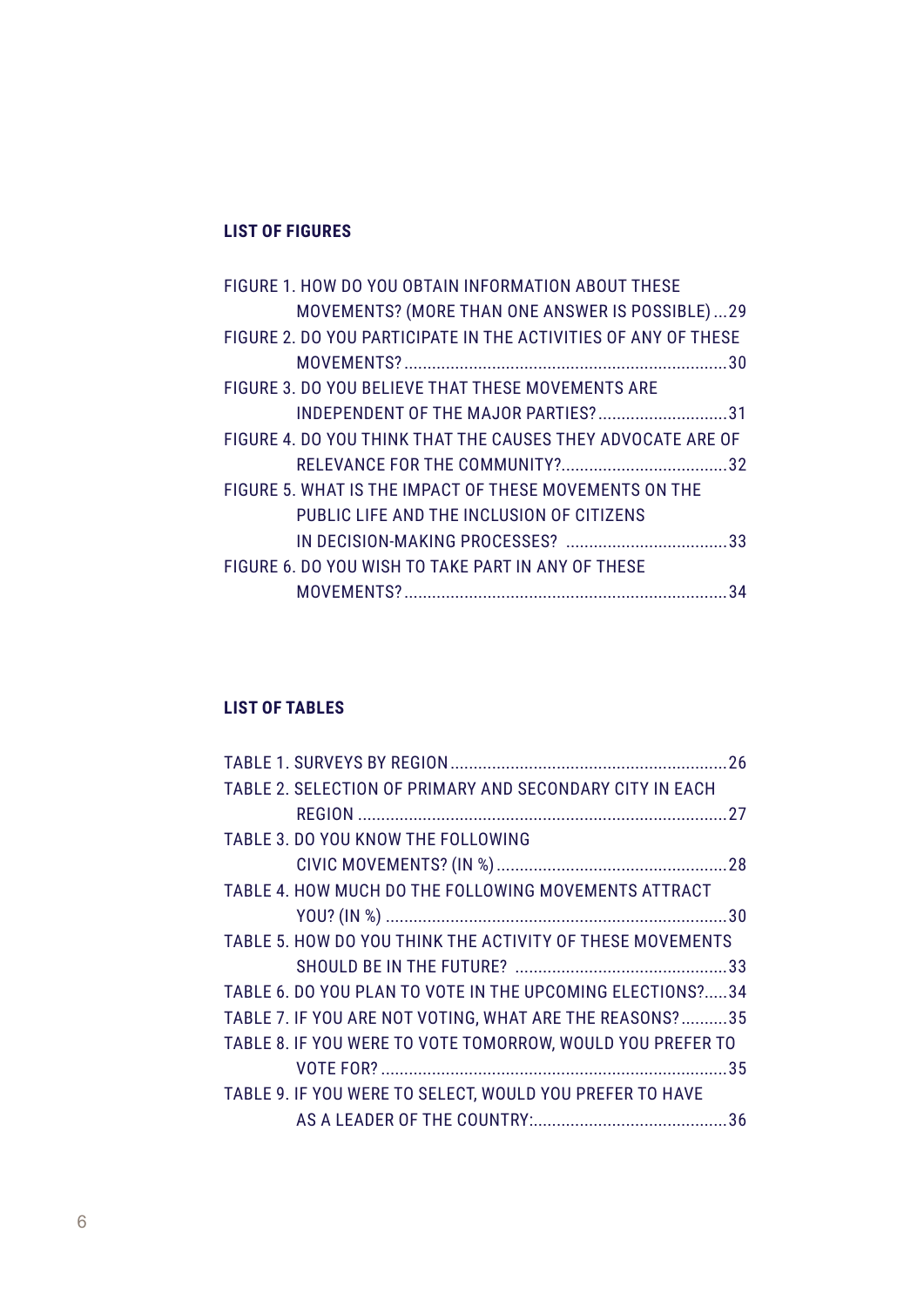## 1 Introduction

The collapse of the totalitarian regime in Albania started through a powerful social movement, such as the Student Movement in December 1990. Concertedly with other factors and stakeholders in the Albanian society, this movement soon became a genuine political movement that gave rise to the first opposition political party in Albania and legitimized, after almost 50 years, political pluralism and a new political-economic system founded on liberal democracy and market economy. The movement of December 1990 had the characteristics of a social movement set in motion by a social group with high patriotic awareness. such as students, and concluded with the realization of its historic mission, prompting bottom-up change and creating situations that ushered in political pluralism.

After the 1990s, Albania has experienced several 'waves of social movements', which have been related to political cycles of governance and have produced situations, factors, and decisions that include issues pertaining to poor governance of elections, protection of the environment and cultural heritage, education, social rights, etc. Subsequent to this reasoning, 'the first wave of social (civic) movements' in Albania is related to the period 1990 - 1997; 'the second wave of social movements' is recorded in the period 1998 - 2005; 'the third wave of social movements' took place in the period 2005 - 2013; and 'the fourth and fifth waves' of social movements belong to the 2013 - 2017 and 2017 - 2020 periods.

In early 1990s, the establishment of new political parties and their participation in the governance of the country, as well as the establishment of the first trade unions, set up according to the interest of workers across the country, replaced almost entirely the Students Movement. For several years, political parties and trade unions became the only centers where social movements gravitated to bring the desired change for certain causes and goals.

During the first decade of the Albanian transition from totalitarianism to democracy, in the mid-1990s, in the aftermath of the general elections of May 1996, which were not recognized and of the collapse of the so-called pyramid schemes in the following months, resulting thus in a deep political and institutional crisis, a new civic movement emerged: the Forum for Democracy. This movement was concentrated around the active action of certain public figures who believed that democratization would be empowered only through free elections, as a key factor that could abate social tensions. On the other hand, some fragmented student movements in 1998 were some additional elements that tried to reanimate the spirit of social (civic) movements.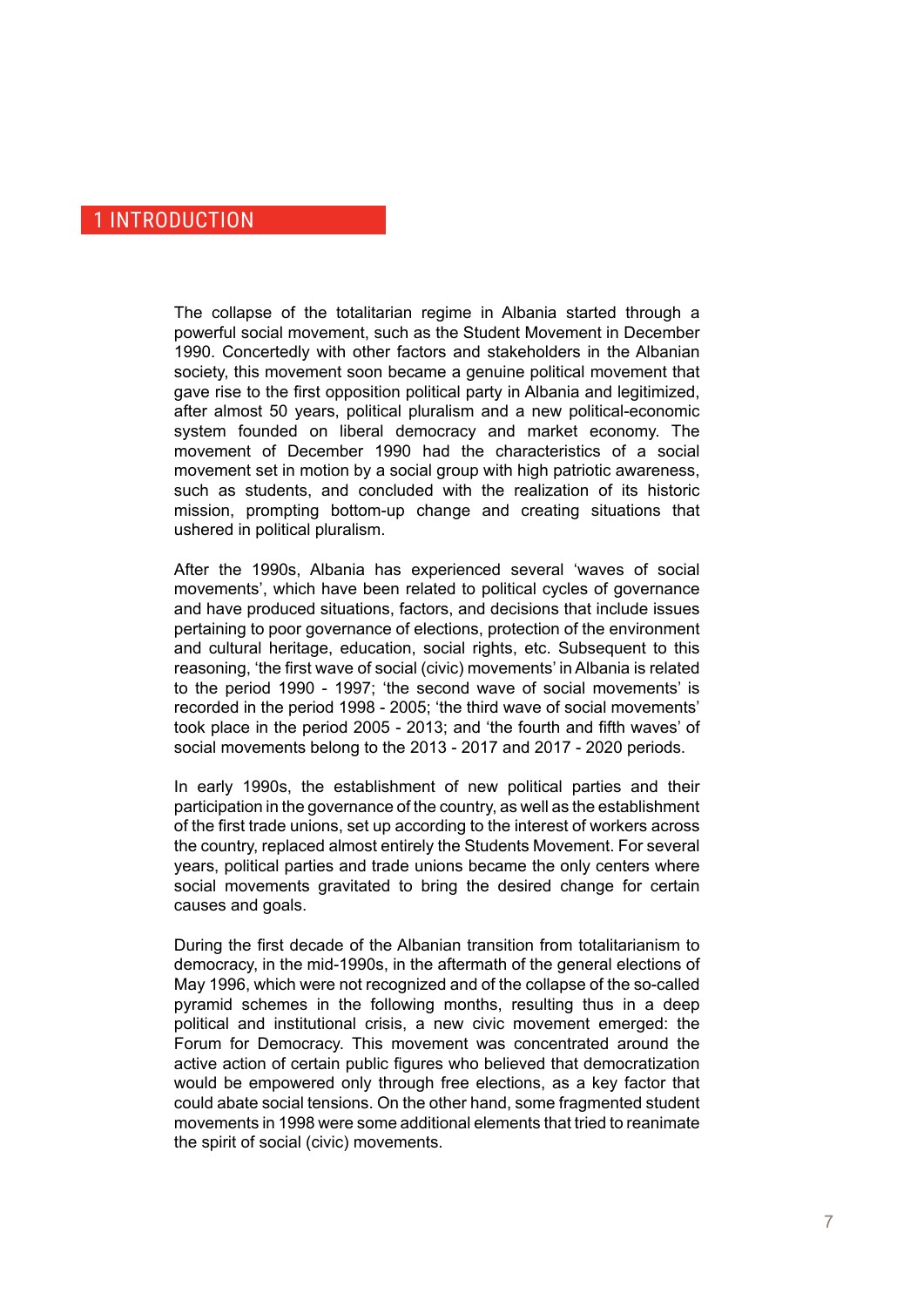The spirit of social and civic engagement, outside the system of political parties, during 2000 - 2005, on matters such as good governance and environmental issues was started and promoted by several new civic movements notably the Civic Coalition Against Corruption, Mjaft Movement, and the Civic Alliance for the Protection of the Bay of Vlora. Mjaft Movement was the one that draw most the attention of the public. Through its innovative methods of civic mobilization, it triggered civic engagement through non-traditional means and forms of protests. Some leaders of the Mjaft Movement, after a four-year period of activity (2004 - 2008), left the movement to create in 2009 a political party, called Grouping 99 (G99), which participated in the next general elections held on 28 June 2009 as part of the left-wing coalition Union for Change. This party received 12,989 votes or 0.86% of votes at national level. It ran again in the general elections of 23 June 2013 as part of the left-wing coalition the Alliance for European Albania, getting 2,997 votes or 0.17% at the national level. In 25 June 2017 elections, where each party ran individually, as a separate electoral subject, G99 did not register to run at all. In this period, two new political movements emerged, the Equal List or LIBRA party, led by a former SP MP, Mr. Ben Blushi. In 2017 general elections, LIBRA received 19,806 votes or 1.25% of votes nationwide, whereas the movement the Challenge for Albania, led by a group of new and young intellectuals such as Mr. Gjergj Bojaxhiu, Mr. Ermal Hasimja, etc., got 3,546 votes or 0.22%.

Also, during 2004 - 2007, the activity of the Civic Alliance for the Protection of the Bay of Vlora was noteworthy. It was created in 2004 as a civic reaction to the government's decision to grant a much-debated concession to Petrolifera to set up oil tankers near the Port of Vlora.<sup>1</sup> This decision was challenged by the Alliance for the Protection of the Bay of Vlora considering the fact that it is a closed bay, and potential pollution from oil spills would require decades to be removed due to the low circulation of the seawater from the bay toward the open sea. At the same time, a 560-hectare industrial park was envisaged to be built there, next to the sand strip of the beach and the forest of Pishë Poro, close to the old port and to Narta Lagoon, envisaged as a Protected Area by the Ramsar Convention on Lagoons.

Subsequent to this reaction, over 2004 - 2007, the Alliance for the Protection of the Bay of Vlora launched an awareness-raising campaign for the public, through protests and public debates in the print and electronic media and managed to collect 14,000 signatures for the organization of a local referendum. Thanks to this activity, it became a broad social movement, under the direction of environmental activists such as prof. Sazan Guri and Lavdosh Feruni. On 27 April 2005, the Alliance addressed the authorities of the Aarhus Convention (AAC) signed by the Government of Albania. According to the Convention, public consultations should be conducted on projects likely to have significant effects on the environment. Their request for a referendum

<sup>1</sup>  [https://ekolevizja.wordpress.com/2007/09/16/](https://ekolevizja.wordpress.com/2007/09/16/tre-banka-mbeshtesin-qeverine-shqiptare-kunder-zhvillimit-te-qendrueshem)

[tre-banka-mbeshtesin-qeverine-shqiptare-kunder-zhvillimit-te-qendrueshem](https://ekolevizja.wordpress.com/2007/09/16/tre-banka-mbeshtesin-qeverine-shqiptare-kunder-zhvillimit-te-qendrueshem)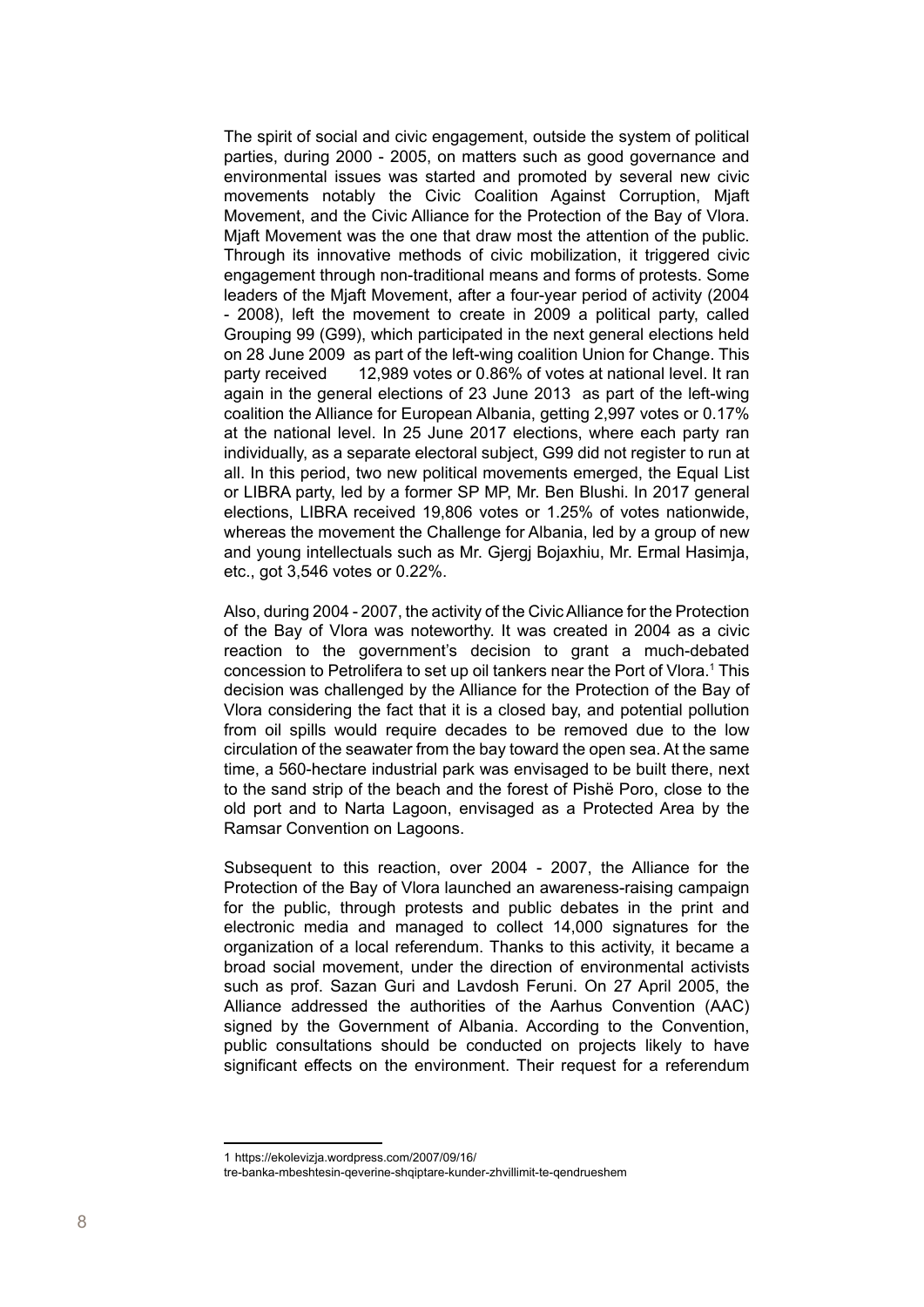was turned down on 25 November 2005 by the CEC and, although the decision was appealed to the court, the high Court rejected this request in December 2006. Despite the continuous public reaction through protests and a significant participation in public and media debates, on 9 February 2007, the Albanian Electrical Energy Corporation (KESH) signed a EUR 92 million contract with Italy's Maire Engineering SpA, to build Vlora's Thermo Power Plant (TEC), thus ignoring the AAC's conclusions and efforts of the Alliance for more than two years.

On the other hand, during the period 2011 - 2013, a new movement emerged in Albania, the Red and Black Alliance (RBA), which initially opposed the census of the population on the basis of self-declaration for the ethnicity and later the policies of the Albanian state vis-a-vis Greece. In the meantime, the RBA registered as an electoral subject on its own for the 23 June 2013 elections<sup>2</sup>. It did not join any of the two main coalitions, the left-wing Alliance for European Albania (ASHE) or right-wing Alliance for Employment, Welfare, and Integration (APMI). The RBA received 10,196 or 0.59% of votes at the national level and, based on such results, it did not succeed in passing the threshold to be represented in the Albanian parliament. In the 25 June 2017 $^{\rm 3}$ , where each political party ran as a separate electoral subject, the RBA did not register to participate.

The Alliance against the Import of Wastes (AKIP), a large scale social (civic) movement again in the area of environment protection, was established on 23 October 2011, in defense of a very important case related to the protection of the environment and of the health of the people. The goal of this alliance was to prevent the import of wastes to Albania, requiring the repeal of Article 49 of the Law on the Integrated Waste Management, which had been adopted by the Parliament in 2011 with the votes of the then ruling majority and strongly objected by opposition MPs. As a result of the support of the former left-wing opposition in 2001 for AKIP, when they assumed power after the 2013 elections, they annulled this law in September 2013. Through awarenessraising and public action, the AKIP managed to collect 60,000 signatures for a referendum, but since the law was annulled, the referendum was rendered unnecessary and did not take place. However, the AKIP resumed its activity when the much-debated law on the import of wastes was re-introduced for adoption in June 2016 now by the left-wing ruling majority. The law was adopted by the Parliament but was not decreed by the President, who returned it to the Parliament on 14 November 2016, to be later adopted with some subsequent amendments by the Parliament in September 2017.

In the period 2014 - 2016, a series of social movements emerged in Albania in efforts to protect public urban space in Tirana, the capital of the country. Thus, in 2014, activists from the civil society and environmental organizations led a movement for about one year to object the construction of five 17-storey towers below the dam of the artificial lake,

<sup>2</sup> <http://cec.org.al/wp-content/uploads/2019/06/permbledhese-2013.pdf>

<sup>3</sup> <http://cec.org.al/wp-content/uploads/2019/06/permbledhese-2017.pdf>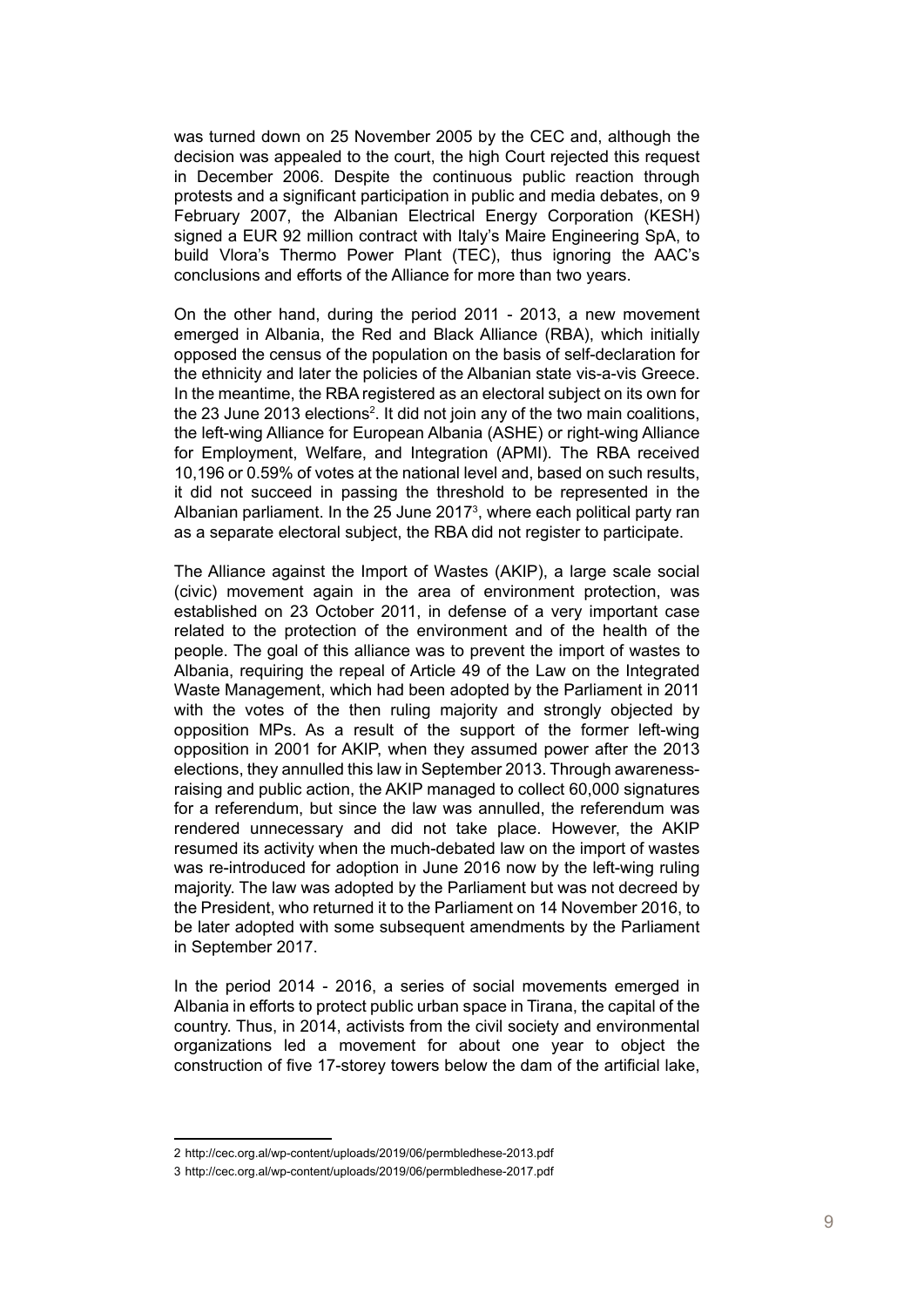following a decision by the Territory Council at the Municipality of Tirana on 1 August 2014.4 The initiative *"Citizens for the Park"* continued alone the protests before the Municipality and the Prime Minister's Office under the motto: *"Zero park, zero votes",* aiming to stop the implementation of a EUR 100 million project, which would add to the density of buildings around the Lake Park. In this light, they had Gjergj Bojaxhiu, an activist, ran as an independent mayoral candidate, under the logo of the initiative *"Ne Tirana"* (Eng: We Tirana) in the 21 June 2015 local elections. But he did not manage to win, receiving only 16,303 votes. However, Mr. Bojaxhiu's running for mayoral office marked a success; he received the highest number of votes ever received by a single candidate against broad-based coalitions in electoral processes over 25 years. In addition, around the same period, the Movement *ShqipOn* requested a referendum for the partial abrogation of the Territory Regulation Plan which envisaged the building of five towers right below the dam of the Artificial Lake of Tirana.5 Their petition aimed at having a local referendum organized for the partial abrogation of the Territory Regulation Plan for the area below the dam of the Artificial Lake of Tirana, arguing that the building of these towers would further reclaim the lake and hence the Lake Park, considered as the lungs of the city hosting 1 million citizens, would eventually disappear. But all the efforts of these movements failed to realize their goals. While the National Inspectorate for the Protection of the Territory (INUK) declared the construction permit as illegitimate and ordered that works stop, through its decision of 14 January 2015, ten days later, the Administrative Court of First Instance of Tirana overruled the block, thus allowing works to continue. The Administrative Court of Appeals confirmed on 3 April 2018 the ruling of the First Instance.

Furthermore, from 20 February to 1 June 2016 *"Mbro Parkun e Liqenit"*  (Eng: Protect the Lake Park) Movement was set in motion as an initiative of activists from civil society and environmentalist organizations objecting to a decision of the Municipality of Tirana to build a playground inside the Lake Park. According to the activists, the playground was built on concrete layers placed on top of the green surface allowing also for trees to be cut to make room for playground items. Representatives of this movement continued to protest for several months, under their motto: *"Protect the Lake Park, let us plant trees instead of concrete!"* at times clashing with the municipal police. Democratic Party MPs, representing the parliamentary opposition and Tirana Municipal Council opposition, joined this cause. In 2015 local elections, the Democratic Party lost the Municipality of Tirana to the Socialist Party mayoral candidate, Mr. Erjon Veliaj. Irrespective of these objections, the Municipality of Tirana continued to implement the project and inaugurated the playground at the Lake Park on 1 June 2016.<sup>6</sup>

This brief overview of social movements in Albania after 1990 shows that they have been characterized by different typologies. At a first glance,

<sup>4</sup> <https://www.reporter.al/beteja-ligjore-per-kompleksin-100-milione-euro-tek-diga-e-liqenit/>

<sup>5</sup>  [https://www.change.org/p/qytetar%C3%ABt-referendum-p%C3%ABr-liqenin-e-tiran%C3%ABs;](https://www.change.org/p/qytetar%C3%ABt-referendum-p%C3%ABr-liqenin-e-tiran%C3%ABs) http://leviziashqipon.org/

<sup>6</sup> <https://www.tirana.al/artikull/gati-kendi-i-lojrave-tek-liqeni>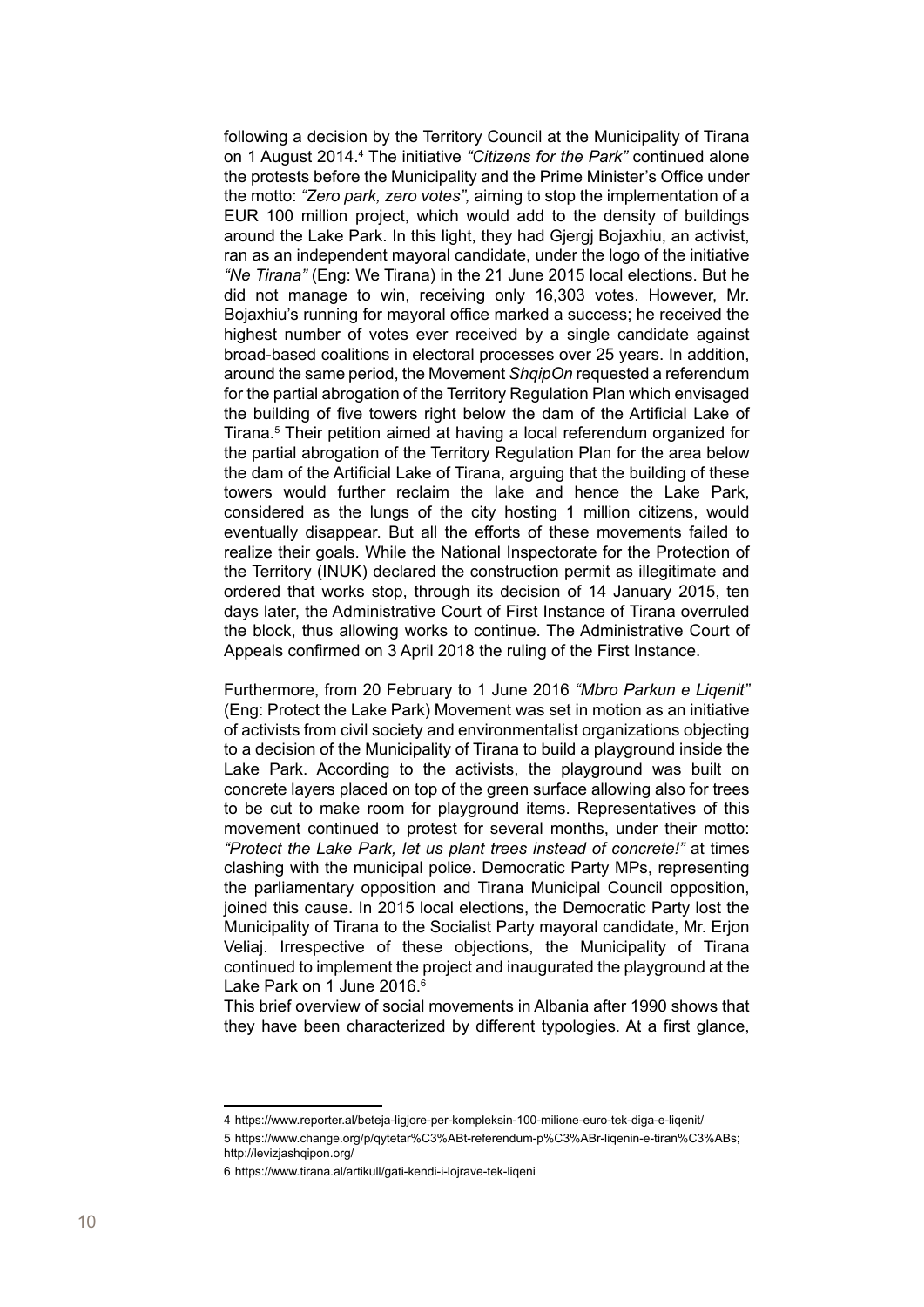they appear to be dominated by issues related to protecting the environment. In fact, they have been a result of the citizens' perception that these decisions that affected the urban environment were related to misgovernance and abuse of power. On the other hand, as shown by the data presented above, when transformed into electoral subjects, social (civic) movements have not been able to pass the threshold to be represented in parliament. This shows that their electoral share and level of influence among the voters is very low, testifying that the Albanian electorate, while mistrustful toward main political parties, preserves a traditional inclination in its electoral behavior. The experience of the Mjaft Movement and of the Red and Black Alliance points out that, taking into account that the share of the political parties in a certain society is significantly large, then the best option to guarantee a change in certain areas is for them to transform into electoral subjects in order to have a direct impact on decision-making. However, most of these movements, regardless of their persistence and cause, especially in relation to protecting the environment or urban space, did not manage to oblige state authorities to retire from their positions and decisions. One of the main causes may be the lack of active participation of citizens in these movements to realize significant activities with a public impact on decision-making, as well as the lack of response and 'institutional indifference' by state institutions toward these movements.

Yet, Albania witnessed the only case in its recent history where social movements succeeded in showing their strength and have an impact on public decision-making, through mobilizing the masses and raising the awareness of the public. A movement against the destruction of Syrian chemical weapons in Albania caused the Government of Albania, on 15 November 2013, to withdraw from an agreement reached in principle with the US for these weapons to be destroyed in the territory of Albania.<sup>7</sup>

Nonetheless, as we have already mentioned, the history of social (civic movements) in Albania after 1990 consists of various examples, whose objectives have been focusing on individual aspects related to the quality of governance, environment, public transparency, etc.

In the meantime, in Albania, in recent years, a number of social movements have emerged to advocate certain issues. Nisma Thurje, Organizata Politike, Movement for the University, Vetvendosja - Albania, EcoAlbania, Alliance for Defending the National Theatre, Coalition for Albania,<sup>8</sup> Diaspora for Free Albania<sup>9</sup> or Free Movement testify that certain

<sup>7</sup> <https://kryeministria.al/newsroom/ja-e-verteta-e-armeve-kimike/>

<sup>8</sup>  The movement is led by Mr Altin Goxhaj, a lawyer and an activist. In its status, this movement has been defined as "a movement pertaining to the right-wing conservative political spectrum, an anti-establishment, anti-communist, anti-oligarchy, and anti-Soros, with a patriotic and sovranist, pro-American and Eurosceptical stance." For more information see [https://www.pershqiperine.](https://www.pershqiperine.al) [al](https://www.pershqiperine.al)[https://www.facebook.com/KoalicioniPerShqiperine/;](https://www.facebook.com/KoalicioniPerShqiperine/)<https://twitter.com/PerShqiperine>

<sup>9</sup>  The Movement Diaspora for Free Albania was established by two members of the Albanian diaspora, Mr Florian Haçkaj (Switzerland) and Mr Bledar Milaqi (Germany), who were involved in the Alliance for Defending the Theatre. After the demolition of the building of the National Theatre on 17 May 2020, they were motivated to establish this movement. The primary goal for the movement is to guarantee the right to vote in the general and local elections for Albanian citizens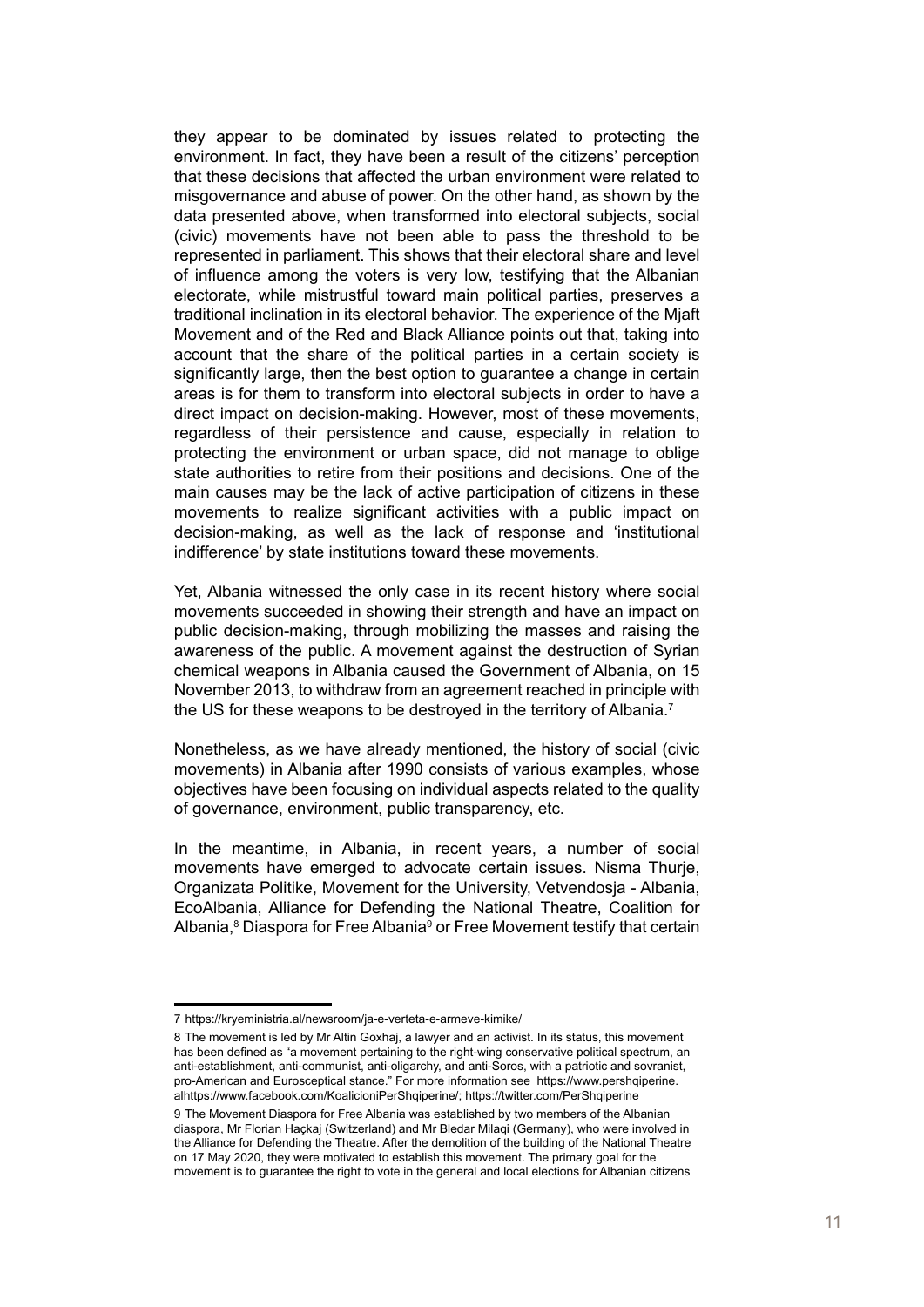<span id="page-11-0"></span>groups of the Albanian society seek another level of representation that goes beyond the system of political parties to defend issues of significance to the public interest. Their impact on the Albanian society and institutions varies and is often inter-dependent on their financial and organizational capacity to mobilize masses to support the issues and cases they advocate. On the other hand, their potential to be transformed into political actors, political parties, that have an impact on and participate directly in electoral processes is related to their share and role vis-a-vis the citizens' perception.

## 2. Social (civic) movements, definition, and theoretical approaches

#### **2.1. Social (civic) movements: a brief overview**

Social (*civic*) movements are a well-known phenomenon emerging in many countries of Western and Eastern Europe, which stand up for advocating certain causes or issues. In general, these movements, as an organized effort of a group of people to achieve certain social or political goals have emerged as a legal need to oppose government acts that affect the interests of the public. Social or civic movements are a typical case of bottom-up changes within various societies and political systems.

Scholars of political science and sociology have provided different definitions of such movements, which depend on a number of factors. In different countries, at least since the second half of the XIX century, a number of different theories have been formulated trying to explain the underlying causes, factors, weight and role they play in promoting certain changes at the social or political level within the societies in which they emerge. Over the two decades of the XXI century, their role and significance has been reinforced thanks to the effects of information technologies and means of communication, social media such as the Internet, Facebook, etc. A typical case are the civic protest movements in the Middle East during 2010 - 2011, especially the Jasmine movement in Tunisia and that of the Tahrir Square in Egypt, which transformed into massive and successful ones thanks to the role of the internet.<sup>10</sup>

10  Dolata, Ulrich; Schrape, Jan-Felix (2016). "Masses, Crowds, Communities, Movements: Collective Action in the Internet Age". *[Social Movement Studie](https://en.wikipedia.org/wiki/Social_Movement_Studies)*s. 15 (1): 1–18

abroad, through the postal service, as a legal obligation of the Albanian state, which is yet to be realized, vis-a-vis its citizens. In a letter sent to the President of the Republic, the Assembly of the Republic of Albania, chairpersons of the main political parties, the Minister of State for the Diaspora, and Diplomatic Missions, they argued that given that the size of the diaspora, according to INSTAT, is estimated at around 1,64 million or 36% of Albanian citizens living abroad, it is necessary for them to be guaranteed the right to vote electronically, by post or at the embassies in the countries of their residence. For more information, see <https://www.diasporaofalbania.com/>;[/](https://www.facebook.com/diasporaofalbania/)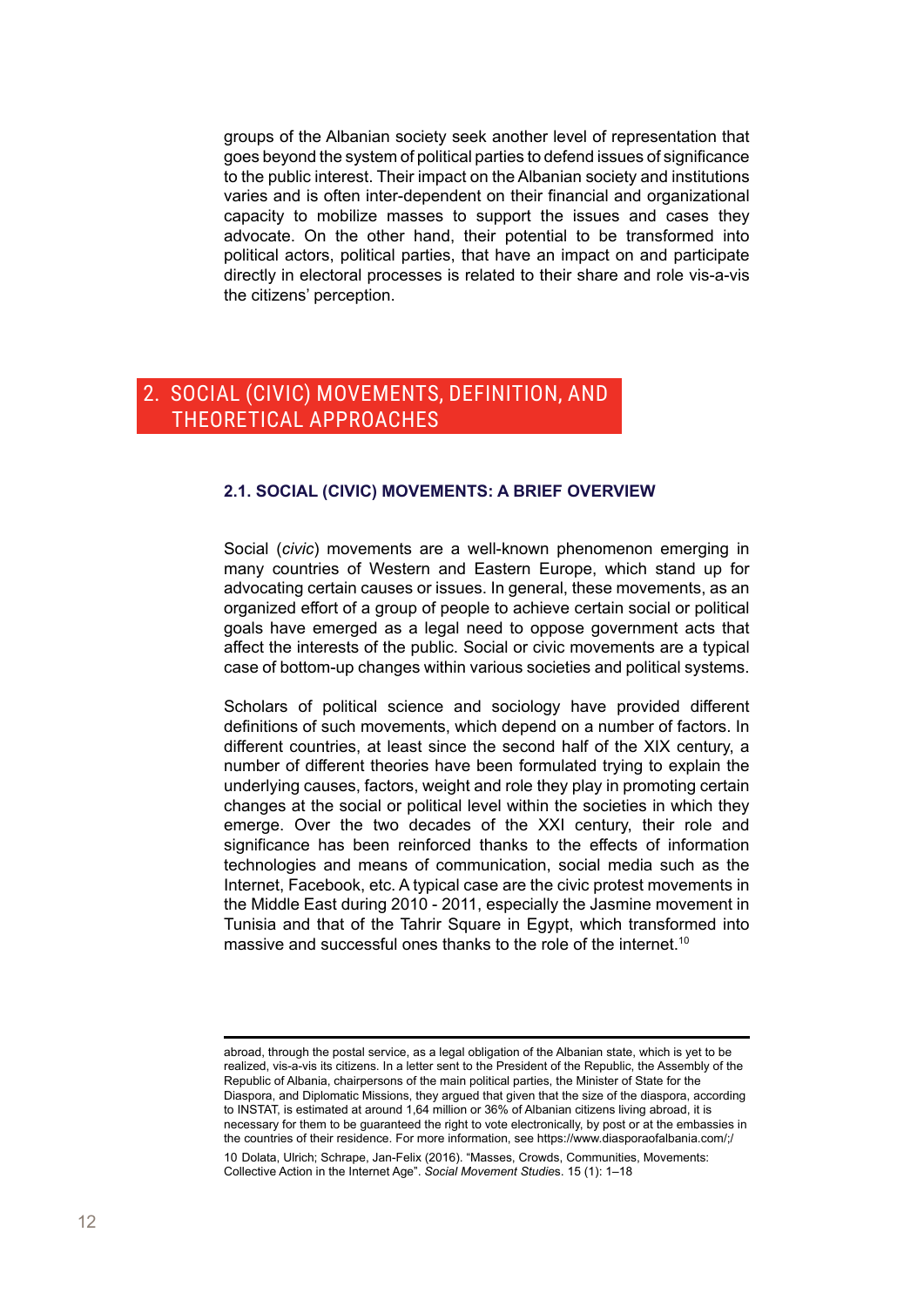At the center of the civic or social movements is engagement and social action in the form of groups involving individuals, organizations, or both of them. Numerous studies have identified a connection, in certain cases, between civic movements and their democratic potential to be transformed into new political parties. The scope and typology of these movements varies and a number of sociologists classify them by examining elements such as the goal, the type of change they introduce, the methods they use, the spread of their activities across a territory, and longevity. Some scholars state that especially social movements in Western countries were made possible due to the widespread access to education, social awareness and increased movement of the labour force, as a result of the industrialization and urbanization of societies in the XIX century.<sup>11</sup> Freedom of expression, education and relative economic independence - prevalent in the modern culture of Western countries - are some of the driving factors for a large number of contemporary social movements having various goals.

Social movements have certainly gone through stages of historical development in Western and Eastern Europe and the Western Balkans region. In the period 1945-1990, in Western Europe, these movements culminated during the mid-1960s with student movements in France and Italy, as a result of the so-called *New Left*. In the meantime, the so-called *New Social Movements* are a significant component of them. This labelling was applied to those that emerged at the end of the 1960s and included movements focusing on environment, disarmament, LGT communities, women's rights, etc. Anti-nuclear and environmental social movements were particularly present in Western Europe, especially until the end of the Cold War. Many groups of anti-nuclear movements managed to establish structures such as the *Campaign for Nuclear Disarmament*, *Friends of Earth*, *Greenpeace*, *International Physicians for the Prevention of Nuclear War*, *Peace Action* or the Nuclear Information and Resource Service. These movements emerged and developed across Western European countries and their initial objective was nuclear disarmament, which included also opposing the use of nuclear energy.12 As a result of the emergence of these mass movements, based on the collective awareness of peace and preservation of the environment, Green Parties were established during the 1970s and 1980s which assumed an important role, especially in the political theatre of Northwestern European countries such as Germany, Sweden, Denmark, the Netherlands, etc. Public awareness increased significantly following the nuclear tests in the Pacific Ocean. Moreover, intensified public protests across many Western European countries led to the signing of the *Partial Test Ban Treaty* on 5 August 1963 in Moscow by the US, the USSR, the UK and then followed by 123 other countries. Besides opposing nuclear armament, these social movements strongly opposed the use of nuclear energy, which they considered a major risk to

<sup>11</sup>  Scott, John; Marshall, Gordon (2009), ["Social movements",](https://www.oxfordreference.com/view/10.1093/acref/9780199533008.001.0001/acref-9780199533008-e-2148) A Dictionary of Sociology, Oxford University Press, [ISBN](https://en.wikipedia.org/wiki/ISBN_(identifier)) [978-0-19-953300-8](https://en.wikipedia.org/wiki/Special:BookSources/978-0-19-953300-8)

<sup>12</sup>  Kitschelt, H. (1986) Political Opportunity Structures and Political Protest: Anti-Nuclear Movements in Four Democracies. British Journal of Political Science, 16(19): 57–85. DOI: http://dx.doi.org/10.1017/S000712340000380X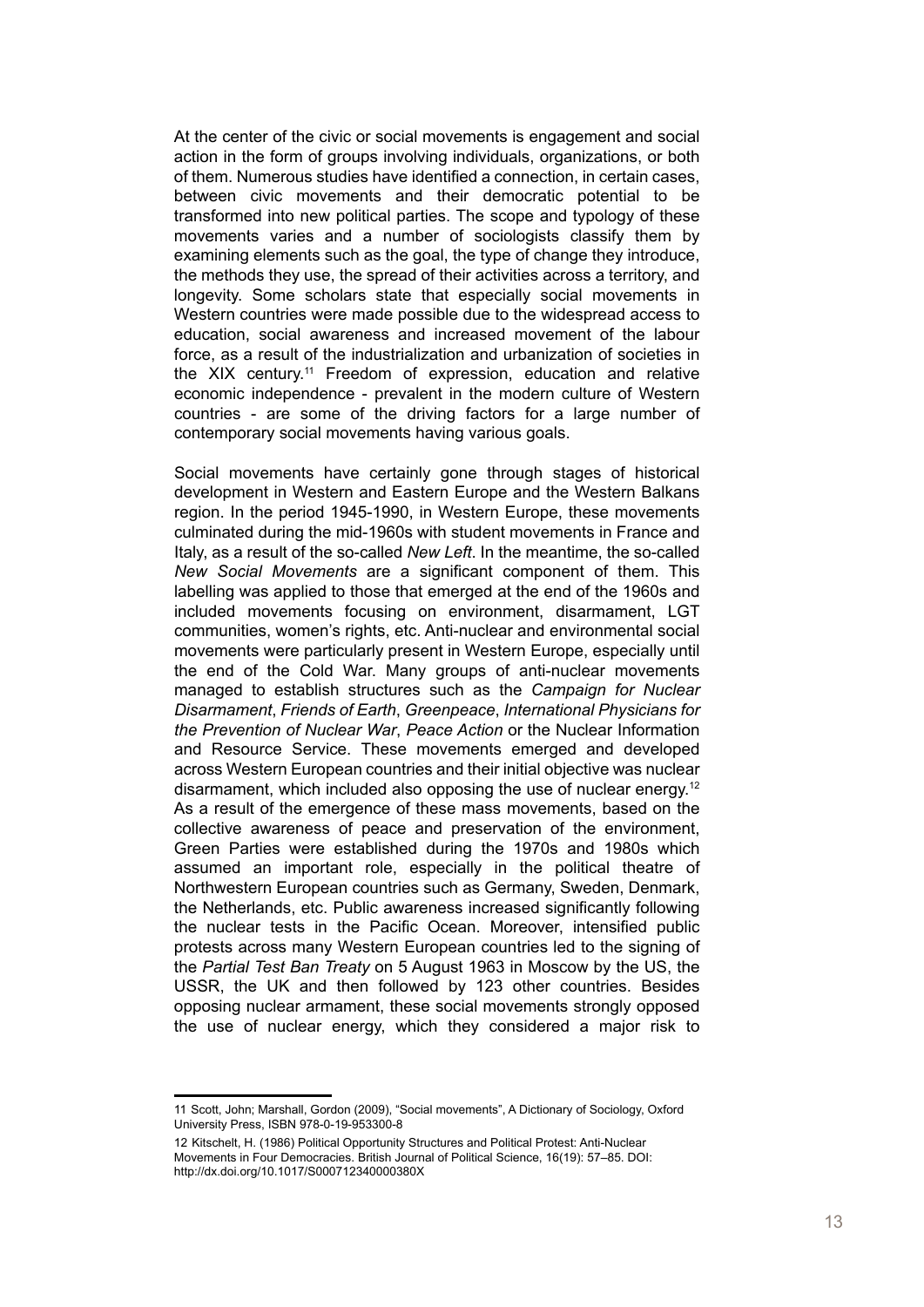environmental pollution and health. A typical example is the success of the movement against the construction of a nuclear power plant in Wyhl of the Emmendingen region in Baden-Württemberg in SW Germany. On 17-23 February 1975, thousands of people occupied in disobedience the site where this power plant would be built. As a result, on 21 February 1975, the administrative court revoked the license for its construction.<sup>13</sup> The success of this movement fueled and inspired other social movements against the risk of nuclear energy in other European and North American countries. Meanwhile, as a result of accidents at nuclear power plants in various countries such as the US, the USSR, and Japan and the pressure of social (civic) movements against the use of such energy, developed countries such as Australia, Austria, Denmark, Norway have opted not to have nuclear power plants. Meanwhile, other countries like Germany, Spain, Italy, Switzerland are planning to phase out the use of this type of energy.

In the period 1975-1989, although Western Europe was experiencing a deep European integration process, social movements that were against the rearmament process, as part of the development of the Cold War, persisted. Such was the *Peace Week* movement, which started on 22 October in Germany, against NATO's decision to install Pershing II missiles in the territory of the then Federal Republic of Germany. Around 250 000 - 500 000 protestors came together in Bonn. Later, protests were also organized in other European capitals such as Rome, London, Amsterdam and Madrid.

Movements to protect the environment are the most powerful ones in Western Europe. The environment became an important component of social protests owing to the adverse impact on the quality of life by the rapid industrialization since the second half of the XIX century Through pollution, coinciding also with the beginnings of the Industrial Revolution. The *Great London Smog*, pollution caused by heating using coal, sparked protests and made subsequently the Clean Air Act was adopted in 1956. Meanwhile, social and civic movements on environmental issues in Western Europe prompted the UN to establish the United Nations Environment Program during the UN Conference on the Human Environment organized on 5-16 June 1972 placing, the environment at the center of the international agenda, which would culminate in subsequent years with *climate change movements*. Thanks to this engagement of social movements on environmental issues, in 1998 the *The Intergovernmental Panel on Climate Change (IPCC*) was established with support from the *World Meteorological Organization (WMO*) and the *United Nations Environment Programme (UNEP*). Its reports ushered the signing of the *The United Nations Framework Convention on Climate Change (UNFCCC*) of 4 June 1992 or the *Earth Summit* in Rio de Janiero (Brazil) followed by the *Conference of the Parties (COP*). In 1992 - 2020, some 25 similar conferences have been organized, known by the acronym COP. The last one was the COP25 conference on 23 September

<sup>13</sup>  Wolfgang Rudig (1990). Anti-nuclear Movements: A World Survey of Opposition to Nuclear Energy, Longman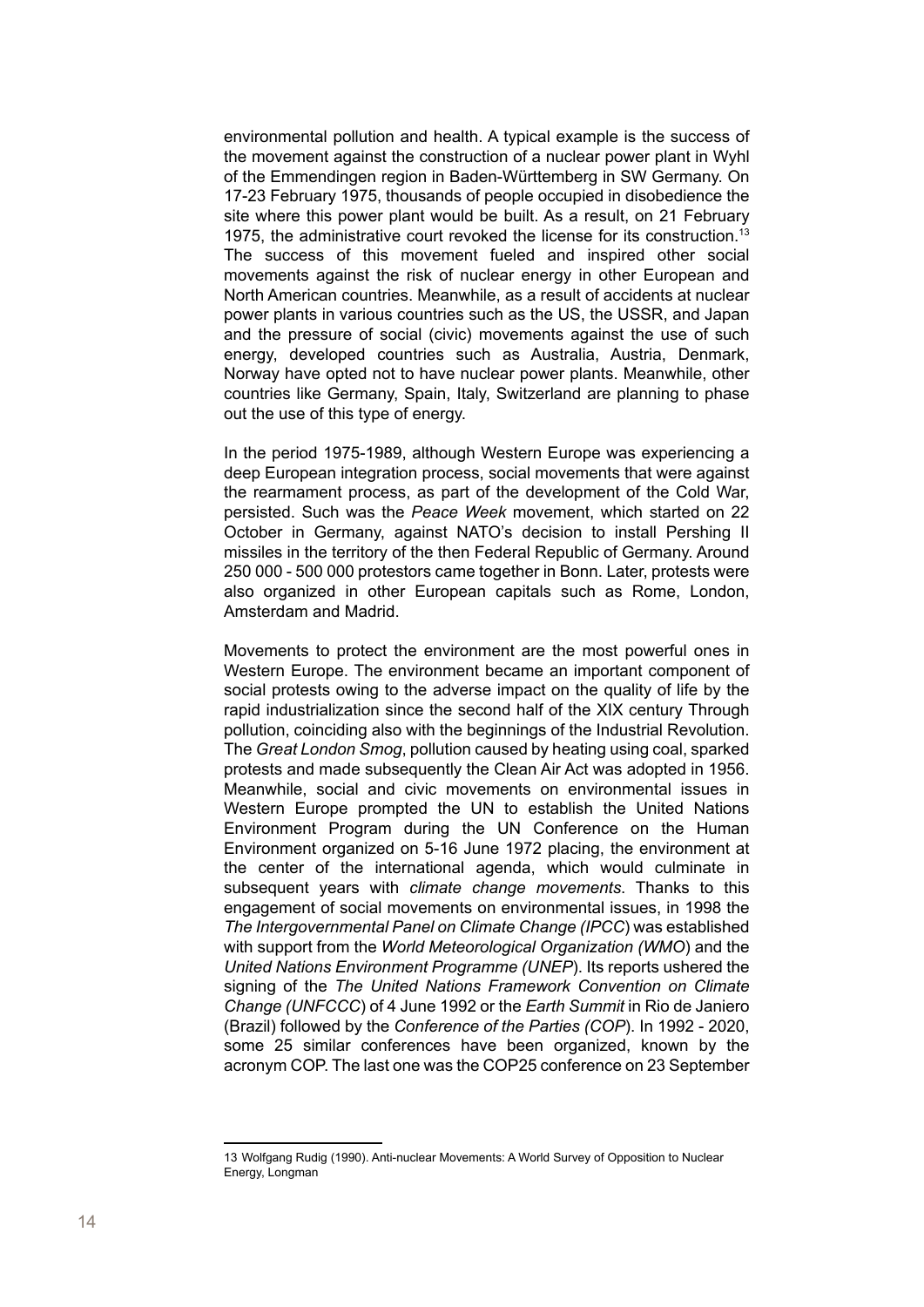2019 in New York. Since the entry into force of the Kyoto Protocol on 16 February 2005 (adopted on 11 December 1997 during COP3 in Kyoto, Japan), the Conferences of the Parties to the United Nations Framework Convention on Climate Change have been referred to as *Meetings of the Parties of the Kyoto Protocol - CPM.* Social movements for the protection of the environment, especially in Europe but also in the US have transformed these meetings or *UN Climate Summits* - discussing climate change and the obligations of developed countries to reduce carbon dioxide emissions into the atmosphere - into platforms of debate and mobilization of the public in renowned movements such as *Energy Action Coalition*, *Global Call for Climate Action*, *People Climate Movement*, *Climate Mobilization* or, the most recent one, the *School Strike for Climate*  inspired by the young environmental activist Greta Thunberg.14

After the 1990s, other social (civic) movements emerged across countries in Western, Central and Eastern Europe including Southeast Europe, thanks to socio-economic developments in the aftermath of the end of the Cold War and the fall of communist regimes in respective countries. After 1990s, a series of movements against globalism and its impact on national economies emerged in a number of Western European countries. These social movements opposed the effects of globalization on national economies, in particular the activities of those institutions they considered as the core of globalization such as the World Bank (WB), the International Monetary Fund (IMF), the Organization for Economic Co-operation and Development (OECD), the World Trade Organization (WTO) and free trade treaties such as the North American Free Trade Agreement (NAFTA), the Trans Pacific Partnership (TPPA), the Multilateral Agreement on Investment (MAI) and the General Agreement on Trade in Services (GATS).

*Antiglobal social movements* were marked by the so-called Battle of Seattle, later known as the *People of Seattle*. On 30 November 1999, tens of thousands of protesters rallied against a Meeting of the World Trade Organization, objecting its policies and the effects of globalization on environmental standards and workers' rights. Their slogan *Think globally, act locally* was one of the key elements. Protests under this dynamic social movement were organized before WTO or G8 meetings. Since the 1980', this movement has organized a series of protests such as Berlin '88, Paris '89, Madrid '94, etc., before periodic meetings of international institutions they considered as promoters of free trade and economic globalization such as WB, IMF, G8, and WTO, raising public awareness on this economic, social and political phenomenon that has become the main feature of the XXI century.15

At the same time, anti-globalization social movements in Western Europe took the form of left-wing anti-globalist movements and right-wing antiglobalization movements. They had a nationalist profile and were also

<sup>14</sup>  Holdo, Markus.(2018) ["Sincerity as Strategy: Green Movements and the Problem of](https://doi.org/10.1080%2F09644016.2018.1457294)  [Reconciling Deliberative and Instrumental "](https://doi.org/10.1080%2F09644016.2018.1457294)EnvironmentalPolitics. 28 (4). [\(https://www.tandfonline.](https://www.tandfonline.com/doi/full/10.1080/09644016.2018.1457294) [com/doi/full/10.1080/09644016.2018.1457294](https://www.tandfonline.com/doi/full/10.1080/09644016.2018.1457294)

<sup>15</sup>  Bosi, L. and Uba, K. (2009) Introduction: The Outcomes of Social Movements. Mobilization: An International Journal 14 (4): 409–415.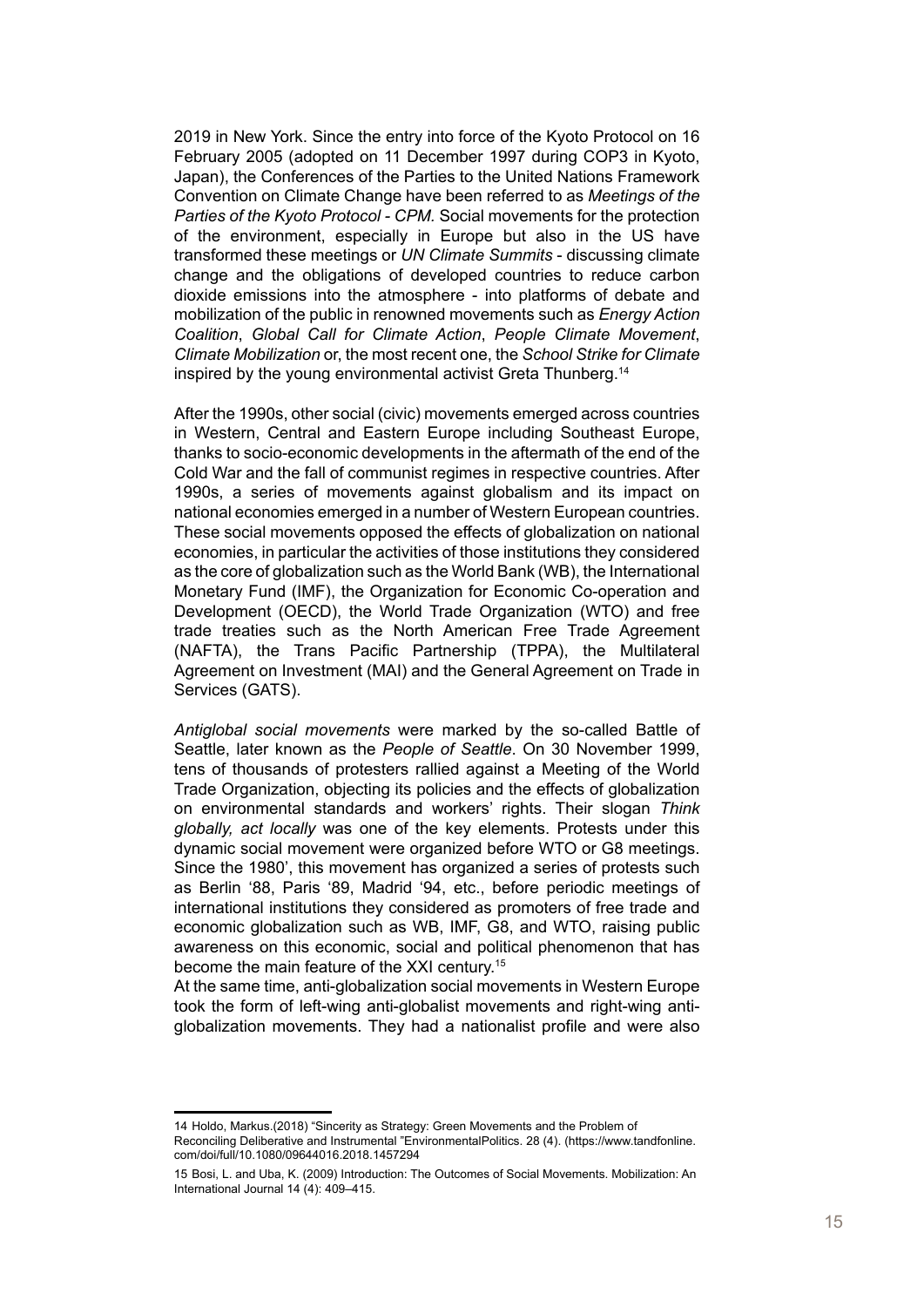part of the political party system, notably the French National Front (France), the Freedom Party (Austria), Northern League (Italy), National Democratic Party (Germany), National Independence Party (UK). On the other hand, movements such as the *People Global Action* (PGA) and Antifa have become symbols of bottom-up opposition bringing together a number of radical social movements that organize campaigns and direct actions against neoliberalism.

One of the key developments in this process is the establishment of the *World Social Forum* in 2001, an initiative of Oded Grajew, "Chico" Whitaker and Bernard Cassen. The World Social Forum was supported by the city of Porto Alegre in Brasil and the Brazilian Worker's Party. With its slogan: (*Another World is Possible*), it emerged as a movement to counter the World Economic Forum organized in Davos, a grass-root reaction to the globalization model endorsed by economic and political elites. Local committees were set up through the International Council of the *World Social Forum*, which were then transformed into centres with 75,000 delegates that brought together various organizations opposing the neoliberalist capitalism. This movement stood out, notably, during protests the war in Iraq. It was followed by the European Social Forum (ESF) established in Florence under the slogan *Against the war, against racism and against neo-liberalism* organizing a large rally against war. The largest anti-globalist group or movement such as ATTAC (*Association pour la Taxation des Transactions Financière et l'Aide aux Citoyens, Association for the Taxation of Financial Transactions and Aid to Citizens*), has branches in more than 30 countries and conducts various public awareness campaigns on fiscal justice, such as the so-called Tobin tax.16

As a result of the austere measures taken during the financial crisis in Europe, which affected mostly the Southern Europe countries such as Spain, France, Italy, Greece and Portugal, social (civic) movements emerged and constantly protested against such austerity measures. Among them, *Movimento 15 M* and *Indignados Movement* in Spain, thanks to social media, set up digital platforms such as *[Real](https://en.wikipedia.org/wiki/Democracia_Real_Ya) Democracy YA* (*Democracia Real YA*) and *Youth Without a Future (Juventud Sin Futur)*. They invited Spanish citizens and young people in 40 cities to take to the streets to protest on 15 May 2011<sup>17</sup>. By 2014, around 6 million Spaniards had taken part in protests across Spanish cities, demanding work, education and social rights. As a result of this movement, the *Podemos* party was established, on 16 January 20174, led by political scientist [Pablo Iglesias Turrión](https://en.wikipedia.org/wiki/Pablo_Iglesias_Turri%C3%B3n). Podemos is already a part of the Spanish political landscape and of the coalition government under Prime Minister Pedro Sances. Inspired by the spirit of the Indignant Movement, in Greece, Alexis Tsipras' left-wing Syriza party won the 2015 parliamentary

<sup>16</sup>  Kolb, F. (2004) The Impact of Transnational Protest on Social Movement Organizations: Mass Media and the making of ATTAC Germany. In della Porta, D. and Tarrow S. (eds.) Transnational protest and global activism

<sup>17</sup>  Donatella della Porta; Hara Kouki; Joseba Fernandez (2017). ["Left's Love and Hate for Europe:](https://books.google.com/books?id=Gok0DgAAQBAJ&pg=PA236)  [Syriza, Podemos and Critical Visions of Europe During the Crisis"](https://books.google.com/books?id=Gok0DgAAQBAJ&pg=PA236). In Manuela Caiani; Simona Guerra (eds.). *Euroscepticism, Democracy and the Media: Communicating Europe, Contesting Europe*. Palgrave Macmillan UK. p.236. [ISBN](https://en.wikipedia.org/wiki/ISBN_(identifier)) [978-1-137-59643-7](https://en.wikipedia.org/wiki/Special:BookSources/978-1-137-59643-7)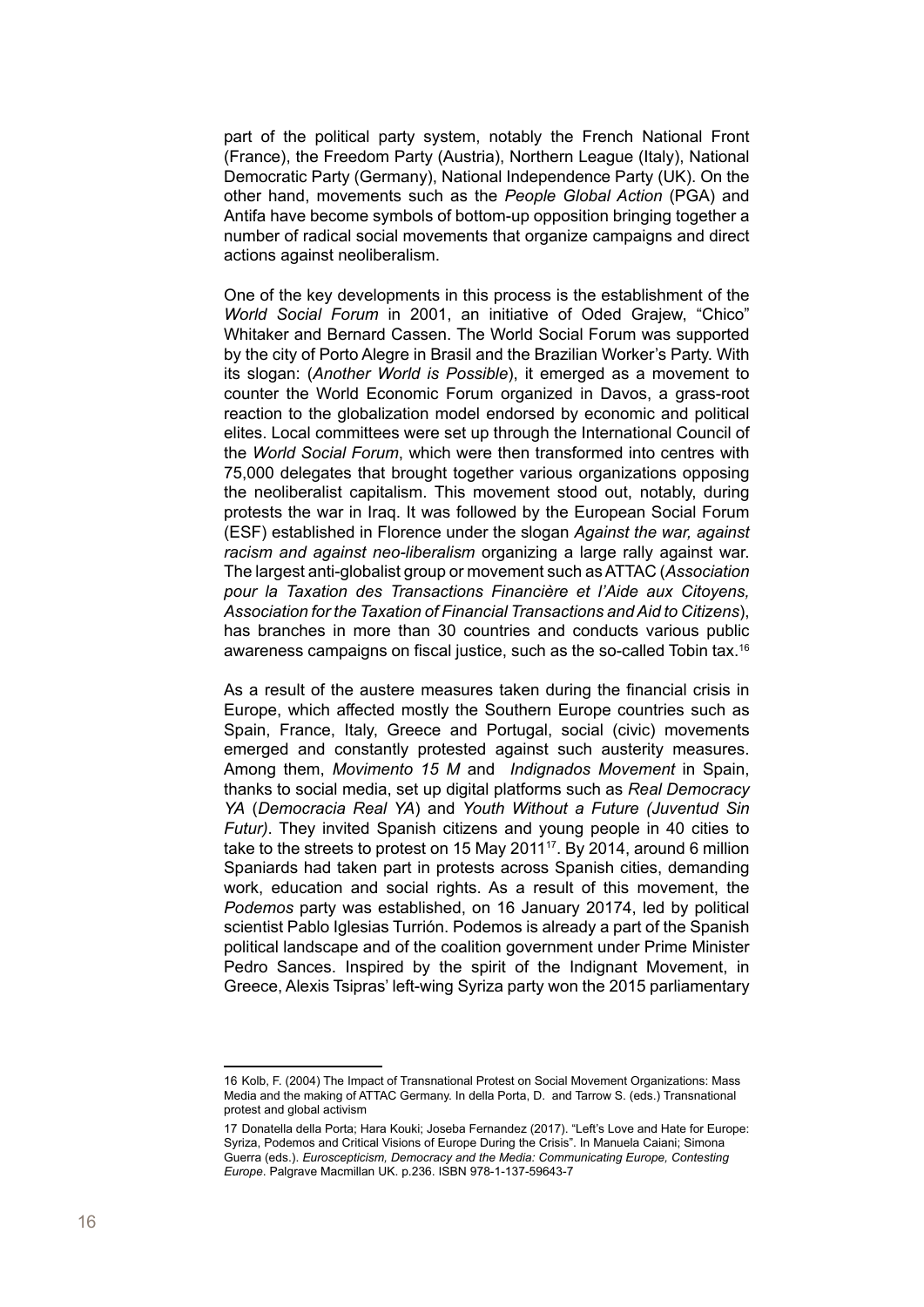elections. Mr. Tsipras served as the Prime Minister of Greece from 21 September 2015 until 8 July 2019.18 In Italy, the Five Star Movement (*Movimento 5 Stelle*) was formed on 4 October 2009 and is currently the largest party in Italy, created by comedian and blogger Beppe Grillo and web strategist Gianroberto Casaleggio and is considered as a populist, anti-establishment, environmental pro-environment and Euro sceptic movement. Since the 2013 parliamentary elections, it is the second largest party in Italy and currently is a partner in a center-left coalition government.19

The experience of social movements in Western Europe after the 1990s has shown that their success has been closely linked to their spread and their massive involvement of the public, protest strategies and perseverance. Moreover, the consolidated tradition of democracy in these countries has facilitated the so-called '*moment of political opportunity*' for the success of these movements, with public awareness being high and the political system reacting in an appropriate manner.

Countries of Central and Eastern Europe have also had a tradition of social and civic movements, even while they were under a communist rule. During the years 1945-1990, movements such as the Prague Spring, Petef Club, Solidanorst, etc., were testimonies of civic consciousness against the authoritarian communist regimes. As a result, these movements became the heart of mass protests that led to the peaceful toppling of communist regimes or the *'Velvet Revolution',* especially in Central European countries.<sup>20</sup>

Social (civic) movements in the countries of Central and Eastern Europe (CEE) after the 1990s focused on aspects of good governance, especially the fight against corruption and abuse of power, which became an essential feature of the new CEE democracies after the fall of communism.21 A massive civic movement against corruption and poor governance took place in Slovenia, known as the protests or *'revolts of Maribor*' during in the period between 2 November 2012 and 4 February 2013. Thousands of citizens of Maribor and other cities in Slovenia rose in an immense movement following charges of corruption by the Commission for the Prevention of Corruption in the Republic of Slovenia against Maribor Mayor Franz Kangler, ruling party leader Janez Jansa and opposition leader Zoran Jankovic. Subsequently, Maribor Mayor Franz Kangler resigned. Most importantly, the awareness of Slovenian citizens towards corruption and poor governance saw a boost.

<sup>18</sup>  Idem

<sup>19</sup>  Bordignon, Fabio; Ceccarini, Luigi (26 March 2014). "Protest and project, leader and party: normalisation of the Five Star Movement". *Contemporary Italian Politics*. **6** (1): 54- 72.

<sup>20</sup>  Daniels, R. V. (2000) The Anti-Communist Revolutions in the Soviet Union and Eastern Europe 1989-1991. In D. Parker (Ed.) Revolutions and the Revolutionary Tradition in the west 1560-1991. London: Routledge, pp. 202-24.

<sup>21</sup>  Sava, I. N. (2015) A second generation of grassroots movements in central and eastern Europe?

Open Democracy, May 11, https://www.opendemocracy.net/ionel-n-sava/second-generation-ofgrassroots-movements-in-central-and-eastern-europe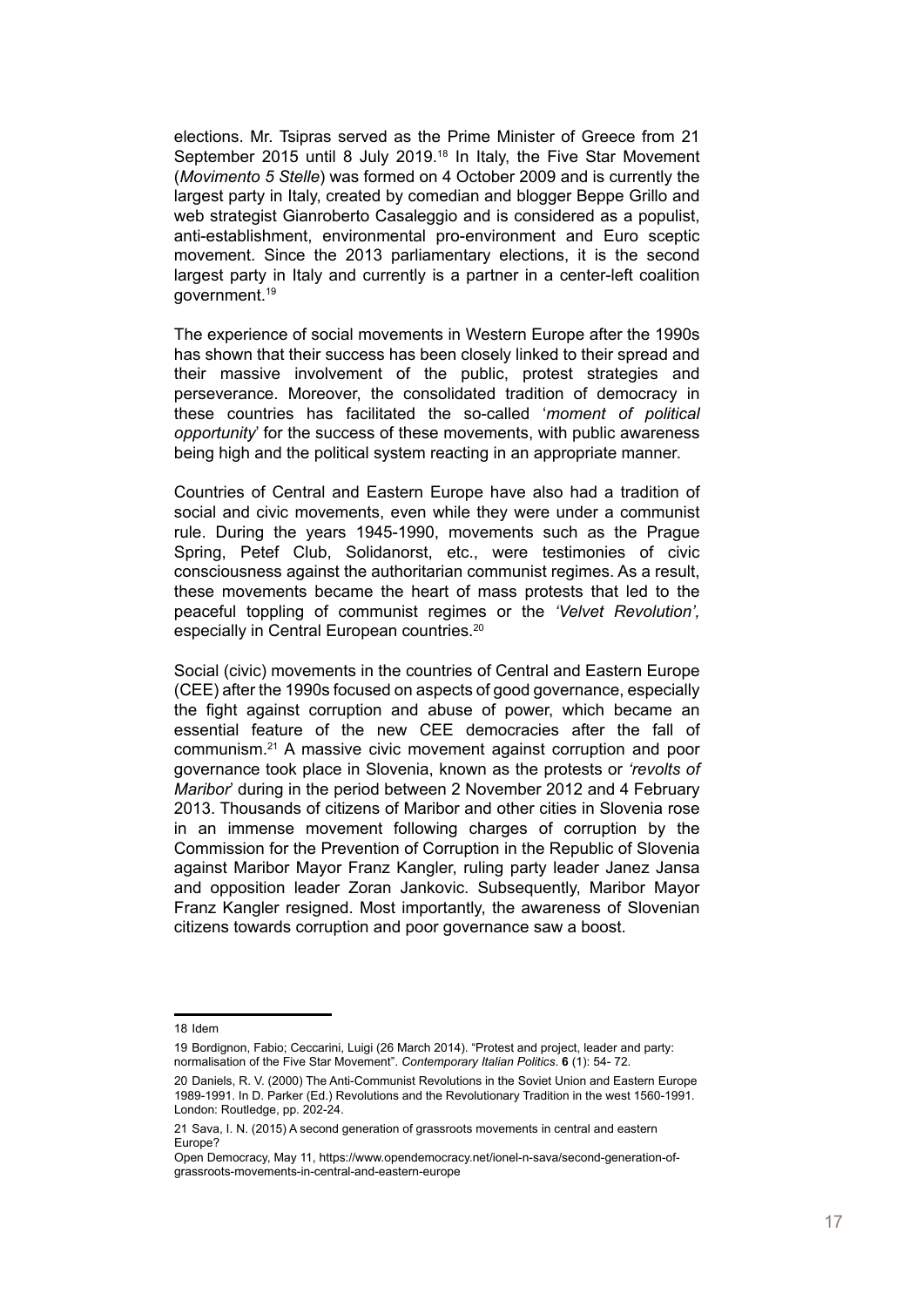In the same-stated period, Bulgaria witnessed a large-scale civic movement in Sofia, from 28 May 2013 to 22 July 2014, which eventually led to the resignation of the left-wing government of Oresharski.22 The *With Me* movement was initiated through Facebook and focused on the fight against corruption, poor governance and conflict of interest, especially against corrupt connections between the business world, media and politics. One example is the appointment of Delyan Peelevski, a media tycoon, at the helm of the Bulgarian National Security Agency. Thanks to mass protests, he resigned. Before this social (civic) movement, protests had been organized on 28 January 2013 in Blagoevgrad against the high price of energy and water bills, due to the monopoly in this sector. Then a civic movement spread out to 30 cities of Bulgaria and ended with the resignation of Boyko Borisov's government on 20 February 2013.

The *Corruption kills* movement founded in Romania by activist Florin Badita organized a series of protests in 2017-2019. A series of protests were organized in two phases, 18 January - 5 March 2017 and 23 August 2017 - 10 August 2019, against the decision of the Romanian Ministry of Justice to amend the Criminal Code mitigating sentences for persons engaged in corruption.<sup>23</sup> On 1 and 5 February 2017, activists of this movement organized protests in Bucharest. Between 300,000 and 500,000 citizens took part in them and continued to protest. Eventually, on 10 August 2018 the *Diaspora at Home* protest was organized by Romanians living abroad. Subsequently, the Romanian government stepped down and former Justice Minister Florin Iordache resigned.<sup>24</sup> This movement was part of the *Indignados' Movement* followed by similar protests of solidarity in Moldova, Bulgaria, Serbia, Montenegro, Hungary and Slovakia during 2017.

The Western Balkans region or Southeast Europe experienced a series of social (civic) movements after the 1990s focusing against authoritarian governance practices, free elections, poor governance, fight against corruption, and the elites abusing power.

Social (civic) movements in Serbia date back to the period 17 November 1996 - 22 March 1997, when students at the University of Belgrade joined forces with opposition parties to form the movement Together (*Zajedno*). They protested against the electoral fraud in local elections. Following the protests, on 11 February 1997, the then President Milosevic recognized the victory of the opposition in these cities.<sup>25</sup> In 1998 this

<sup>22</sup>  Tsoneva, Jana (2017) Vectors of Ex / Inclusion in Bulgarian Civil Society Post-2013 in Jasmin Mujanović (ed.), 2017 ,The Democratic Potential of Emerging Social Movements in Southeastern Europe, 68 pages ( page 11-17)

<sup>23</sup>  [http://eprints.bournemouth.ac.uk/29647/1/romanian\\_protests\\_2017\\_publication\\_FINAL\\_nk.pdf](http://eprints.bournemouth.ac.uk/29647/1/romanian_protests_2017_publication_FINAL_nk.pdf) Romania's 2017 anti-corruption protests: causes, development and implications PUBLISHED BY: Quadriga University of Applied Sciencexs, edited by Ana Adi & Derren Llicker Berlin ISBN 978-3-942263-48-1, 154 pages

<sup>24</sup>  Stoiciu, Victoria (2017) Romania's Years of Turmoil, 2012–2015 in Jasmin Mujanović (ed.), 2017, The Democratic Potential of Emerging Social Movements in Southeastern Europe, 68 pages (page 7-11)

<sup>25</sup>  Knezic, Marko (2017) Social Movements and Democratization in Serbia since Milošević in Jasmin Mujanović (ed.), 2017, The Democratic Potential of Emerging Social Movements in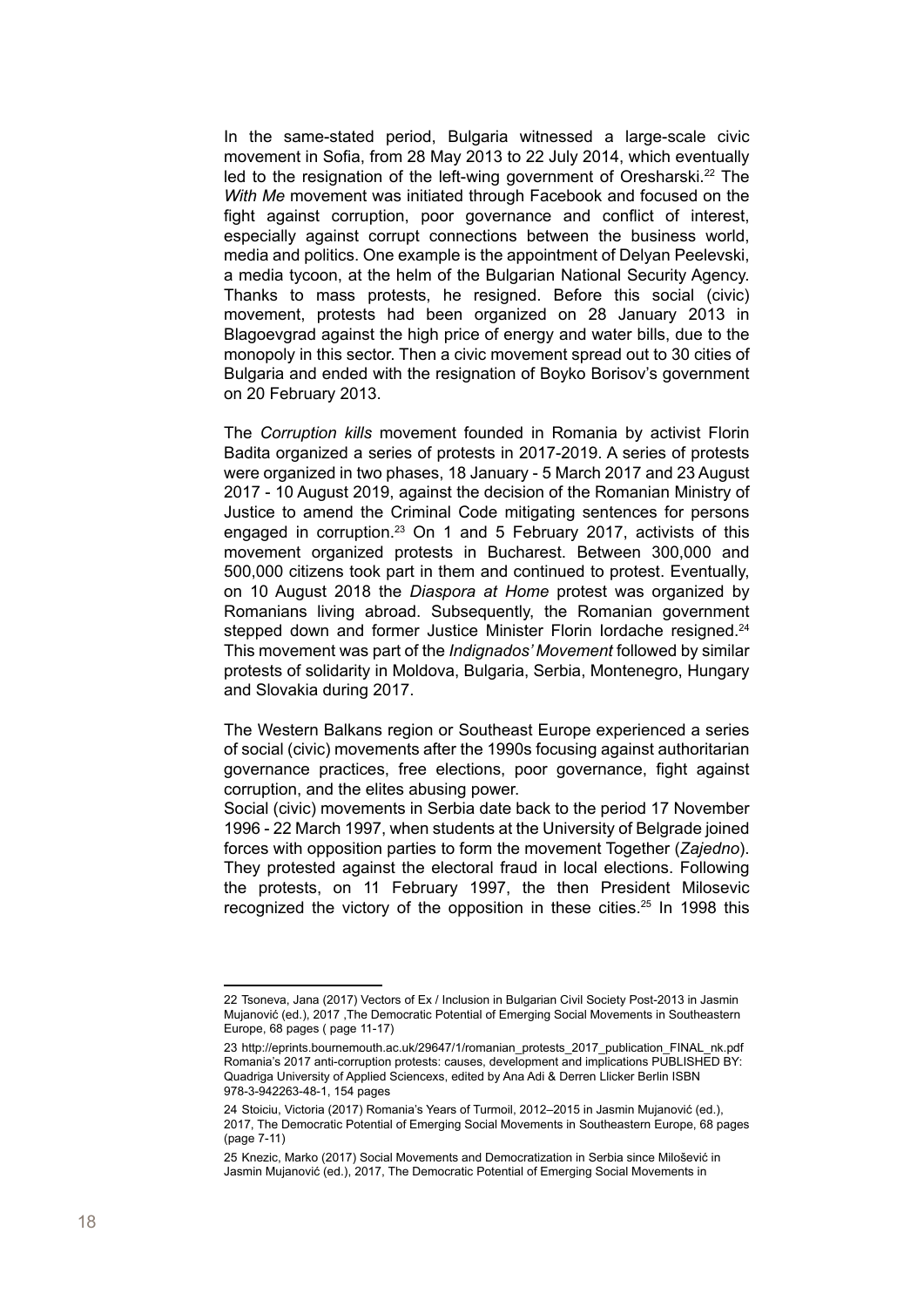movement was followed by the student movement Resistance, (*Otopor*), calling for the toppling of Milosevic and fueled protests across the country. This movement culminated in the so-called "Bulldozer Revolution" (*Bager Revolicija*). After the presidential elections of 24 September 2000, President Milosevic resigned on 5 October, putting a long period of authoritarian political rule to an end. In 2018-2020, wide-spread social (civic) movements took place, supported also by the opposition called *Stop Bloody Shirts*, also known as the Movement of 1 in 5 Million (J*edan od pet millions*) becoming one of the longest-running civic protest movements in Europe against poor governance, corruption and authoritarianism, especially against the government and the currentlyserving president Aleksandar Vucic.

The *UDAR* civic movement, operating mainly in the Federation of Bosnia and Herzegovina, held a series of protests against unemployment, corruption and poor governance, from 4 February 2014 to 25 April 2014. Participation in protests was notably massive in the days 4-10 February 2014.26 They began in the northern city of Tuzla to spill over to other cities such as Sarajevo, Zenica, Mostar, Jajce and Brcko, demanding the resignation of the government. Given the massive turnout in these protests, they were compared by foreign media to the Arab Spring or the Prague Spring. However, at the end of April 2014 they diminished their vigor and eventually terminated failing to achieve their goal. However, they managed to raise public awareness on the social and economic situation and the poor governance in this country.

A study on social engagement/civic movements in the Western Balkans has been recently published: *Democratic Potential of Emerging Social Movements in Southeastern Europe* (2017) the Friedrich Ebert Foundation.27 The publication argues that social activism throughout the Balkan region has been successful exploiting diverse and creative channels in terms of the weight and role they have played in public space; however, a lack of empathy and solidarity with them remains a problem. As long as the political structures in the region do not show an adequate representation, they need to be changed or recreated in order to serve the needs of the society. This publication highlights a common perception that more work needs to be done with smaller communities, to build their trust and support drivers of change. Another publication *Social Movements in the Balkans: Rebellion and Protest from Maribor to Taksim (2018)28*, a compilation of proceedings of the International Conference organized by the Center for Southeast Europe Studies of the University

Southeastern Europe, 68 pages (pp 23-27)

<sup>26</sup>  Eminagic, Emin (2017) Towards a De-Ethnicized Politics: Protests and Plenums in Bosnia and Herzegovina in Jasmin Mujanović (ed.), 2017, The Democratic Potential of Emerging Social Movements in Southeastern Europe, 68 pp 23-27.

<sup>27</sup> <https://library.fes.de/pdf-files/bueros/sarajevo/13781-20171201.pdf>

Mujanović, Jasmin (ed.), 2017, The Democratic Potential of Emerging Social Movements in Southeastern Europe, 68 pages

<sup>28</sup>  Bieber, Florian; Brentin, Dario (2018, ed) Social Movements in the Balkans. Rebellion and Protest from Maribor to Taksim, Centre for Southeast European Studies (CSES), University of Graz, Austria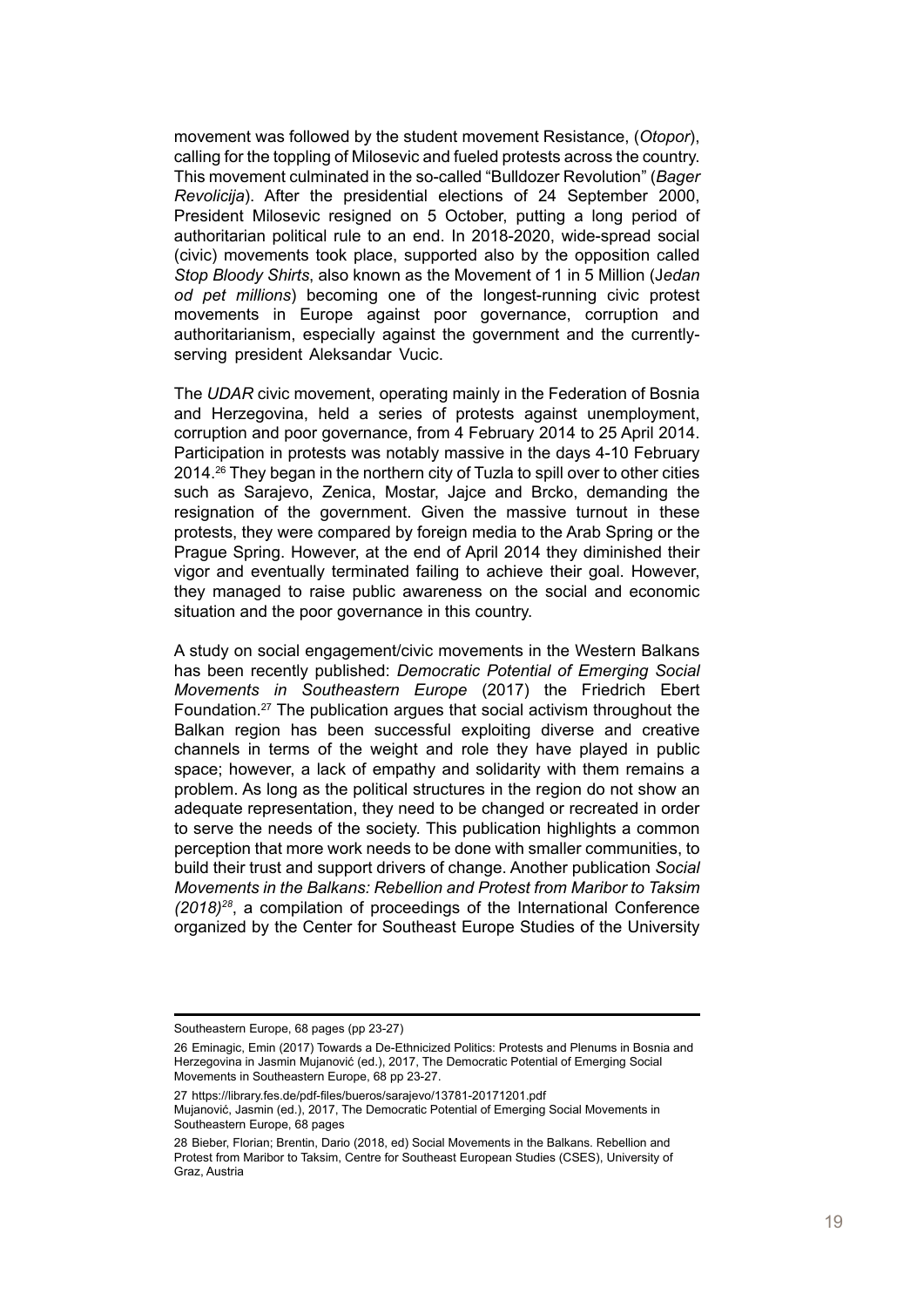<span id="page-19-0"></span>of Graz, focuses on the wave of anger and indignation driving these protests and offers an explanation of their failure or success. On the other hand, the emergence of new parties challenging traditional parties is serving as a driver to transforming the existing political landscape in their respective countries They have pushed for possible changes. Due to the economic crisis that hit various Southern European countries after 2008, movements such as Syriza in Greece, 5 Stars Movement in Italy or Podemos in Spain, as well as their counterparts in Northern Europe, such as the Alliance for Germany, have been able to challenge political systems by combining elements of the new left over participatory democracy with radical populist calls by right-wing parties. These challengers to Europe's traditional economic and political systems use a different approach, yet they place a strong emphasis on the current economic or political issues in Europe.

#### **2.2. Theories and literature on the study of social movements**

According to researcher Mario Diani.<sup>29</sup> social movements are more or less related to the fulfillment of three criteria such as "the existence of networks of informal interactions, between a plurality of individuals, groups or associations, engaged in a political or cultural conflict, on the basis of a shared collective identity." Charles Tilly,<sup>30</sup> a sociologist, defines social movements as a series of contentious performances, displays and campaigns by which ordinary people make collective claims on others. For Tilly, social movements are a major vehicle for ordinary people's participation in public politics. According to him, there are three major elements to a social movement: 2) list of contentious issues, public meetings, petitions, media statements and pamphleteering; and 3) the so-called WUNC displays (worthiness, membership, and commitments). Sidney Tarrow<sup>31</sup> defines a social movement as collective challenges to elites, authorities, other groups, or cultural codes by people with common purposes and solidarity in sustained interactions with elites, opponents, and authorities. He specifically distinguishes social movements from political parties and advocacy groups. Sociologists John McCarthy and Mayer Zald define social (civic) movements as a set of opinions and beliefs in a population which represents preferences of a group of people, community, or society, for changing some elements of the social structure.<sup>32</sup>

<sup>29</sup>  Della Porta, D. and Diani, M. (1999) Social Movements: An Introduction Oxford: Blackwell; Diani, Mario (1992). "The concept of social movement". *The Sociological Review*. 40 (1): 1–25. [ISSN](https://en.wikipedia.org/wiki/ISSN_(identifier)) [0038-0261](https://www.worldcat.org/issn/0038-0261)

<sup>30</sup>  Tilly, Charles. (1978) From Mobilization to Revolution. Reading, Massachusetts: Addison-Wesley.

<sup>31</sup>  [Sidney Tarrow,](https://en.wikipedia.org/wiki/Sidney_Tarrow) Power in Movement: Collective Action, Social Movements and Politics, [Cambridge University Press](https://en.wikipedia.org/wiki/Cambridge_University_Press), 1994. [ISBN](https://en.wikipedia.org/wiki/ISBN_(identifier)) [0-521-42271-X](https://en.wikipedia.org/wiki/Special:BookSources/0-521-42271-X)

<sup>32</sup>  McCarthy, John; Zald, Mayer N. (May 1977). "Resource Mobilization and Social Movements: a Partial Theory". *American Journal of Sociology*. 82 (6): 1212–1241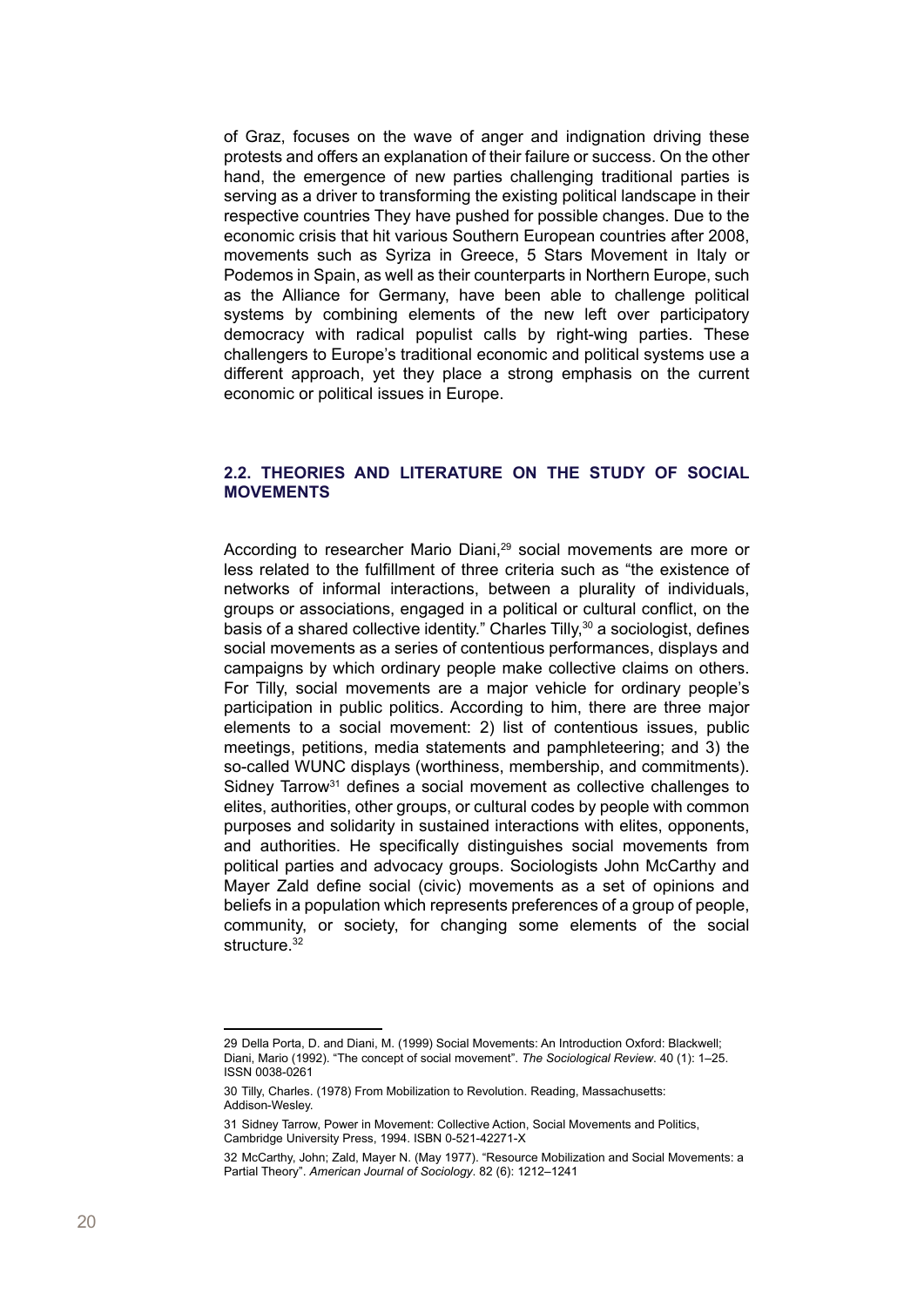According to Paul van Seeters and Paul James<sup>33</sup> defining a social (civic) movement entails a few minimal conditions of coming together, such as the formation of some kind of collective identity, the development of a shared normative orientation, the sharing of a concern for change of the status quo of a situation, norm, law, decision and institutional behavior. In this case, it is important for practical actions to come together across an extended period of time, taking into account that social (civic) movements address public concerns.

Thus, the definition of the social movement is related to a form of political association between persons who participate in it and have a complete sense of themselves as coming together with others for a common purpose. In this regard, any action should aim to bring about the appropriate social change according to the agreed goals or objectives. Many researchers have noted that social (civic) movements are characterized by different typologies based on the purpose and level of mobilization of civic masses to achieve their objective. They make another classification of social (civic) movements depending on the type of change they want to introduce to the society, such as movements that seek to change certain norms in their communities such as liberal or conservative movements that want to preserve certain social norms and values, e.g. Luddites movement in the XIX century Against technology, anti-abortion or anti-GMO movements, etc.<sup>34</sup>

These movements differ in terms of the social groups they have at the center of their activity, i.e. groups or individuals. Also, the methods these social movements use divide them into violent or peaceful movements, with the latter using peaceful means to protest, also known as non-violent resistance.

Social movements have a long history and have existed for centuries. Most of these earlier movements date back to the XVIII and XIX centuries, focusing their activity on certain social groups such as the working class, peasants, and minorities. They were also grouped around certain goals pertinent to these groups, including improving living standards, property rights, right to vote, etc. In the meantime, new social movements dominated in the second half of the XX century Notably movements on civil rights, feminists, environmental, and disarmament causes focusing around a certain issue their interests and goals go beyond a single group of the society. Hence, their activity takes place in different locations. Some examples are: World Social Forum, *Peoples Global Action*, *No Global* or local ones that have objectives and goals that are pertinent to a territory of a certain country, such as the Taksim Square Movement to protect the Gazi Park, *Occupy Qall Street* or other similar movements in other countries.

<sup>33</sup>  [James, Paul;](https://en.wikipedia.org/wiki/Paul_James_(academic)) van Seeters, Paul (2014). [Globalization and Politics, Vol. 2: Global Social](https://www.academia.edu/7305007)  [Movements and Global Civil Society.](https://www.academia.edu/7305007) London: Sage Publications.

<sup>34</sup>  Suzanne Staggenborg (2008), Social Movements, [Oxford University Press](https://en.wikipedia.org/wiki/Oxford_University_Press). [ISBN](https://en.wikipedia.org/wiki/ISBN_(identifier)) [978-0-19-542309-9](https://en.wikipedia.org/wiki/Special:BookSources/978-0-19-542309-9)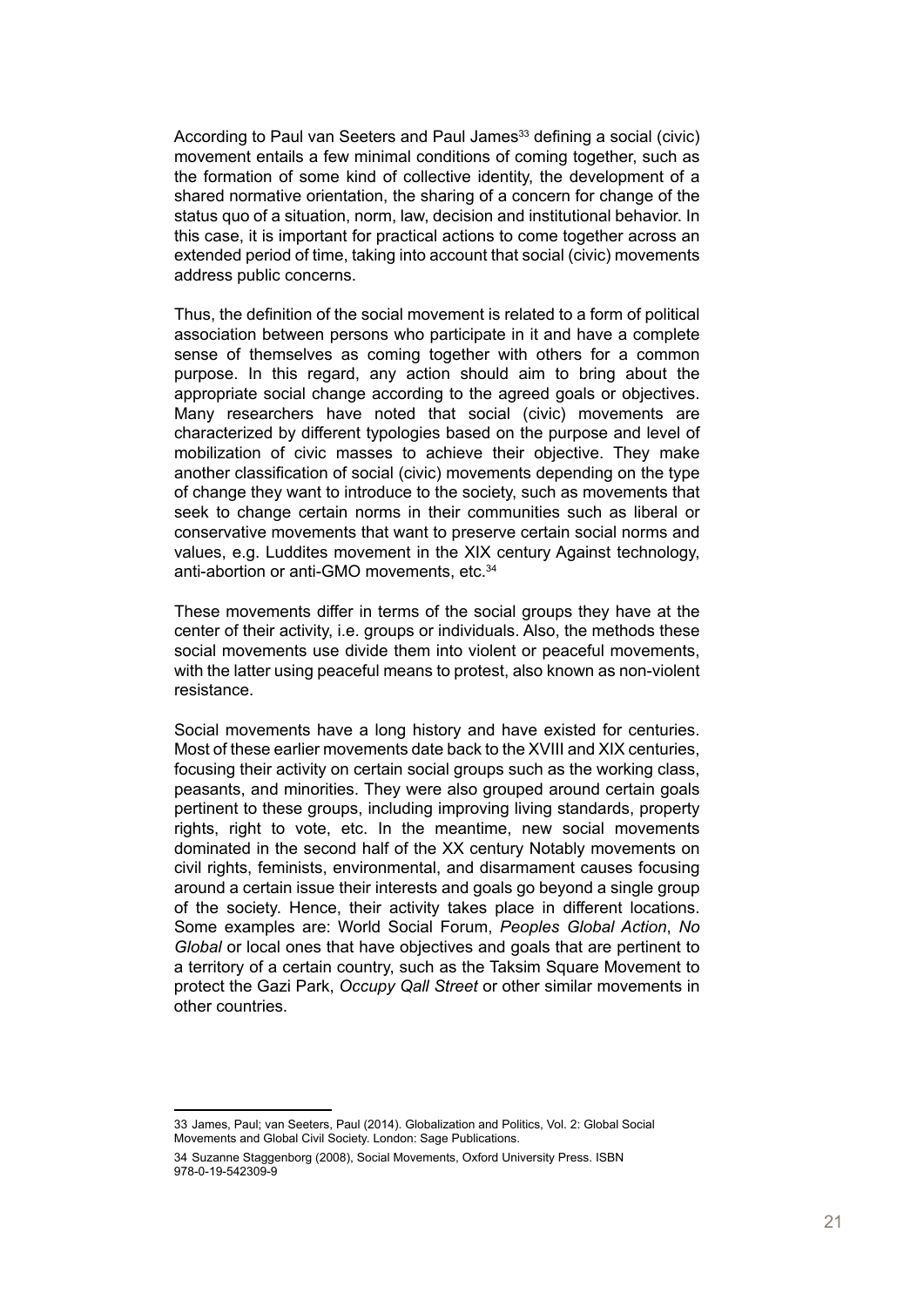Scholars say social movements have a life cycle (Blumer, 1969) Maus (1975), Tilly (1978)35, like a living being, they are born, they develop and then die out. Social movements have their own life cycle. They are created, they grow, they achieve successes or failures and eventually, they dissolve and cease to exist or are transformed into a political party in certain cases, for example the *Movimevento Cinque Stelle* (5StarMovement) in Italy. Social movements evolve in accordance with the time and place, for example related to the proliferation of ideas of the XIX century of human rights, freedom of expression and civil disobedience. The history of these movements has shown that they emerge in liberal and authoritarian societies in different forms to achieve certain objectives depending on the circumstances that conditionalize their birth and development. According to sociologist Neil Smelser<sup>36</sup>, the birth of a social (civic) movement needs an initiating event, an event that will begin a chain reaction leading to the creation of a social movement. The cause is the first step in the birth of a social (civic) movement, followed by the sustainable formation, organization and then its activity. In this case, any social (civic) movement may result in success or failure, depending on the conditions, the means used, the level of civic mobilization and the institutional response, to respond to the change required by these movements.

The history of the development of social (civic) movements has produced an abundant literature, which is continuously enriched in line with the forms and strategies these movements apply. Hence, sociologists have developed several theories related to the study of social movements, most notably: Marxist theory (1880s); collective behavior/collective action theories (1950s);37 relative deprivation theory (1960s); value-added theory (1960s); resource mobilization (1970s); $38$  political process theory (1980s); framing theory (1980s) (closely related to social constructionist theory) new social movement theory (1980s).39 They continue to be constantly updated through new approaches and concepts due to the perspective researchers political science, sociology, psychology, media, etc. on these movements.

<sup>35</sup>  Tilly, Charles. (1978) From Mobilization to Revolution. Reading, Massachusetts: Addison-Wesley.

<sup>36</sup>  Smelser, Neil J (1962). Theory of Collective Behavior, Free Press, Glencoe, Ill., 1962

<sup>37</sup>  Miller, David L (2000)., Introduction to Collective Behavior and Collective Action, Prospect Heights, IL: Waveland Press, 2000 2d edition.

<sup>38</sup>  Piven, Francis; Cloward, Richard (Summer 1991). "Collective Protest: A Critique of Resource Mobilization Theory". International Journal of Politics, Culture, and Society. 4 (4): 435–458 39  Buechler, Steven M (1995). New Social Movement Theories, Sociological Quarterly Volume 36

Issue 3, Pages 441 - 464, 1995.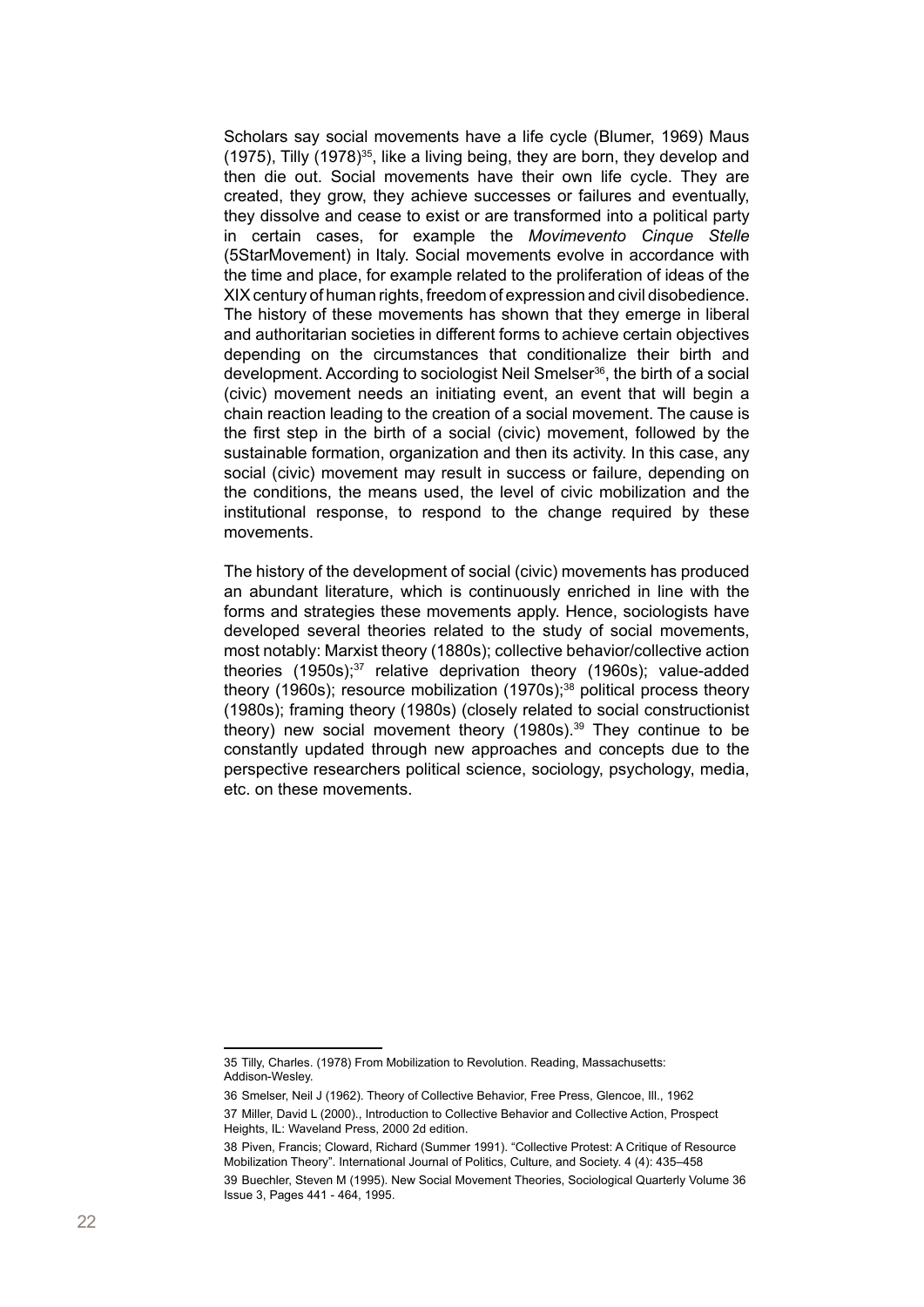<span id="page-22-0"></span>*Selection of regions:* Based on previous studies, and in collaboration with the Westminster Foundation for Democracy Albania, for the purposes of this study, the research team selected these Regions of Albania: Shkodra, Kukës, Dibra, Tirana, Korça, Fier and Vlora. This selection allows a representation of a) all the regions of the country; b) urban, semi-urban and rural areas; c) different levels of social-economic development, especially since the beginning of the post-socialist transition; d) various forms of the economy and of the development of social processes. For each of the selected Regions, the information was collected and analyzed for different categories of their residents, such as men, women, youngsters, and aged adults.

*Quantitative and qualitative techniques:* For this study, our work focused on analyzing data from both primary and secondary sources. It consisted of a review of the existing literature, quantitative and qualitative methods (data cross-checking). The quantitative and qualitative methods included: a) focus group discussions with citizens who were voters, and with members of civic movements/organizations; b) semi-structured interviews with citizens and leaders of movements; and c) a questionnaire for the social-economic survey of 1018 citizens, consisting of 20 sets of questions.

## 3. Methodology

#### **3.1 Description of techniques**

Literature review. The research team reviewed the relevant literature related to social movements in Western Europe, Central and Eastern Europe, and in the countries of Southeast Europe or the Western Balkans. All sources are listed in the bibliography.

*Focus-groups*: The research team members realized focus group discussions employing semi-structured questions, formulated in collaboration with the Westminster Foundation for Democracy Albania. This technique allowed for a broader scope and more open discussion. The questions helped to a) gather information on citizens' perceptions about potential new policy actors; b) assess the capacities of these social (civic) movements to mobilize citizens and to become trusted actors in the political life; c) understand their history, activism, membership, mission, objectives and medium and long-term plans. All focus group discussions were first recorded and then transcribed. The research team conducted 6 focus groups (1 for each Region), with individuals of voting age. The focus group participants were residents of urban, semi-urban and rural areas. Each group consisted of 7-12 individuals of different age, gender, educational level, and social-economic backgrounds. In focus group discussions, open-ended questions were used such as: 'How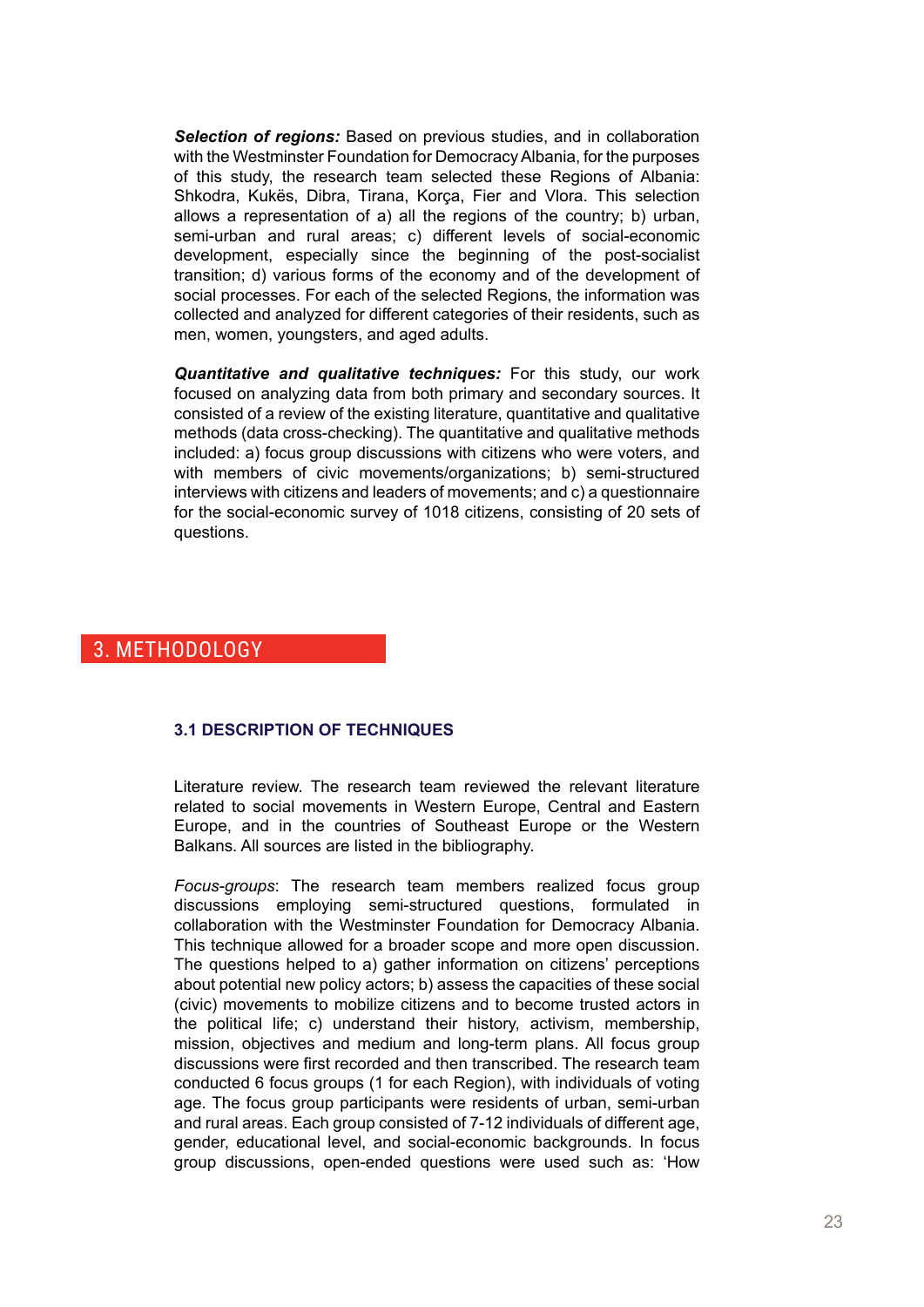<span id="page-23-0"></span>satisfied are you with these movements?', 'What is the most notable impact of these movements?' and 'What can be done to improve their impact on the society?'. Their responses were helpful in having a clearer view on perceptions and attitudes toward these movements.

Focus group discussions were also held with representatives and members of these organizations/movements.

*Semi-structured interviews* – 30 semi-structured interviews were conducted with citizens of voting age in each of the selected Regions (5 in each Region). Interview questions were formulated in such a way to better understand the perception of citizens about new political actors in Albania. In addition, 2 semi-structured interviews were realized with representatives of each of these movements/civic organizations. The semi-structured questions were formulated by the research team, in consultation with the Westminster Foundation for Democracy Albania.

Social-economic questionnaires **–** To cross-check the information and to obtain quantitative data, the research team used questionnaires with Albanian citizens of voting age. For this purpose, an *in-person* survey was realized with 1018 citizens in the six selected Regions. The survey contained 20 sets of questions to generate quantitative data on citizens' perceptions of these movements and the latter's impact on promoting social mobilization and involvement in policymaking.

The number of surveys in each Region was proportionate to the size of the respective Region's population.

The quantitative method was determined as follows:

- a) before starting the field survey, based on INSTAT data, the size of the population in each Region was determined;
- b) based on the population size, the percentage of surveys that would be administered in each region was calculated;
- c) the collected data indicated the number of surveys to be administered in each Region.

| <b>No</b>      | Region          | Population | Percent | Number of<br>surveys | Urban | Rural |
|----------------|-----------------|------------|---------|----------------------|-------|-------|
| 1              | Shkodra         | 200.007    | 10.1    | 101                  | 60    | 41    |
| $\overline{2}$ | Kukës/<br>Dibra | 191.285    | 9.7     | 98                   | 59    | 39    |
| 3              | Tirana          | 906.166    | 45.7    | 457/411              | 365   | 92    |
| $\overline{4}$ | Korça           | 204.831    | 10.3    | 103                  | 65    | 38    |
| 5              | Fier            | 289.889    | 14.6    | 146                  | 100   | 46    |
| 6              | Vlora           | 188.922    | 9.5     | 95                   | 60    | 35    |
|                | Total           | 1.981.100  | 100     | 1000                 | 709   | 291   |

#### *Table 1. Surveys by Region*

**Source**: INSTAT., Population of Albania, 1 January 2020 [http://www.instat.gov.al/media/6849/](http://www.instat.gov.al/media/6849/popullsia_me-_1_janar_2020.pdf) [popullsia\\_me-\\_1\\_janar\\_2020.pdf](http://www.instat.gov.al/media/6849/popullsia_me-_1_janar_2020.pdf)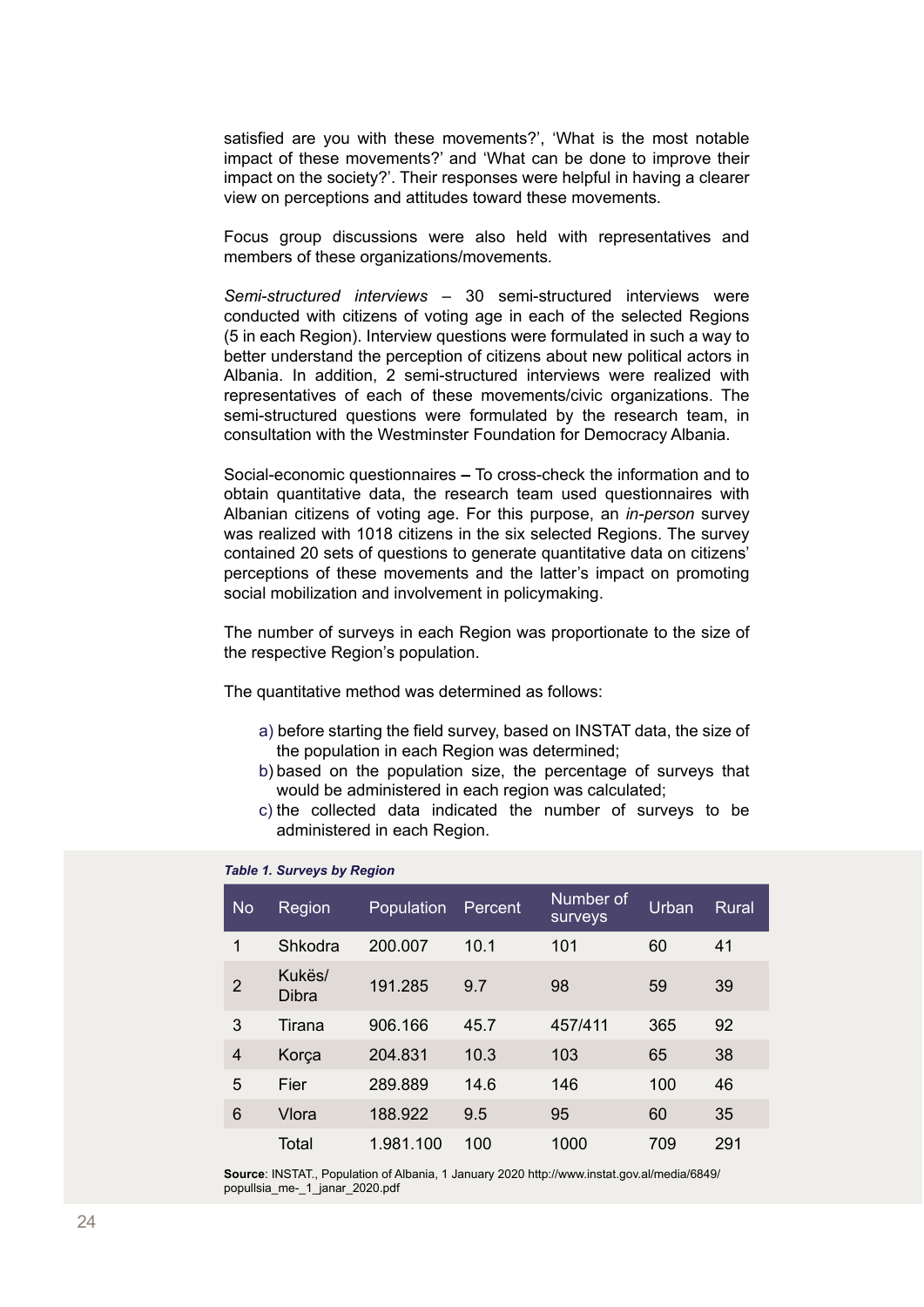<span id="page-24-0"></span>(d) in each Region, the survey was realized in the main city, in a smaller town, and in rural areas (2-3 villages, both near and distant from the city, were selected).

| Table 2. Selection of primary and secondary city in each Region |             |           |                |  |  |  |  |
|-----------------------------------------------------------------|-------------|-----------|----------------|--|--|--|--|
| <b>No</b>                                                       | Region      | Main city | Smaller town   |  |  |  |  |
| 1                                                               | Shkodra     | Shkodra   | Vau i Dejës    |  |  |  |  |
| $\overline{2}$                                                  | Kukës/Dibra | Kukës     | <b>Bulgiza</b> |  |  |  |  |
| 3                                                               | Tirana      | Tirana    | Kamza/Vora     |  |  |  |  |
| 4                                                               | Korça       | Korça     | Pogradeci      |  |  |  |  |
| 5                                                               | Fier        | Fier      | Lushnja        |  |  |  |  |
| 6                                                               | Vlora       | Vlora     | Selenica       |  |  |  |  |
|                                                                 |             |           |                |  |  |  |  |

(e) respondents were randomly selected in different parts of the city, mainly on the streets or in local businesses (shops, bars, restaurants, etc.). The survey also included individuals from different ethnic groups. During the survey process, deliberate efforts were made to maintain gender and age balances. The collected quantitative data were coded, computed and processed in SPSS (Statistical Package for Social Sciences) by a person who had previous experience with CESS. After entry and checking, the data were then analyzed.

## 4. Survey results

#### **4.1. Main findings**

The role and weight of social or civic movements in Albania was assessed through a survey conducted in six regions of Albania: Tirana, Fier, Vlora, Korça, Dibra/Kukës and Shkodra. Some 1018 individuals of different ages, professions and education levels were asked about their perception of civic or social movements such as Nisma Thurje, Alternativa, Organizata Politike, Aleanca për Mbrojtjen e Teatrit, Vetëvendosja and EcoAlbania. Regarding the degree of the respondents' knowledge about these movements that operate in the country, the data show a low level of information and knowledge about them. Thus, 80.1% of them say that they do not know Organizata Politike, 79.4% Alternativa, 62.8%. Nisma Thurje and 59.3% EcoAlbania. Meanwhile, only 22.8% of respondents state that they do not know Aleanca për Mbrojtjen e Teatrit and 36.7% of them say the same Vetëvendosje (Table 3). Due to their higher activity in the public, media coverage and the time when the survey was conducted, the Aleanca për Mbroitien e Teatrit was most recognised by the public compared to other movements of the survey. In the case of Vetëvendosje,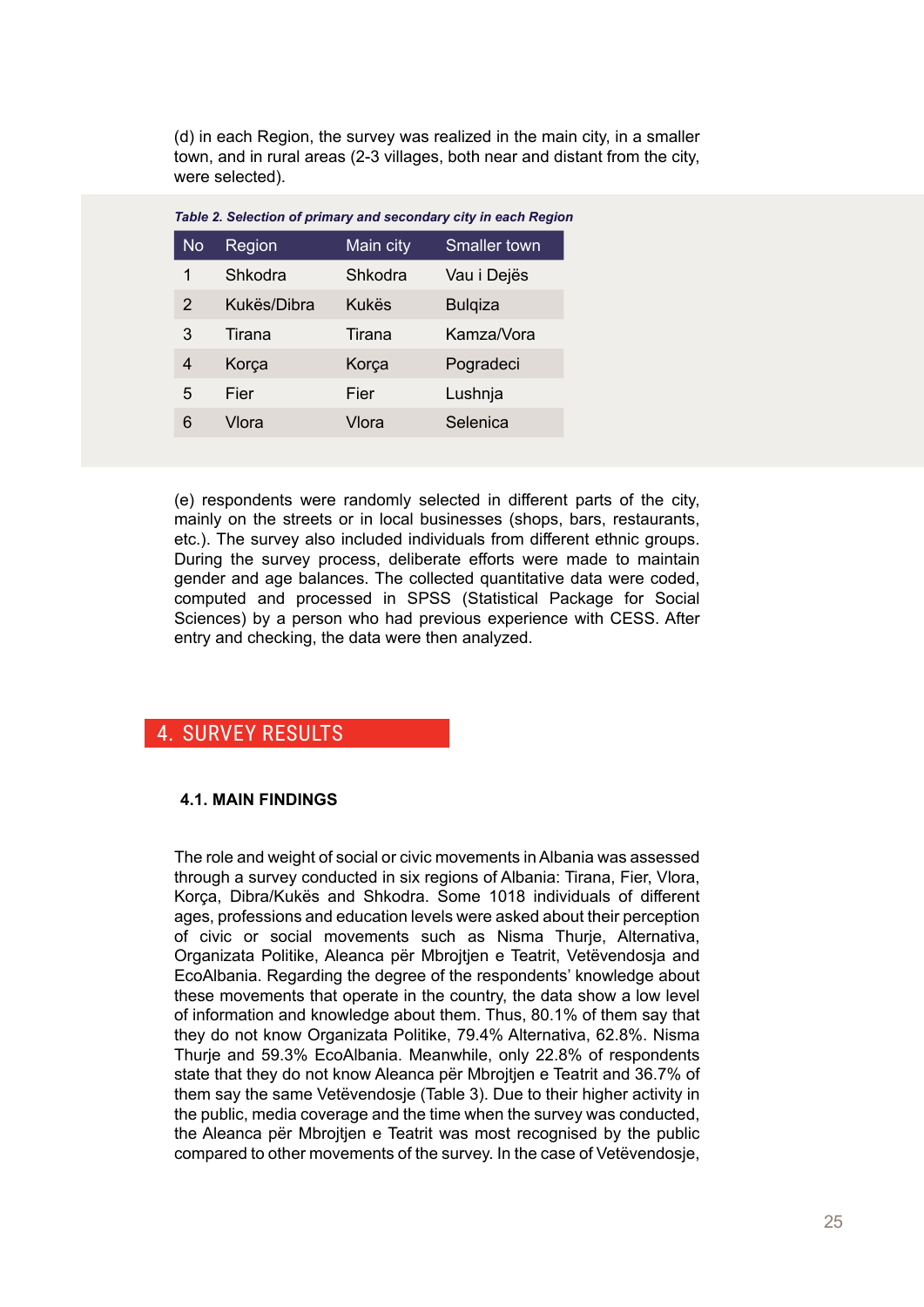<span id="page-25-0"></span>the higher level of recognition may owe to the media coverage of the activities of this movement, turned a political party in the Republic of Kosovo, than to the activity of its branch in Albania. However, 33% of respondents claim that their knowledge about the Aleanca për Mbrojtjen e Teatrit is minimal and 24.6% state the same opinion about Vetëvendosje. This shows that, in general, the movements that have been recently established have not been able to be properly recognized by citizens through the activities they carried out or the issues they defended.

| <b>No</b>      | <b>Civic Movements</b>             | Don't<br>know | <b>Minimum</b> | I know | Very well | Maximum |
|----------------|------------------------------------|---------------|----------------|--------|-----------|---------|
| 1              | Nisma Thurje                       | 62.8          | 22.5           | 10.5   | 1.9       | 2.3     |
| $\overline{2}$ | Alternativa                        | 79.4          | 14.3           | 4.0    | 1.2       | 1.1     |
| 3              | Organizata Politike                | 80.1          | 14.3           | 4.0    | 1.2       | 0.4     |
| $\overline{4}$ | Aleanca për<br>Mbrojtjen e Teatrit | 22.8          | 33.0           | 27.3   | 9.6       | 7.2     |
| 5              | Vetëvendosja                       | 36.7          | 24.6           | 20.8   | 9.8       | 8.1     |
| 6              | EcoAlbania                         | 59.3          | 18.0           | 11.6   | 6.4       | 4.6     |

*Table 3. Do you know the following civic movements? (in %)*

**Source**: CESS, Survey with citizens on social movements

Based on the history of their development, social or civic movements may expand their level of recognition among the communities where they operate by using communication tools, whether traditional such as the print and electronic media or the more recent social media networks. According to the survey results, 45.9% of respondents stated that they receive information about these movements through TV (Figure 1). This proves that traditional media, especially dedicated news TV channels, are an important medium for bringing information about these movements to different individuals.

On the other hand, 30% of respondents say that they receive information about civic or social movements through social media networks (Facebook, Instagram). The share and role of social media networks in disseminating information about the movements' activities and issues they advocate has increased significantly, especially among the younger generation. They have become 'shadow media' - often playing a primary role in sharing live information, opinions, comments and measuring their significance and impact on the society. Meanwhile, only 10.4% of individuals said that they received information about these movements from the activities they had organised in their cities. This percentage points to a low participation in these movements and their limited presence in the main regions of Albania.

Using the traditional media and social media networks to share their messages with the public and raise public awareness is of key importance for social movements. This is confirmed by Saimiri, an activist of the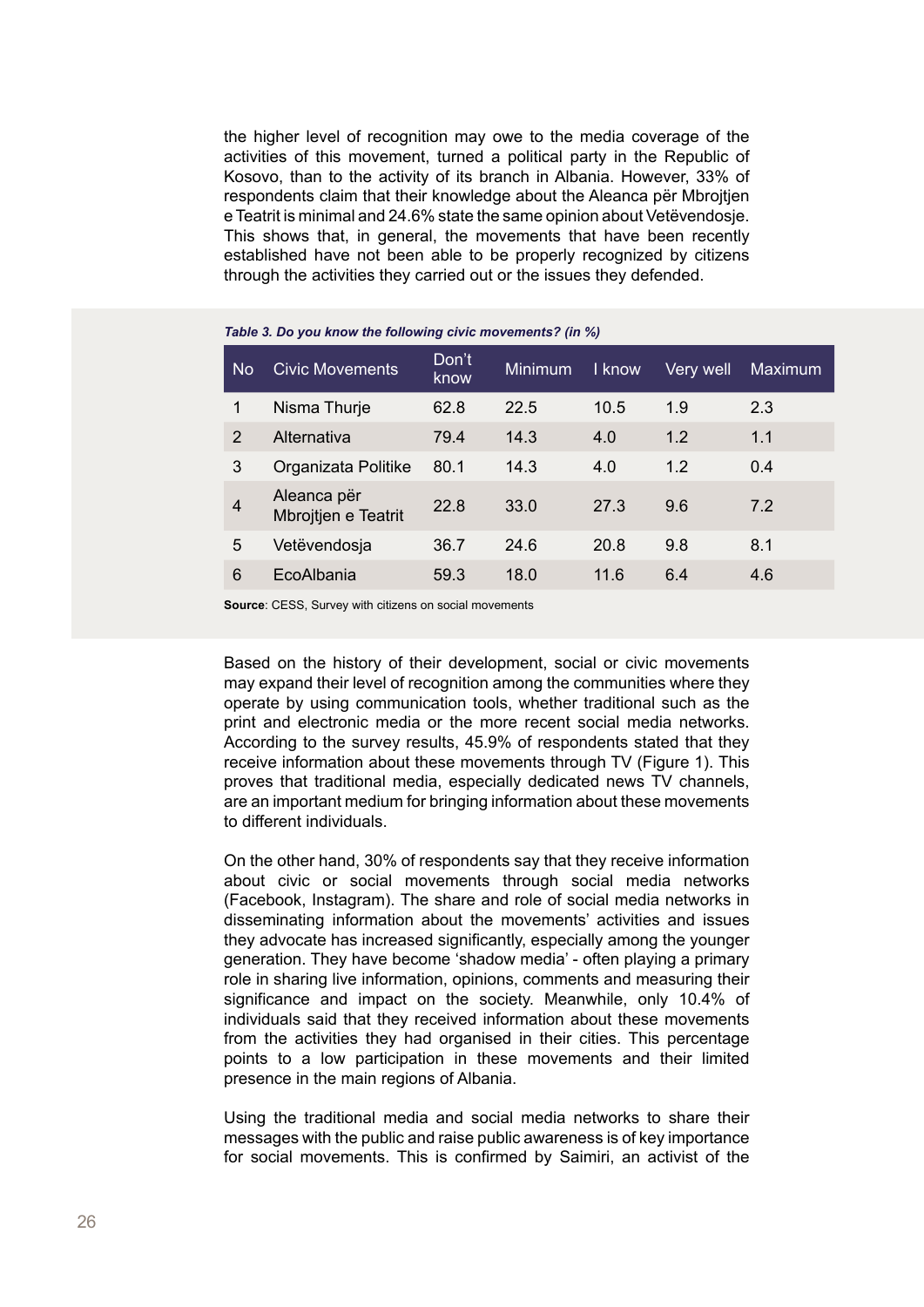<span id="page-26-0"></span>EcoAlbania movement arguing that '*we are a bit traditional in terms of communication with the media paying attention to the print and electronic media. We follow direct communication in the field, which includes the use of social media, as we have an expert in this field dealing only with communication. For example, if we send a press release to our contact list, it is certain that it will appear in ten or fifteen media outlets with which we have contacts…".*

| Through TV                                                                 |    |    |    |    |    |    |    |    |
|----------------------------------------------------------------------------|----|----|----|----|----|----|----|----|
| Through social media networks                                              |    |    |    |    |    |    |    |    |
| Through activities they had organised in my town<br>Through online portals |    |    |    |    |    |    |    |    |
| Through the mass-media                                                     |    |    |    |    |    |    |    |    |
| Through the friends                                                        |    |    |    |    |    |    |    |    |
| Through movements activists<br>I                                           |    |    |    |    |    |    |    |    |
| Other                                                                      |    |    |    |    |    |    |    |    |
| 5<br>n                                                                     | 10 | 15 | 20 | 25 | 30 | 35 | 40 | 45 |

**Source**: CESS, Survey with citizens on social movements

Regarding the level of interest respondents show for these movements in the six selected Regions, we note that on average about 24.9% of them claim that these movements do not attract them at all. This may be explained both by indifference and social apathy and the fact that issues that these movements advocate such as cultural heritage, environment, changing the electoral system, may appear like "elite issues" vis-a-vis poverty, unemployment, lack of services and others communities face with in their everyday life. However, due to the media coverage, protagonism and interest of the debate or actions, almost 27% of respondents say that they are very attracted to the Aleanca për Mbrojtjen e Teatrit, followed by 19% for Vetëvendosje (Table 4).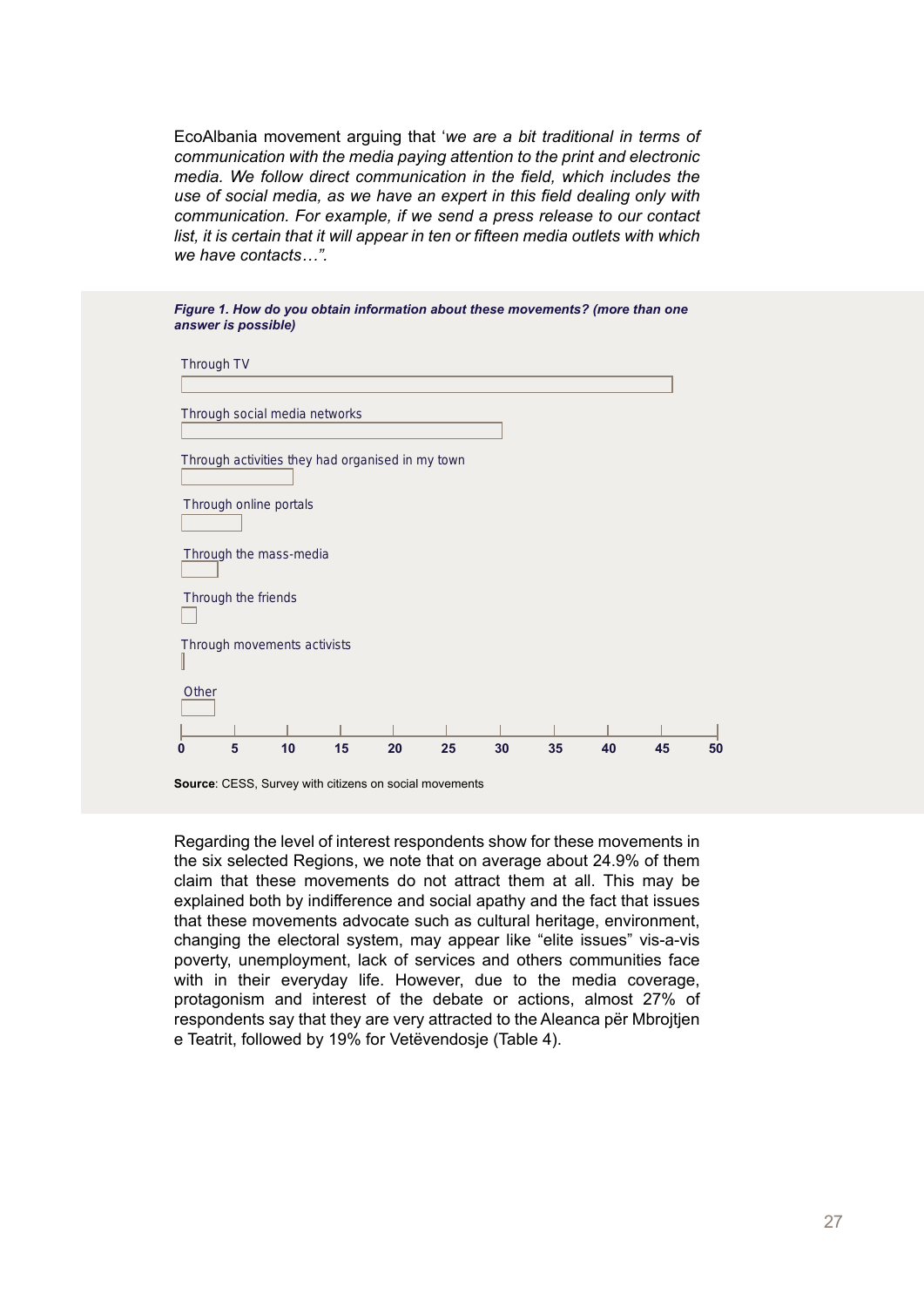| <b>No</b>      | <b>Civic Movements</b>             | Very much | A little | <b>Somewhat</b> | Don't know |
|----------------|------------------------------------|-----------|----------|-----------------|------------|
| 1              | Nisma Thurje                       | 8.4       | 41.2     | 24.5            | 26.0       |
| $\overline{2}$ | Alternativa                        | 3.9       | 38.2     | 26.5            | 31.2       |
| 3              | Organizata Politike                | 4.0       | 38.2     | 27.2            | 30.6       |
| $\overline{4}$ | Aleanca për<br>Mbrojtjen e Teatrit | 26.9      | 41.6     | 22.5            | 8.9        |
| 5              | Vetëvendosja                       | 19.0      | 44.3     | 24.8            | 11.9       |
| 6              | EcoAlbania                         | 121       | 41.6     | 23.9            | 22.4       |

<span id="page-27-0"></span>*Table 4. How much do the following movements attract you? (in %)*

**Source**: CESS, Survey with citizens on social movements

Participation in the activities organised by these movements is very low. Almost 99% of all respondents answered they had not participated in activities of any of these movements (Figure 2). This very low turnout can be explained by a number of factors, which include mainly social apathy in different segments of the Albanian society, lack of capacity of these movements to expand their activities to other cities, or a weak link between the issues they advocate and the most direct interest of citizens, such as poverty, unemployment, poor quality of public services, etc.





**Source**: CESS, Survey with citizens on social movements

It should also be noted that due to the Covid 19 pandemic, since 9 March 2020, the activity of these social movements has slowed down or halted altogether as a result of the state of natural disaster and the quarantine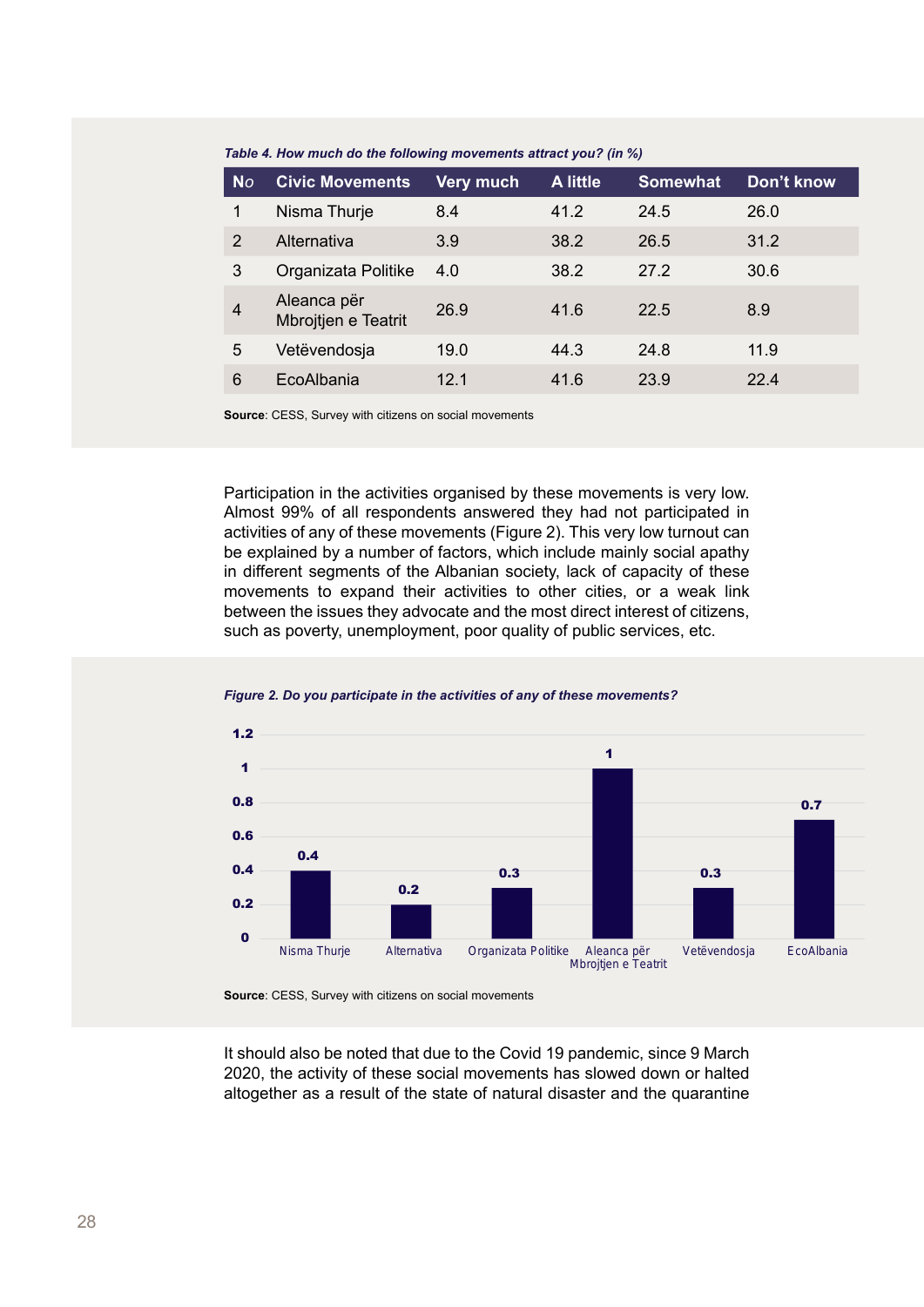<span id="page-28-0"></span>applied throughout the country <sup>40</sup>. In this period, however, a major event involving the Aleanca për Mbrojtjen e Teatrit, happened. On 17 May 2020, the building of the National Theater was demolished by the Inspectorate of Construction, Urban Planning and Control (INUK). This led to a physical clash between the activists of the Alliance, supported also by representatives of the out-of-parliament opposition, from the Democratic Party and the Socialist Movement for Integration<sup>41</sup>, and was extensively covered both by the traditional media and in the social media networks.

Conversely, the lack of human and financial resources of these movements to expand their activity and organise awareness-raising campaigns has played a significant role in a low citizen participation or mobilization.

Financing have been unstable and lack of financial resources makes it difficult to extend the activity to other cities. As Ardit, a member of Alternativa, says, "*Funding has been random, or through individual contacts meeting friends, businessmen; we ask them to help us in various ways, but without funding it is impossible to keep an organization or movement up and running… ".*

One factor that may explain to some extent this low level of public participation in activities organised by these movements is their perception that they are not independent of political parties. Almost 76% of respondents to this survey stated that they do not believe that these movements are independent of the main parties (Figure 3). Hence, the perception of this lack of independence prompts a passive civic engagement and demonstrates high suspicion and distrust of any efforts.



**Source**: CESS, Survey with citizens on social movements

<sup>40</sup> [https://shendetesia.gov.al/wp-content/uploads/2020/03/Akti-Normativ-nr.-3-date-15-mars-Per](https://shendetesia.gov.al/wp-content/uploads/2020/03/Akti-Normativ-nr.-3-date-15-mars-Per-marrjen-e-masava-te-vecanta-administrative-gjate-kohezgjatjes-se-periudhes-se-infeksionit-te-shkaktuar-nga-COVID-19.pdf)[marrjen-e-masava-te-vecanta-administrative-gjate-kohezgjatjes-se-periudhes-se-infeksionit-te](https://shendetesia.gov.al/wp-content/uploads/2020/03/Akti-Normativ-nr.-3-date-15-mars-Per-marrjen-e-masava-te-vecanta-administrative-gjate-kohezgjatjes-se-periudhes-se-infeksionit-te-shkaktuar-nga-COVID-19.pdf)[shkaktuar-nga-COVID-19.pdf](https://shendetesia.gov.al/wp-content/uploads/2020/03/Akti-Normativ-nr.-3-date-15-mars-Per-marrjen-e-masava-te-vecanta-administrative-gjate-kohezgjatjes-se-periudhes-se-infeksionit-te-shkaktuar-nga-COVID-19.pdf)

<sup>41</sup> [https://www.zeriamerikes.com/a/5423205.html-S](https://www.zeriamerikes.com/a/5423205.html-)hembet nga Bashkia Tiranë në orët e para të mëngjesit godina e Teatrit Kombëtar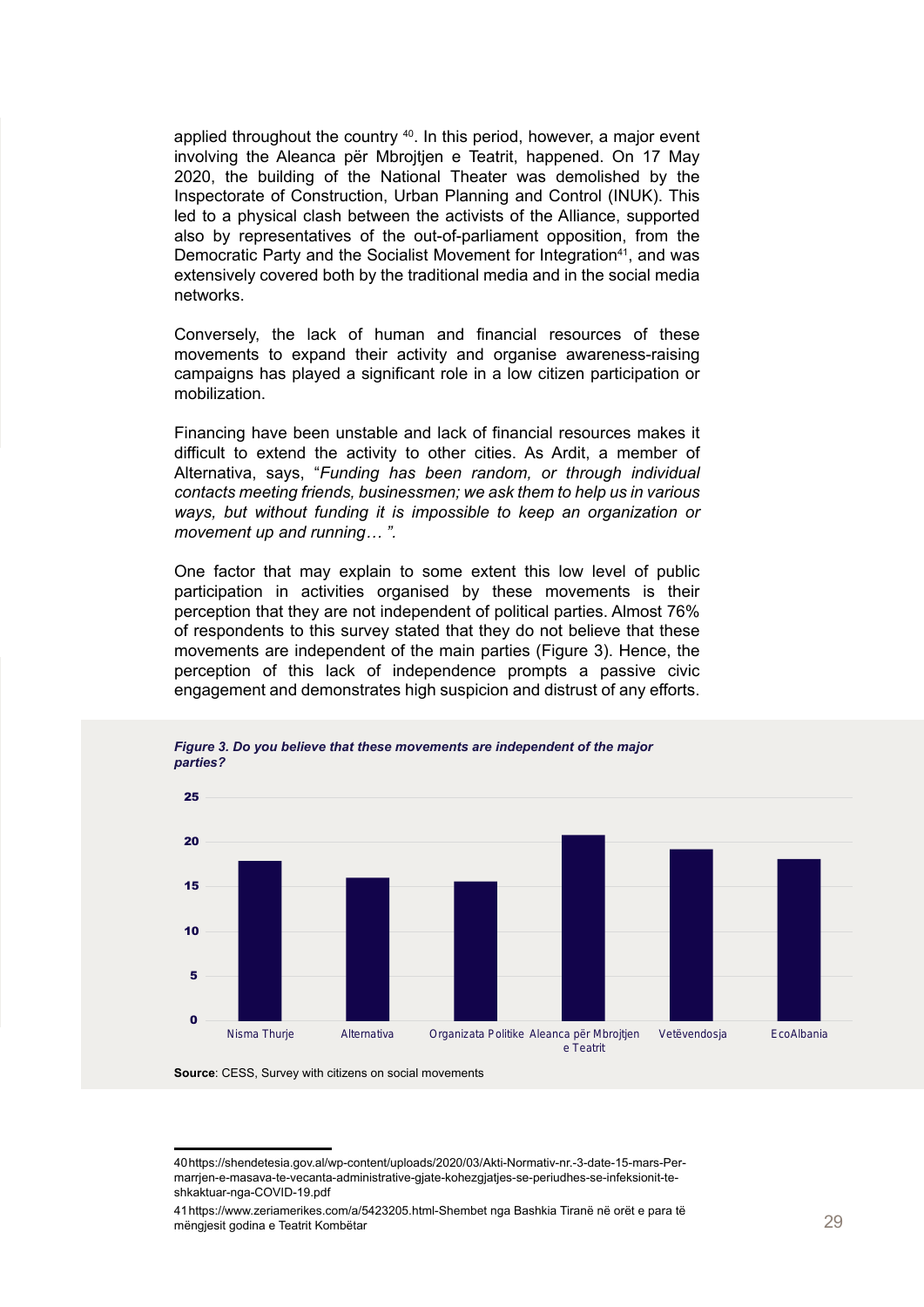<span id="page-29-0"></span>Most of them, however, believe that the issues they advocate are of relevance for the community. This indicator supports these movements. Thus, on average, 58.2% of respondents think that they are advocating issues of relevance to the community. In Figure 4, the Aleanca për Mbrojtjen e Teatrit has the greatest support; with 71.5% claiming that their issue is important, followed by 64.8% for Vetëvendosje, 56.7% and 56.1% EcoAlbania and Nisma Thurje respectively, and almost 50% say so for Altenativa and Organizata Politike.





**Source**: CESS, Survey with citizens on social movements

When asked about the impact of these movements have on public life and the involvement of citizens in decision-making, 44.5% say that they have little impact, while 32% claim that they have no impact at all in this regard. By contrast, only 14% of them think that these movements have a great impact on public life and citizen involvement in decision-making processes. Again, the Aleanca për Mbrojtjen e Teatrit and Vetëvendosje are the two movements for which respondents think can bring about change with 23.7% and 20.9% of respondents affirming it (Figure 5).

Perhaps one of the reasons of the voters' distrust in these movements is that they focus only on denouncing without offering solutions that could inspire citizens to join them. Regarding this argument, Martini, another activist of Alternativa, says, *"We are used to movements or political parties that only make denunciations. It is very simple to make denunciations, from dawn to dusk. The issue is to give the solution. On the other hand, solutions without any ideology behind to support them, simply turn into populist solutions ...".*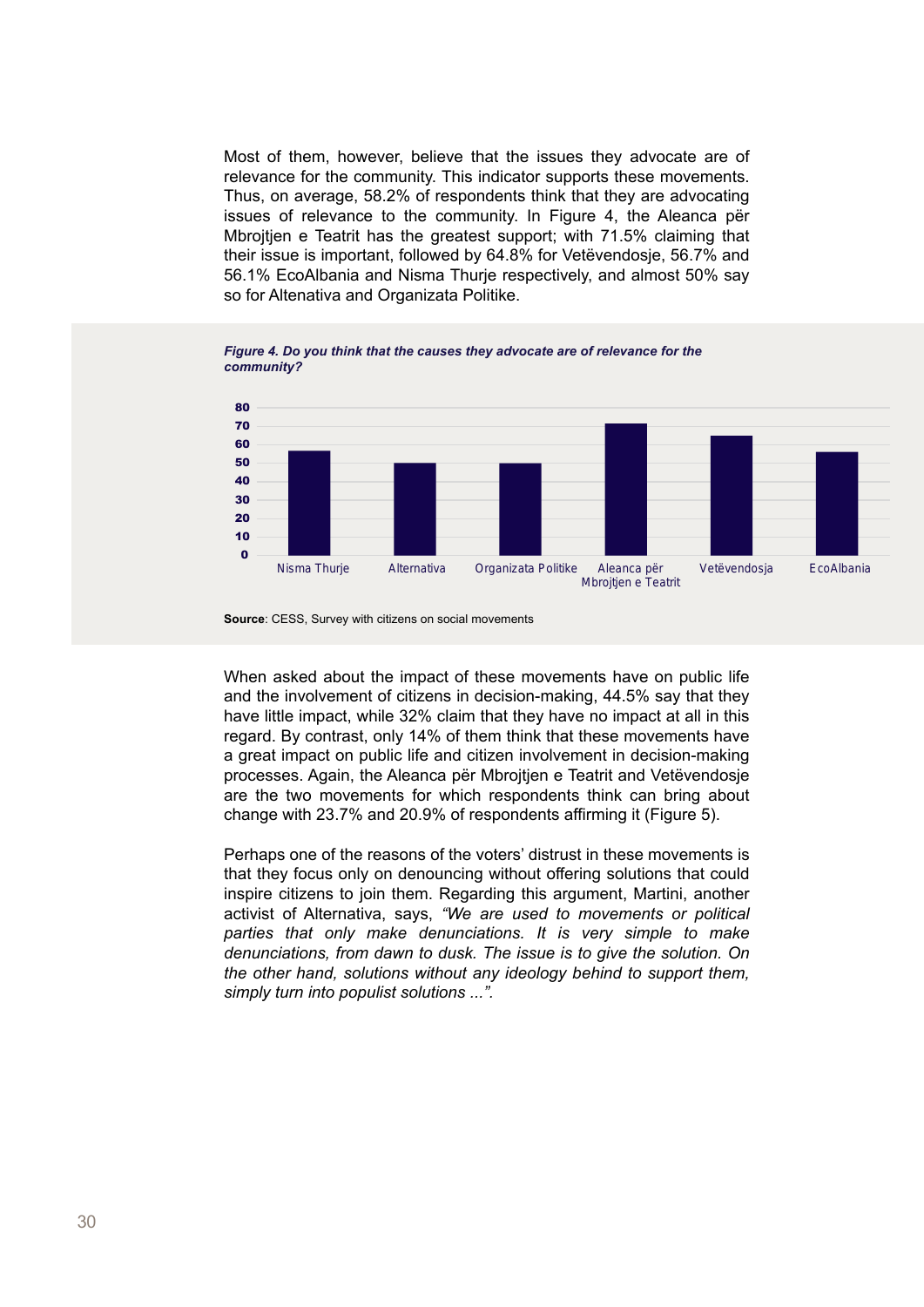

<span id="page-30-0"></span>*Figure 5. What is the impact of these movements on the public life and the inclusion of citizens in decision-making processes?*

**Source**: CESS, Survey with citizens on social movements

Yet, despite the doubts and distrust of respondents about the contribution of these movements to public life, it is interesting to note that when asked about how their activity should be in the future, 79.8% answer that it should be stronger. In this case, there is a propensity to accept new forms of representation and expression of public interest, vis-a-vis the system of political parties.

*Table 5. How do you think the activity of these movements should be in the future? (in %)*

| <b>No</b>    | <b>Civic movements</b>             | <b>Stronger</b> | Weaker | <b>Same</b> |
|--------------|------------------------------------|-----------------|--------|-------------|
| 1            | Nisma Thurje                       | 79.3            | 77     | 13.1        |
| $\mathbf{2}$ | Alternativa                        | 78.9            | 7.9    | 13.3        |
| 3            | Organizata Politike                | 78.4            | 8.2    | 13.5        |
| 4            | Aleanca për Mbrojtjen<br>e Teatrit | 82.2            | 6.5    | 11.3        |
| 5            | Vetëvendosja                       | 79.9            | 7.1    | 13.0        |
| 6            | EcoAlbania                         | 80.0            | 7.3    | 12.7        |
|              |                                    |                 |        |             |

**Source**: CESS, Survey with citizens on social movements

The so-called `paradox of passive social engagement` appears again in these responses about the perception of civic movements. On average, 89.7% of respondents state that they do not want to be involved in these movements (Figure 6). If, on the one hand, most respondents want these movements action to be stronger, their lack of desire to participate in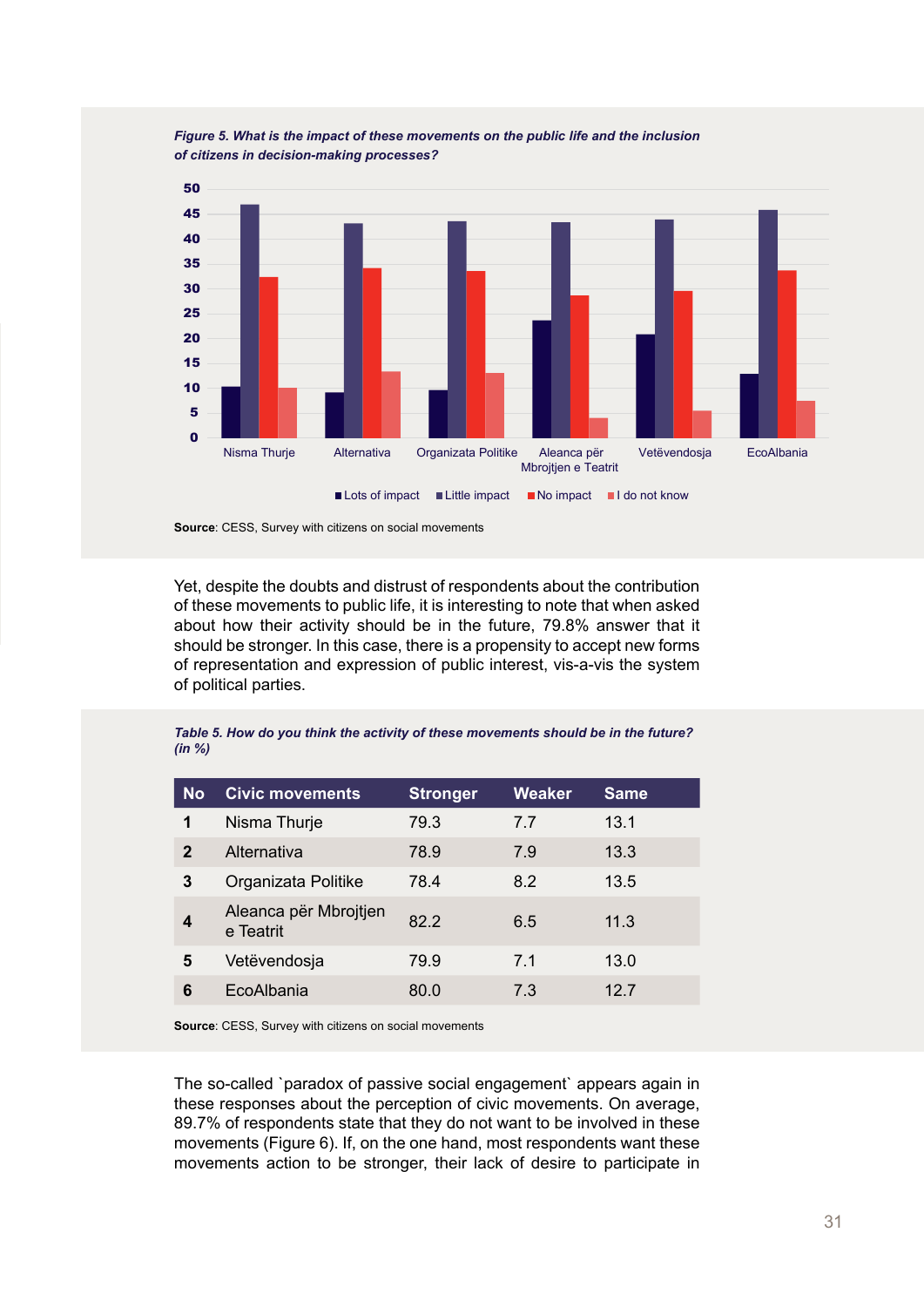<span id="page-31-0"></span>them fails to explain the paradox of how can a civic movement with a stronger action can succeed with such a passive social engagement and low citizen participation.



#### *Figure 6. Do you wish to take part in any of these movements?*

Participation in electoral processes remains an area where Albanians visibly express their social engagement. It is apparently considered the culmination of their involvement in efforts to change or protect their interests. About 80.9% of respondents in these Regions have stated that they will participate in the upcoming parliamentary elections, which proves the importance of electoral processes as the main and often the only stage through which social engagement is expressed for most of the respondents to this survey (Table 6).

#### *Table 6. Do you plan to vote in the upcoming elections?*

| <b>No</b>     | <b>Planning to vote</b> | <b>Number</b> | Per cent |
|---------------|-------------------------|---------------|----------|
|               | Yes                     | 822           | 80.9     |
| $\mathcal{P}$ | No                      | 140           | 13.8     |
| 3             | Have not decided yet    | 54            | 5.3      |
|               | <b>Total</b>            | 1016          | 100      |

**Source**: CESS, Survey with citizens on social movements

The lack of interest would be the main reason for 48.1% of respondents when asked about reason why they would not vote. This proves that social apathy, due to disappointment and prolonged transition, remains at the core of this perception that drives the electoral indifference.

**Source**: CESS, Survey with citizens on social movements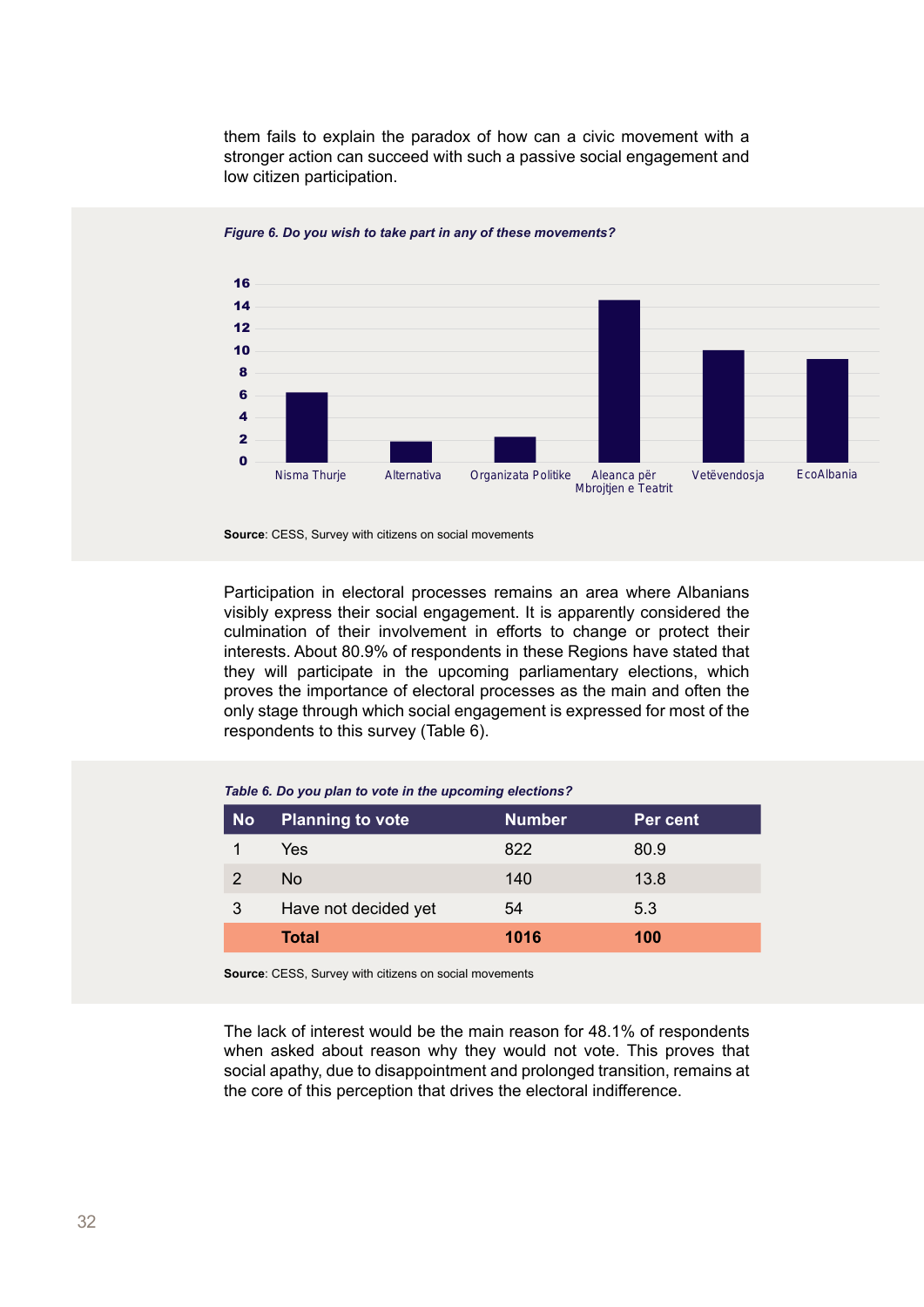#### <span id="page-32-0"></span>*Table 7. If you are not voting, what are the reasons?*

| <b>No</b>     | Reasons for you not to vote | <b>Number</b> | Per cent |
|---------------|-----------------------------|---------------|----------|
|               | I have no time              | 11            | 7.1      |
| $\mathcal{P}$ | I have no interest          | 75            | 48.1     |
| 3             | I do not support anyone     | 33            | 21.2     |
| 4             | None represents me          | 21            | 13.5     |
| 5             | Other                       | 16            | 10.3     |
|               | Total                       | 156           | 100.0    |

**Source**: CESS, Survey with citizens on social movements

On the other hand, 49% of them, if elections were to take place the next day, would prefer to vote for a new party or political movement (Table 8). Preference for new political parties or movements is a desire to depart from traditional political parties, but the results of the general elections so far have shown that new movements that ran in the last parliamentary elections such as Group 99, Red and Black Alliance, Nisma, Libra were not supported due to this perception.

*Table 8. If you were to vote tomorrow, would you prefer to vote for?*

| <b>No</b> | <b>Preference for voting</b>                  | <b>Number</b> | Per cent |
|-----------|-----------------------------------------------|---------------|----------|
| 1         | One of the 3-4 major parties                  | 479           | 47.2     |
| 2         | For a new party or new political<br>movement? | 497           | 49.0     |
|           | Other                                         | 39            | 3.8      |
|           | <b>Total</b>                                  | 1015          | 100.0    |

**Source**: CESS, Survey with citizens on social movements

In this context, we note that the propensity to vote for new political parties or movements is further supported when 67.2% of respondents state that they would vote for new politicians who have just entered the political life of the country (Table 9). The circulation of political elites is a challenge facing Albania, and these figures show that voters at least trust their inner conviction to vote for new leaders.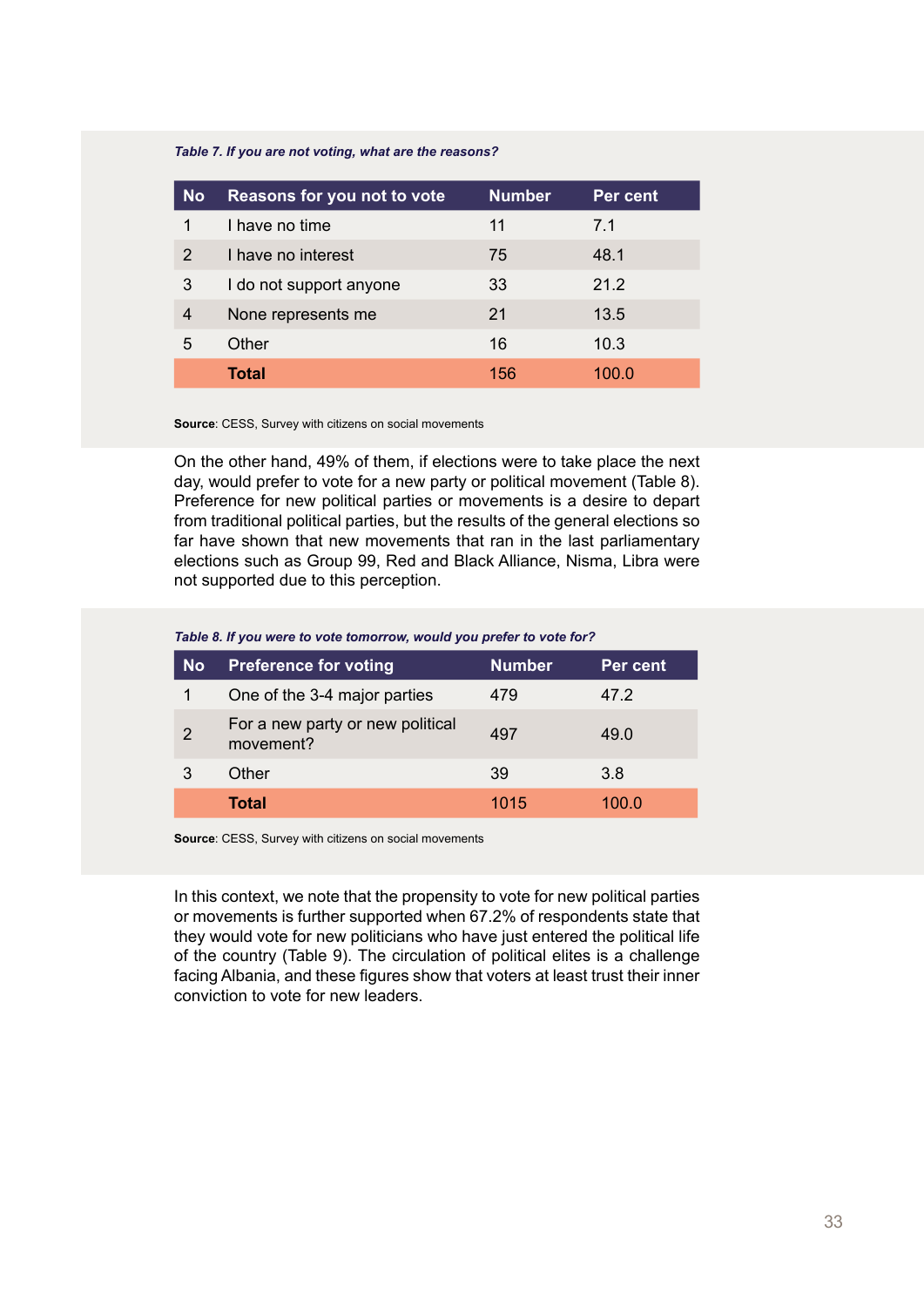<span id="page-33-0"></span>*Table 9. If you were to select, would you prefer to have as a leader of the country:*

| <b>No</b> | <b>Preference for voting</b>                                                 | <b>Number</b> | Per cent |
|-----------|------------------------------------------------------------------------------|---------------|----------|
|           | Politicians who have been active in the<br>last 20 or more years in politics | 306           | 30.1     |
| 2         | New politicians who have entered<br>recently in politics                     | 683           | 67.2     |
|           | Other                                                                        | 27            | 27       |
|           | Total                                                                        | 1016          | 100 O    |

**Source**: CESS, Survey with citizens on social movements

When asked if social movements such as Nisma Thurie, Aleanca për Mbrojtjen e Teatrit, EcoAlbania, Organizata Politike, Alternativa, and Vetëvendosja were to participate as political parties in the upcoming parliamentary elections, only 6.2% of respondents would vote for these movements. This proves that their political power and potential to become electoral parties is weak. Meanwhile, 74% of them have stated that they would vote for the current left - and right-wing traditional parties. Faced with this paradox - between the desire to vote for new political movements and the electoral behaviour to support traditional parties - notably, the Albanian electorate does not yet have the courage to try new political alternatives through their votes. The dualism between perception and electoral reality among voters in Albania is the main explanation as to why for many years, although most people have a negative perception of traditional parties, the electoral behaviour has remained unchanged and `political dualism` between the two main parties continues to prevail as a result of this unchanging electoral behaviour.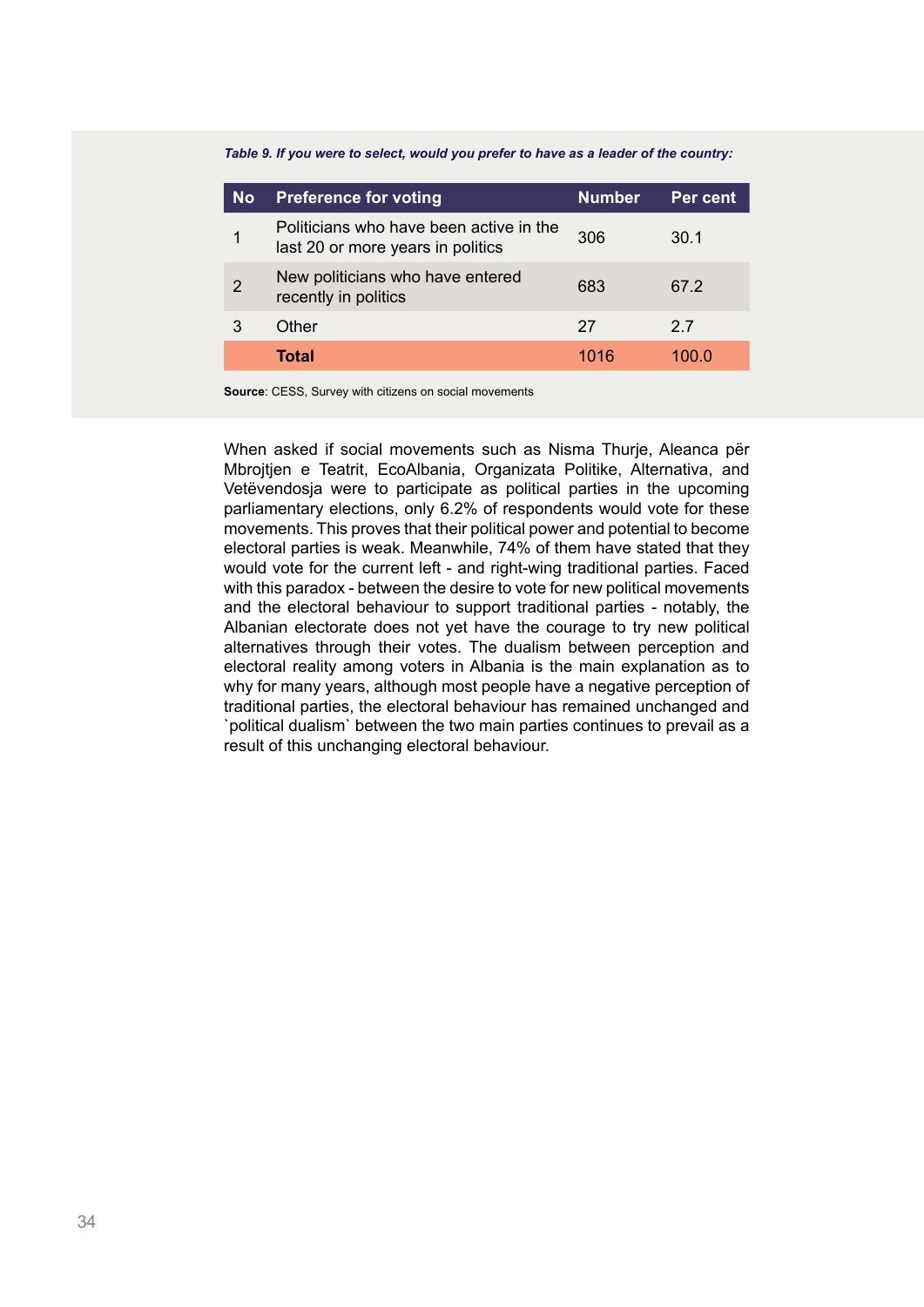<span id="page-34-0"></span>

## 5. Profiles of the current social (civic) movements in Albania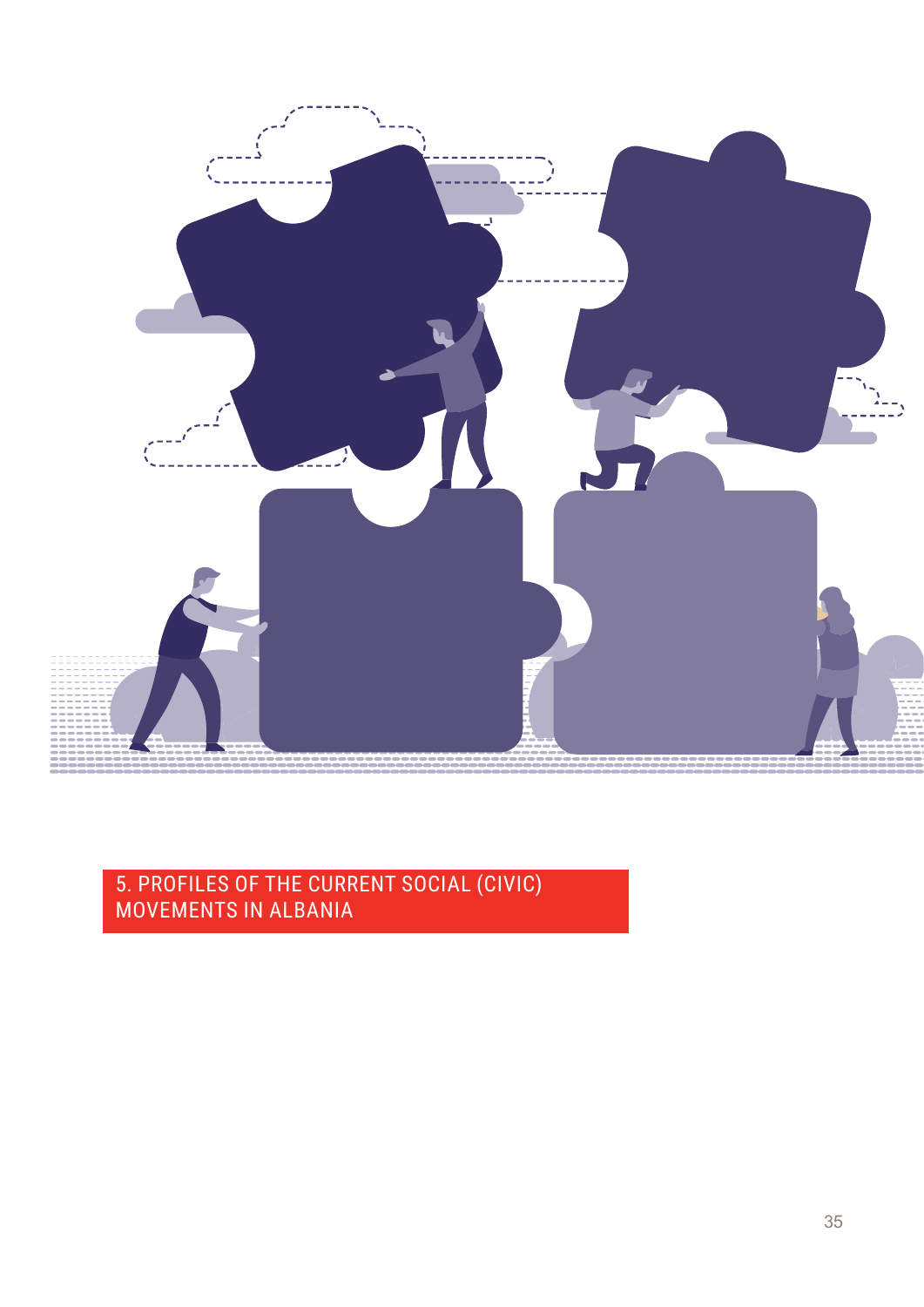## <span id="page-35-0"></span>**5.1. Nisma Thurje**

| Name of movement          | Nisma Thurje             |
|---------------------------|--------------------------|
| Logo                      |                          |
| Leader                    | Endri Shabani, Pano Sako |
| Year of establishment     | 2013                     |
| Membership                | Undefined                |
| <b>Places of activity</b> | Tirana                   |

#### **Objectives**

Nisma Thurje is an initiative based on the activity of the citizens in the face of what this movement defines as "an organized political class" by inviting citizens to join under the motto `Unite against the system '. According to the so-called Charter 2020, through awareness-raising and social engagement activities of citizens, Nisma Thurje, aims to achieve a number of objectives such as nationalization of natural wealth, redistribution of wealth and economic recovery, empowerment of the people and direct exercise of sovereignty, decentralization of power and strengthening of mechanisms of constitutional checks and balance, democratization of political parties, guarantee of free and fair elections, reinstatement of the jury in the judicial system, the unification of Albanians.

#### **Activities**

Two of its key activities were related to policies for higher education including the creation of the movement University in Danger in 2012 and the Movement for the University created in 2014 against the draft law on higher education. The Movement for the University encouraged by the Political Organization was the first of its kind which with means of protests, symbolic actions with articles, critical writing and a manifesto that included principles and pillars of a new more democratic and more inclusive University. The movement culminated in 2015 where the slogan was "For the University for the Society" meaning that a free and equal society should first of all start from such a university system. At the time, the Movement for the University started a debate on free of charge public education and the role of the university and students in public space. On December 4, 2018 student revolts started since students from the Faculty of Engineering and Architecture organized spontaneously a petition to express their dissatisfaction with a sudden notice from administration that they would now have to pay extra fee for each test they had to repeat from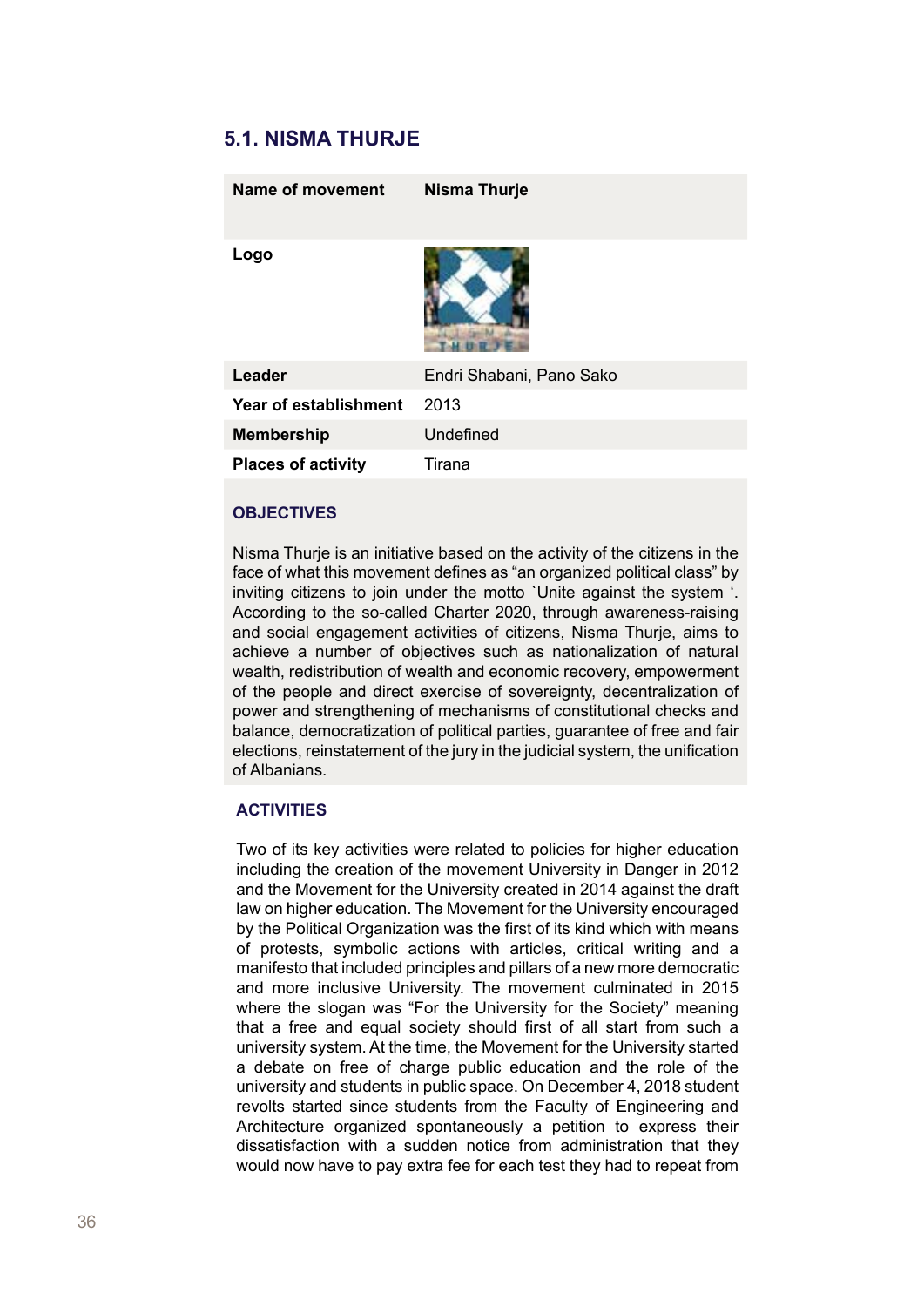previous years. Their revolts brought the resignation of the Minister of Education, Sports and Youth and to the signing of the Pact for the University from the government. One of the Activities of the Political Organization was also the awareness raising of the public opinion regarding the right of employed persons and especially the public denunciation of cases of labor exploitation of minors and accidents with death consequence at labor merely in mines relating this to the uncontrolled exploitation of natural resources.

| <b>Political orientation</b><br><b>Funding</b> | I iberal                                                                                                                                                  |
|------------------------------------------------|-----------------------------------------------------------------------------------------------------------------------------------------------------------|
| Website, Facebook,<br><b>Twitter</b>           | https://nismathurje.al<br>https://www.facebook.com/thurje/<br>https://www.instagram.com/<br>nismathurje/?hl=en<br>https://twitter.com/nismathurje?lang=en |

*"At that time, we perceived the reality and everything else as a matter of fact that transparency was lacking in Albania. What does 'lack of transparency' mean? It is the fact that the whole system is modified, starting from the government, the prosecution, civil registry, etc. We thought to enter the game of transparency and become a spokesperson of what is happening, to report reality as is, explain to the people those things for which we had information. We came from different walks of life, economists, lawyers, journalists, urban planners, architects, engineers, medical doctors. Coming from different professions helped us to enter into many fields and provide a real reflection and transparency of what has been happening, a processed pinion, not an [already molded] opinion served from the TV."*

## *Excerpts from interviews with representatives of Nisma Thurje*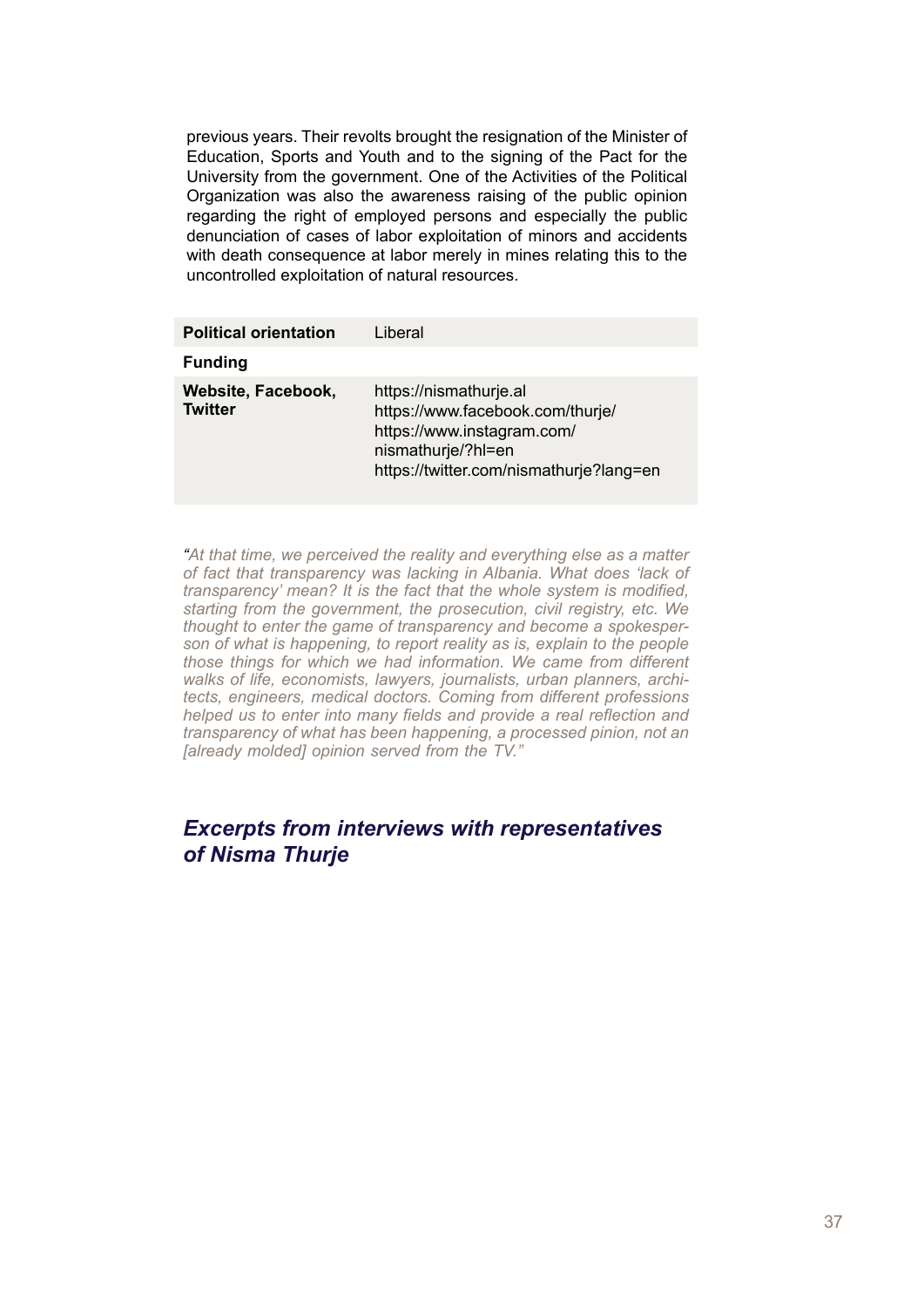## <span id="page-37-0"></span>**5.2. Movement Political Organization**

| <b>Name of Movement</b>           | Political Organization                  |
|-----------------------------------|-----------------------------------------|
| Logo                              |                                         |
| <b>Director</b>                   | Dr Arlind Qorri                         |
| <b>Founding Year</b>              | 2011                                    |
| Membership                        | Undefined                               |
| <b>Geographical Cov-</b><br>erage | Tiranë, Durrës, Vlorë, Shkodër, Elbasan |

#### **Objectives**

The political movement is a movement oriented left to the center left created in 2011 that is supported by new intellectuals and students that aims to raise awareness amongst youth, to increase their reaction force as an important social group and to fight against the tendencies of neoliberal policies in the area of economy and education by emphasizing the importance of public enterprises for administration of natural resources and guarantee of higher education by means of support by the state as a public right and a public good. Under the moto *three parties one oligarchy* this movement aims to be identified as an anti-establishment movement against current main political parties aiming to criticize from left to right all economic and social policies that are followed so far in Albania.

#### **Activities**

Two of its key activities were related to policies for higher education including the creation of the movement University in Danger in 2012 and the Movement for the University created in 2014 against the draft law on higher education. The Movement for the University encouraged by the Political Organization was the first of its kind which with means of protests, symbolic actions with articles, critical writing and a manifesto that included principles and pillars of a new more democratic and more inclusive University. The movement culminated in 2015 where the slogan was "For the University for the Society" meaning that a free and equal society should first of all start from such a university system. At the time, the Movement for the University started a debate on free of charge public education and the role of the university and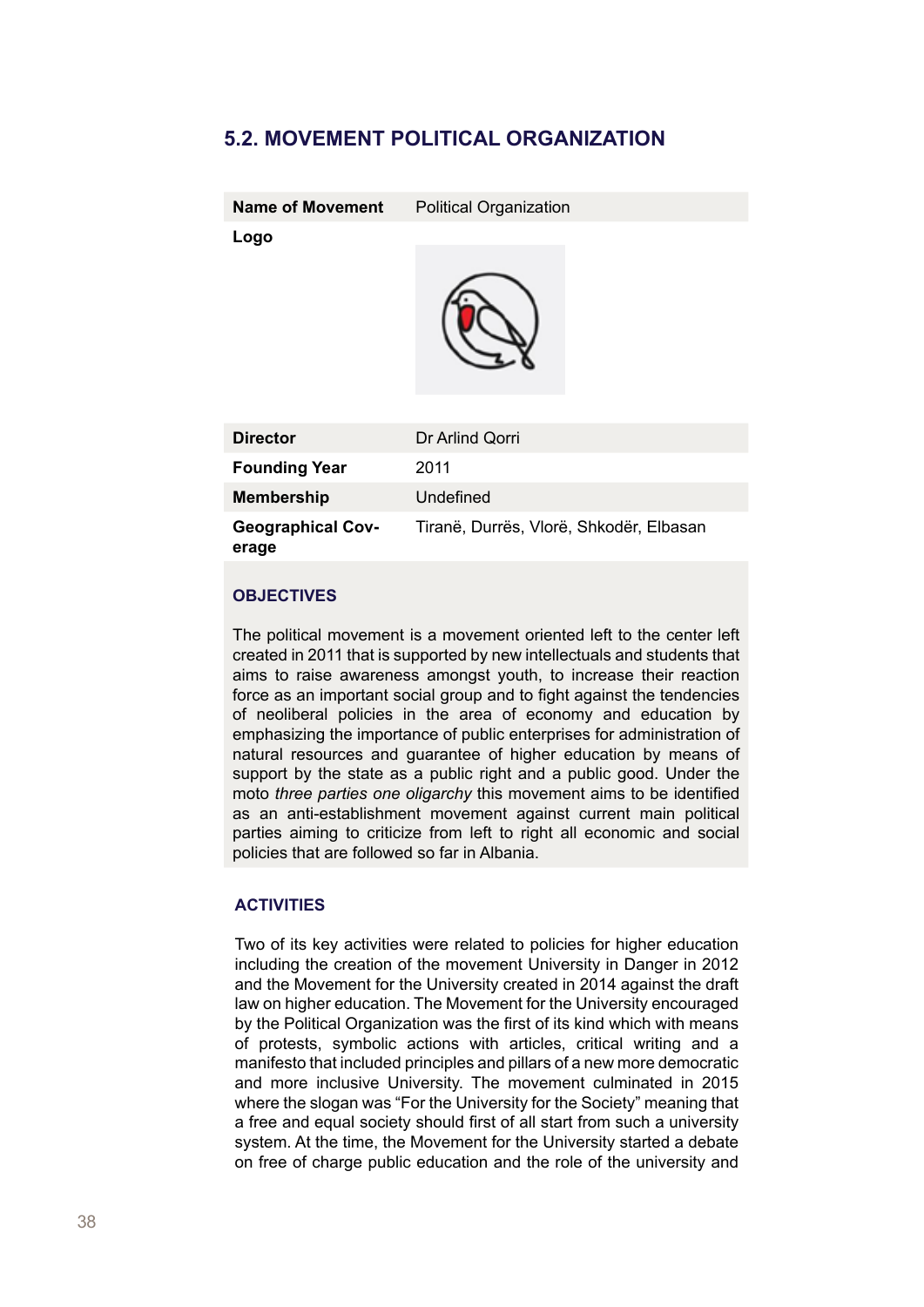students in public space. On December 4, 2018 student revolts started since students from the Faculty of Engineering and Architecture organized spontaneously a petition to express their dissatisfaction with a sudden notice from administration that they would now have to pay extra fee for each test they had to repeat from previous years. Their revolts brought the resignation of the Minister of Education, Sports and Youth and to the signing of the Pact for the University from the government. One of the Activities of the Political Organization was also the awareness raising of the public opinion regarding the right of employed persons and especially the public denunciation of cases of labor exploitation of minors and accidents with death consequence at labor merely in mines relating this to the uncontrolled exploitation of natural resources.

**Political Orientation** Left

| <b>Funding</b>                       | Individual membership donations                                                                                                                                                                                                                                                                                                                                                                                  |
|--------------------------------------|------------------------------------------------------------------------------------------------------------------------------------------------------------------------------------------------------------------------------------------------------------------------------------------------------------------------------------------------------------------------------------------------------------------|
| Website, Facebook,<br><b>Twitter</b> | http://organizatapolitike.org/<br>https://www.facebook.com/orgpol/<br>https://twitter.com/orgpolitike?lang=en<br>https://www.instagram.com/<br>organizatapolitike/?hl=en<br>https://teza11.org/pse-teza-11/<br>https://www.facebook.com/PerUniversitetin/<br>https://www.reporter.al/<br>si-lindi-levizja-per-universitetin-2/<br>http://ikesh.org/kush-jemi/ Institute for<br>Criticism and Social Emancipation |

*"In fact, the idea and our strong point is to be the encouragers of a large social movement, something that was tested a little by students. It was in my opinion a general test of what should come after, a social movement that goes beyond the students to the workers, to the poor people, to the middle class and becomes part of a greater cause. In this meaning the aim and work we do serves to build this type of front or social movement that is joined by the war towards oligarchy, the war for social democratization and emancipation."*

## *Part from the interview with representatives of Political Movement*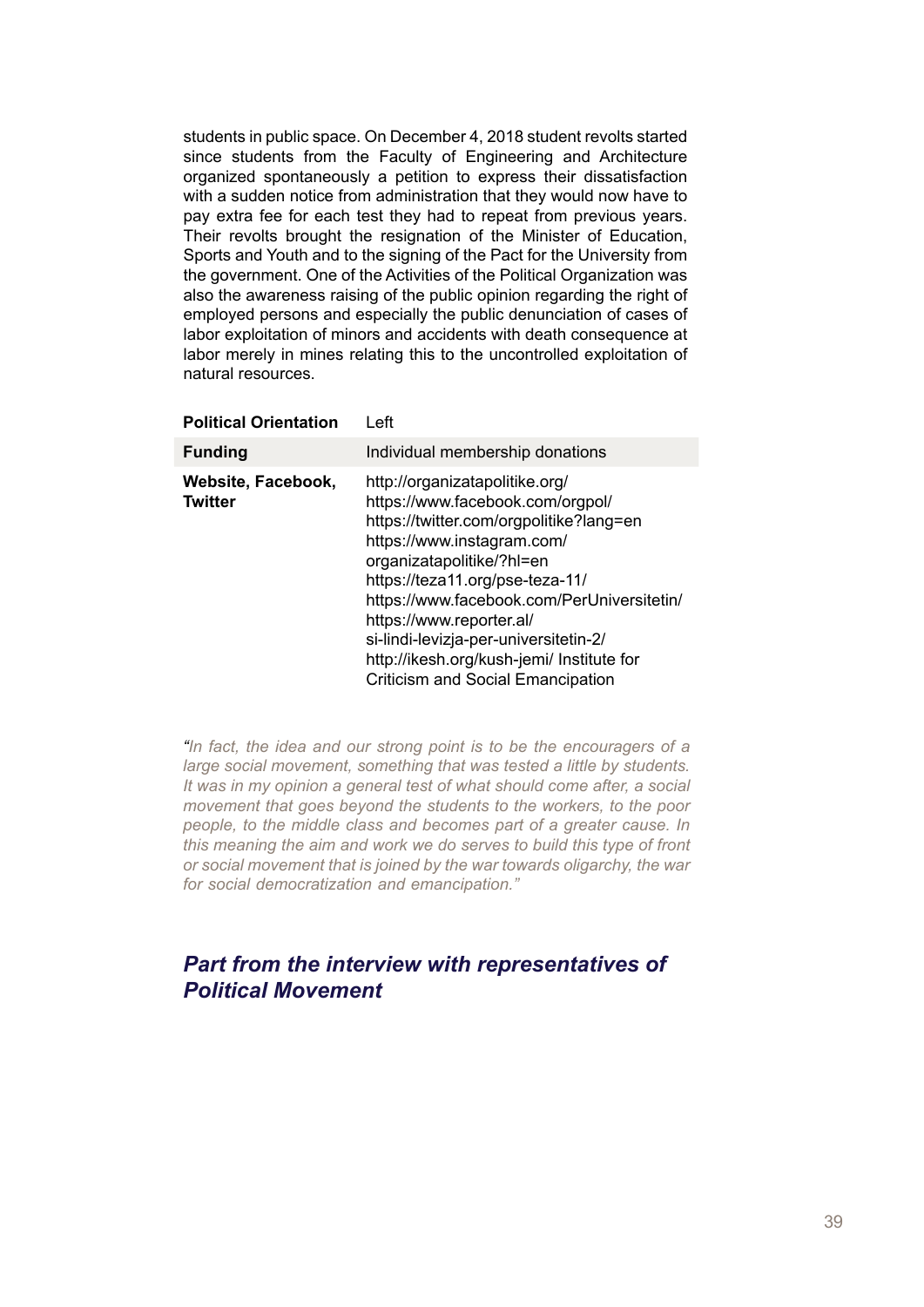## <span id="page-39-0"></span>**5.3. Alternativa Movement**

| Name of Movement         | <b>Alternativa</b>     |
|--------------------------|------------------------|
| Logo                     | <b>Alternativa</b>     |
| <b>Director</b>          | Besart Kadia           |
| <b>Founding Year</b>     | 2019                   |
| Membership               | 2000                   |
| Geographical<br>Coverage | Tiranë, Korçë, Shkodër |

#### **Objectives**

Alternativa movement was founded in November 2019 under the leadership of the new pedagogue and economic scholar Besart Kadia as part of Albanian Enterprise Institute and aims to unite young professionals of Albania to contribute to bring socio-political changes. Their aim is to invite young people of Albania to bring their energies with ideas in favor of the market by not hiding behind large traditional political parties but rather by creating their perspective through direct dialogue with the citizens by means of communication platforms in the media or social network.

#### **Activities**

Awareness rising through conversations in the electronic media and in social network regarding simple taxation, pro-market reforms and transparency of the government regarding public expenses.

| <b>Political Orientation</b>  | Liberal                                             |
|-------------------------------|-----------------------------------------------------|
| <b>Fundings</b>               | <b>Individual Donations</b>                         |
| Website, Facebook,<br>Twitter | https://www.facebook.com/pq/<br>qjenerataere/posts/ |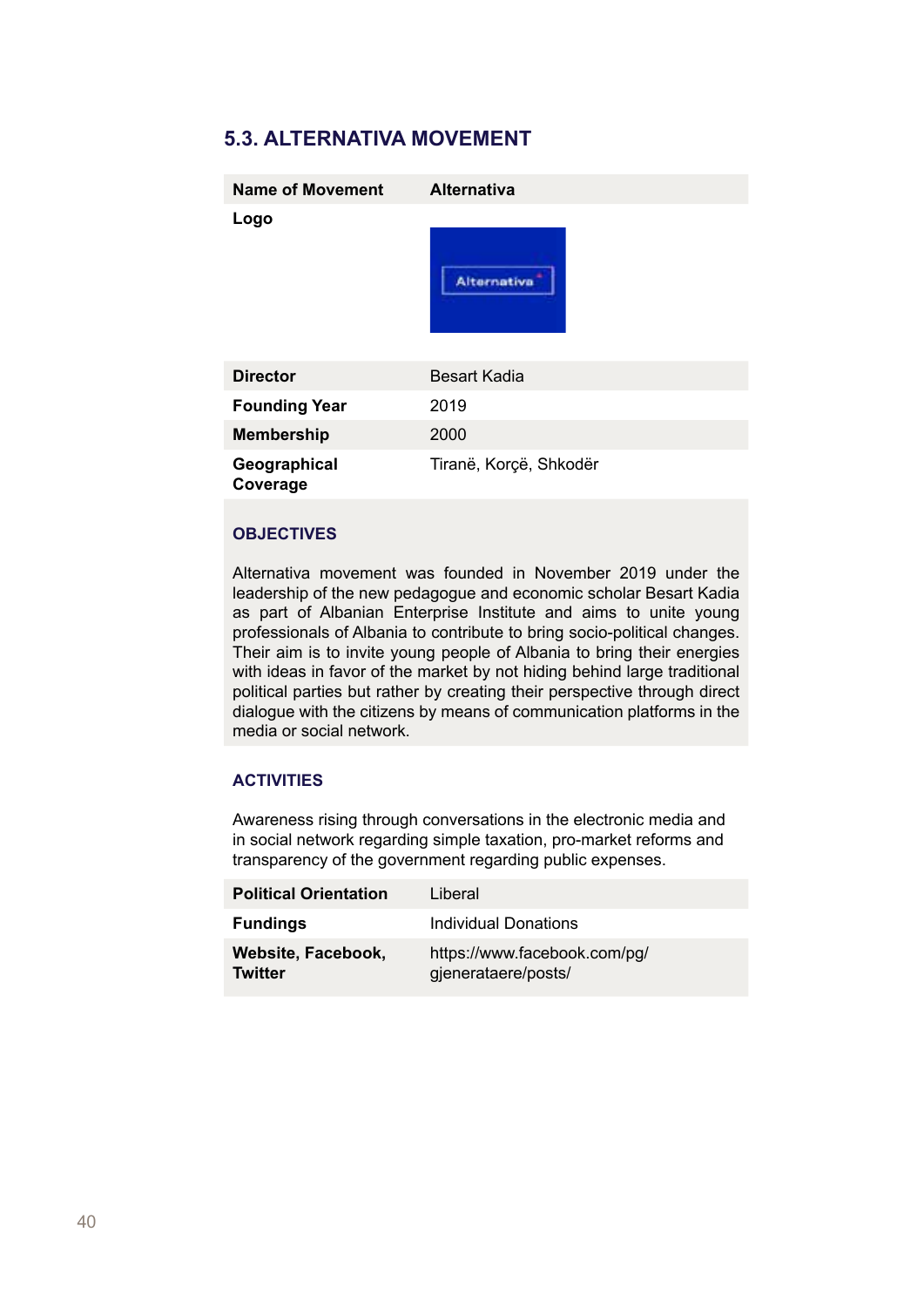*"This is a social movement that aims to attract those parts of the society that want to leave, but we tell them that the reason why they should stay is because they need to be organized and to influence policy making in Albania (...). We do not have a proper membership, but we have organized some meetings in Tiranë, Korçë and Fier and have considered as our members those 2000 supporters that followed our meetings. Moreover, we aim the forums, discussions with public stakeholders and drafting potential recommendations. We say what are the ideas that can bring Albania forward. This is more or less how we perceive our structure…."*

## *Parts from the Interview with the representative of Alternativa Movement*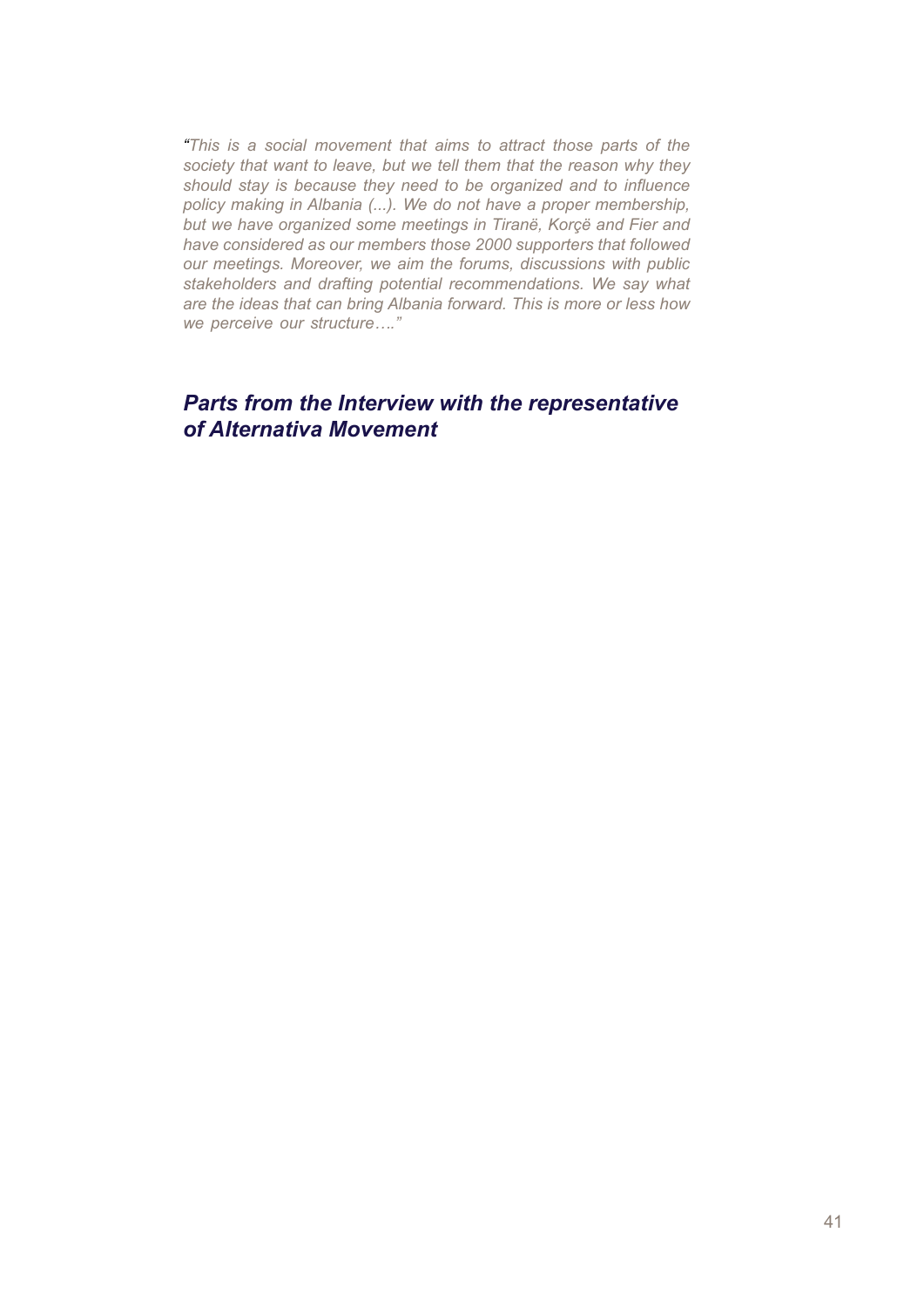## <span id="page-41-0"></span>**5.4. EkoAlbania Movement**

| Name of movement     | FkoAlbania                                 |
|----------------------|--------------------------------------------|
| Logo                 | <b>Eco</b> Albania                         |
| <b>Director</b>      | Olsi Nika                                  |
| <b>Founding Year</b> | 2014                                       |
| Membership           | Undefined                                  |
| Geographical<br>age  | Cover- Tiranë, Vlorë, Gjirokastër, Shkodër |

#### **Objectives**

EkoAlbania is an organization and citizen's movement for raising awareness to the communities of different areas, public opinion, and national and local structures in regard to the importance of preserving environment and biodiversity. All its activities are realized by a dedicated and specialized team of professional (biologists, specialist of the area of environment protection, communication experts etc.) with the assistance of a number of collaborators and volunteers. EkoAlbania aims merely to preserve and manage the environment and continuous awareness of the public in this regard.

#### **Activities**

Under the slogan "Let's give voice to River protection" the key activities of EcoAlbania Movement have been the support of local inhabitants touched by the hydropower plant projects which has included advocates and environmentalists by organizing awareness rising campaigns, conferences and judicial denunciations to prevent the building of several hydro power plants that threaten biodiversity. According to EcoAlbania the situation of Hydro Power Plants is presented as alarming in all the territory of Albania where the rivers nationwide are in danger from over 700 hydro power plants that are planned to be built nationwide by threatening their rich flora and fauna. On the other hand, these projects are risking welfare of the inhabitants whose life is related to the water sources of their area leaving them without water and also threatening tourism development and local economies. EkoAlbania has especially been famous in awareness rising campaigns against building of hydropower plants in the network of Albanian rivers where most important is the Alliance for Protection of Vjosa or the Alliance for the protection of Kalivaç Hydropower Plant, the Protect Valbona Movement and .those campaigns related to several aspects of biodiversity protection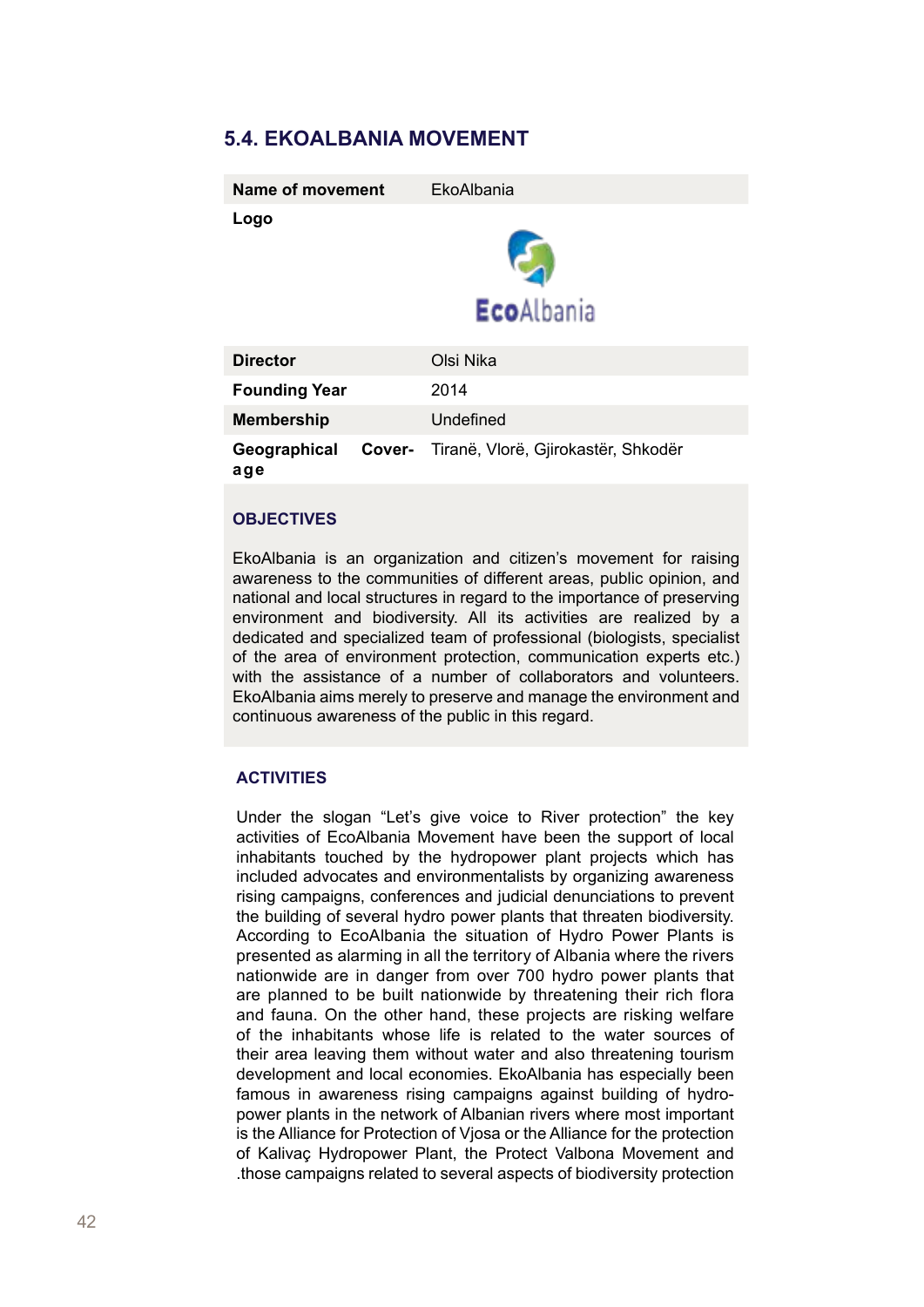One of the key activities with influence in EcoAlbania Movement, of environmental organizations Riverwatch and EuroNature and 38 citizens and activists of Kute village of Mallakastra has been the stopping of the building of the hydropower plant of Pocem at Vjosa River.<sup>46</sup> This was made possible thanks for giving in concession for 35 years to two Turkish compaines the building of hydropower plant of Poçem at upper Vjosa valley. Based on the studies of the Albanian government on Vjosa river there is a plan to build about 25 hydropower plants where the largest are the hydropower plants of Kaludh, Dragot, Kalivac, Poçem and Karbonar.

In the framework of the Vjosa Day, during a conference that took part on 13-16 June 2019, EcoAlbania Movement announced the initiative to nominate Vjosa a National Park considering it as one of the last remaining wild rivers in Europe with free stream during all of its bed.<sup>47</sup>The pressure and public awareness rising by EcoAlbania Movement has encouraged the Albanian government on September 25, 2020 to approve as a National Park the upper Vjosa Valley by stopping also building of hydropower plants in this area including also the dam of Kalivac.<sup>1</sup> Meanwhile EcoAlbania managed to raise the awareness of foreign scientists and activists in the area of environment to protect Vjosa River through the campaign "Protect the Blue Heart of Europe".48

Under the spirit of this awareness rising campaign and protests one of the activities and key areas of EcoAlbania Movement is the support of the movement of the inhabitants of four villages of Derjan Administrative Unit of Mat Municipality where key villages are those of Zall Gjocaj. Under the motto "Protect Zall Gjocaj National Park"*,* they opposed the building of the Burie-Lura Hydropower Plant by the Sek Hydropower firm at Selita River, in Burine village situated in northeast of this park and who threatens the sources of two from the 12 chiastic lakes.<sup>2</sup> It is nominated as a National Park from 1992 and includes Deja Mountain being categorized as a II category of the International Union for Conservation of Nature. Inhabitants raised at etendt of collective resistance meanwhile in October the EcoAlbania Movement sued in the first rank Administrative Court the building of this hydropower plant but the court decided for continuation of works. The case is currently appealed.

<sup>46</sup> http://www.ecoalbania.org/sq/event/dita-e-vjoses-vizioni-per-park-kombetar/; https://

portavendore.al/wp-content/uploads/2018/05/Angazhimi-i-Komunitetit-%E2%80%93-Tregues-i-Integrimit-n%C3%AB-Vendim-marrje-AKTIV.pdf; https://www.youtube.com/results?search\_query=top+story+vjosa ( Top Story-'Liqenet mbi Vjosë-Dy hidrocentrale po zhdukin lumin më të egër në Europë

<sup>47</sup> http://www.ecoalbania.org/sq/2020/09/25/

kryeministri-rama-reagon-kalivac-nuk-do-te-ndertohet/

<sup>48</sup> http://www.ecoalbania.org/sq/tag/te-shpetojme-zemren-blu-te-evropes/page/21/ 49 https://portavendore.al/2020/01/23/

banoret-e-kater-fshatrave-ne-lufte-per-mbrojtjen-e-parkut-kombetar-zall-gjocaj

<sup>/</sup>https://www.facebook.com/pg/zallgjocaj/posts/https://ëëë.facebook.com/EcoAlbania.org/ posts/2543090629105167/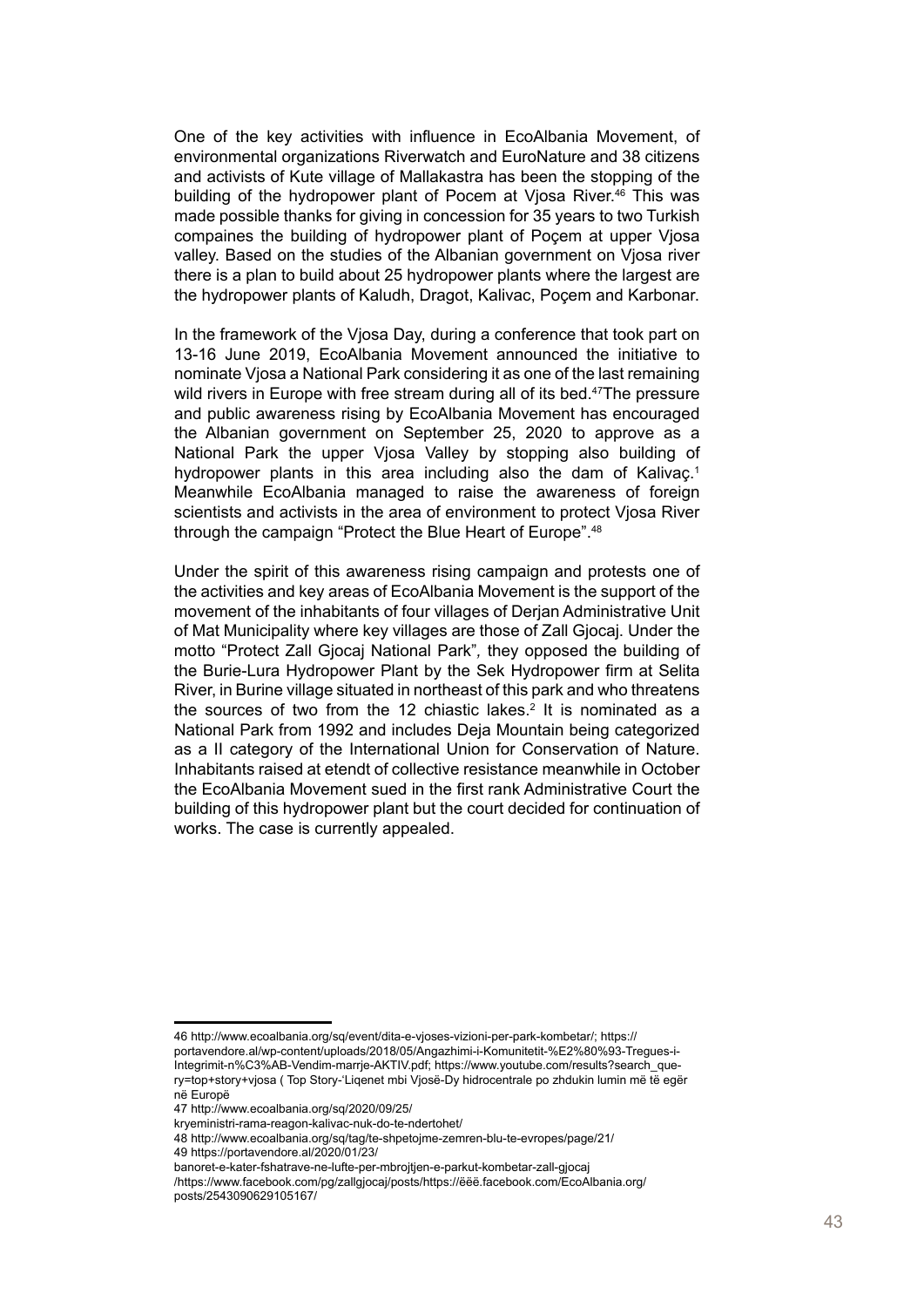| <b>Political Orientation</b> |           | Environmentalist                                                                                                                                                      |
|------------------------------|-----------|-----------------------------------------------------------------------------------------------------------------------------------------------------------------------|
| <b>Funding</b>               |           | BE, NAVA Foundation, Leviz Albania,<br><b>GEF-UNDP</b>                                                                                                                |
| Website.<br>Twitter          | Facebook. | http://www.ecoalbania.org/sq/kreu/<br>https://www.facebook.com/EcoAlbania.<br>org/<br>https://www.instagram.com/ecoalbania/<br>https://twitter.com/ecoalbania?lang=en |

*Our movement is a movement of pedagogues of the Faculty of Natural Sciences of the University of Tirana and the team that worked for little more than 3 years for the campaign save the blue heart of Europe regarding Vjosa river. This was our encouragement the campaign then aimed to protect rivers with large natural potential all over the Balkan Peninsula. Nevertheless, the valley of Vjosa river has been one of our key objectives. Then it was transformed in movement, while EcoAlbania is not a movement I would rather say it is an organization that supports and encourages social movements in protection of the environment."*

## *Parts from the interview with EkoAlbania association representatives.*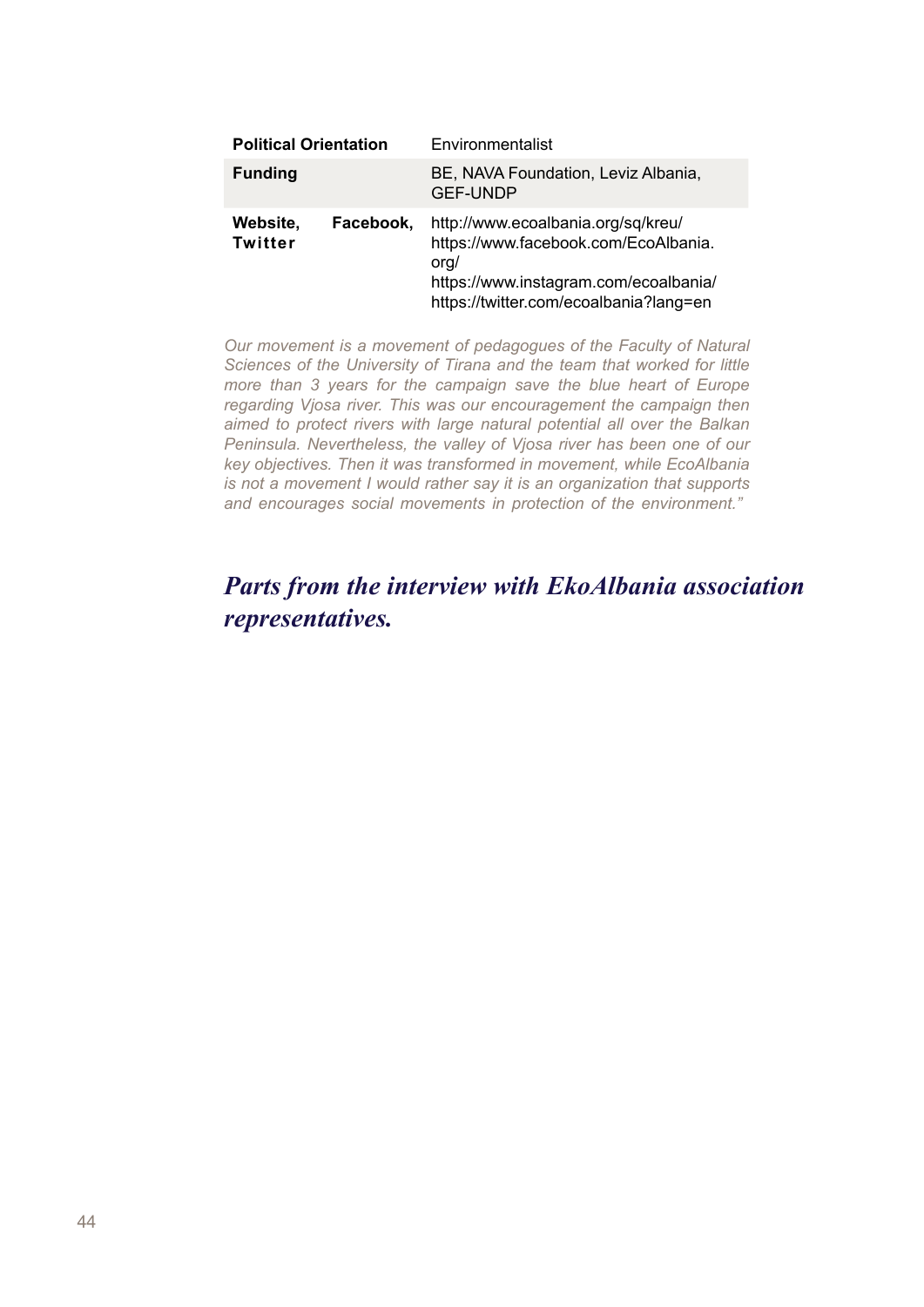## <span id="page-44-0"></span>**5.5. Vetëvendosja Movement – Albania HQ**

**Name of Movement** Lëvizja Vetëvendosja-Qendra në Shqipëri

**Logo**

## **VETEVENDOSJE!**

| <b>Director</b>                   | Bojken Abazi                  |
|-----------------------------------|-------------------------------|
| <b>Founding Year</b>              | 11 April 2019                 |
| Membership                        | 2000                          |
| <b>Geographical Cover-</b><br>age | Tiranë, Shkodër, Vlorë, Kukës |

#### **Objectives**

Vetëvendosja Movement – Albania HQ is created as a branch of Vetëvendosja movement in Kosova and aims to provide support for the exercising of the democratic right for self-decision of Albanian people for the realization of national unification of the independent state of Kosova with Albania based on the Preamble of the Constitution of the Republic of Albania and on the principle of self-decision of peoples expressed on the first chapter of the United Nations Charter. One of its key objectives is to increase self-awareness that national unification and integration of Albania and more widely of Albanians into Euro-Atlantic structures such as the European Union and NATO are processes that shall occur in parallel and fulfill each other. Therefore, its activity aims to increase awareness and citizens' activism in the Republic of Albania regarding the problems of Albanians that live outside the territory of the Republic of Albania and vice versa.

#### **ACTIVITIES**

Moreover, the whole of activities of this Movement is related to the establishing of bridges of communication and cooperation projects with civil society, academic sphere and intellectuals, syndicates and students, sportsmen/sportswomen in Albania and Kosova and in other regions of the Balkan region as well as with our diaspora patriots. On the other hand it also conducts activities that encourage active citizens encouragement for issues related to the fair economic development and strengthening of the national identity Therefore on January 26 2020 Vetevendosja Movement in Albania supported the protests of the Mining Syndicate of Bulqize in front of the Ministry of Finance and Economy, in front of the Prime Minister Office and in front of the offices of "AlbChrome" company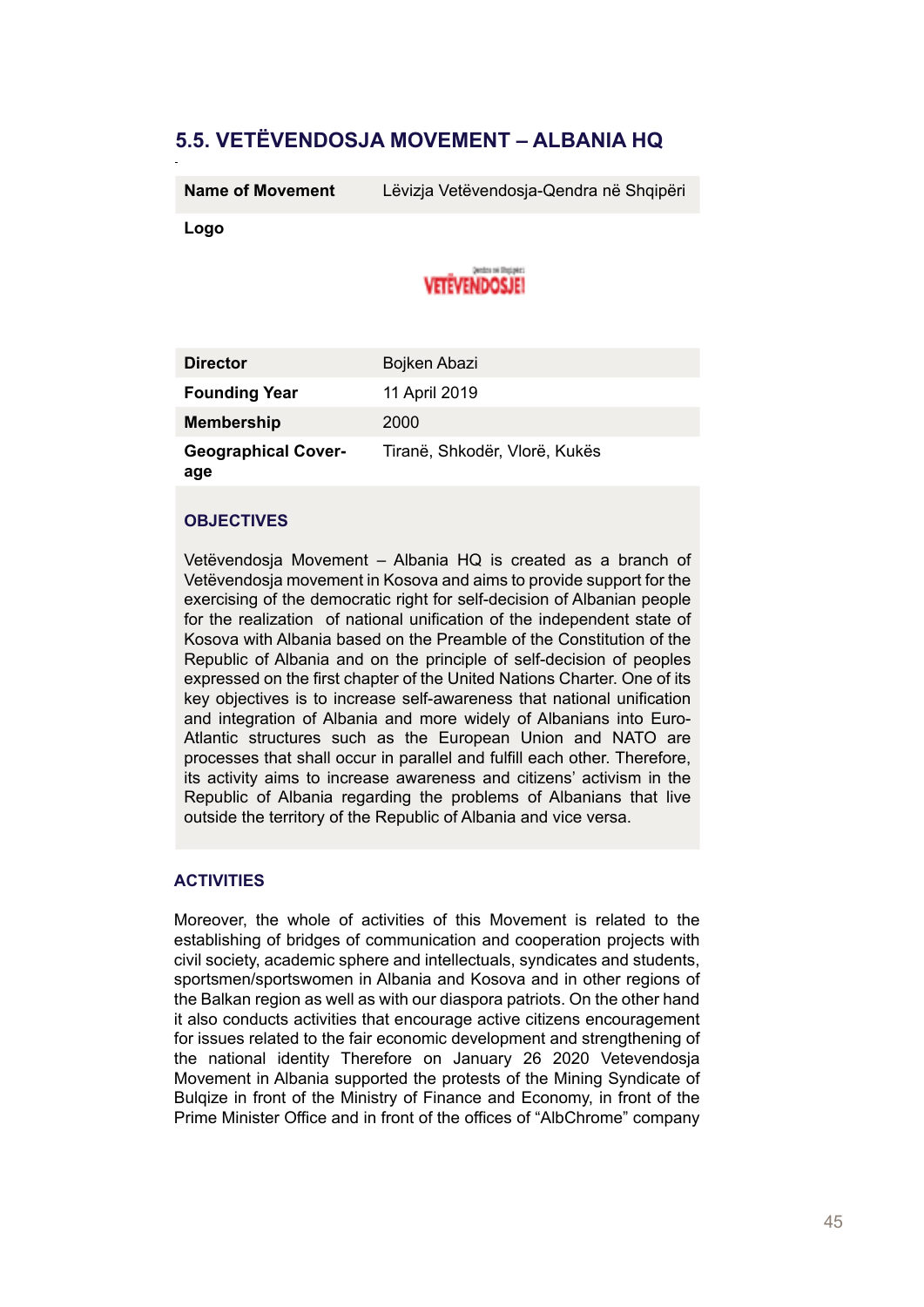ad in front of Labor Inspectorate.<sup>50</sup> In this protest the syndicates requested the new collective contract, increase of salaries, review of norms, bonus payments for end of the year, recognition difficulties and elder at work, compensation for accidents at work, stopping of pressures towards miners and return to the job of four syndicates leaders previously fired in an outlaw way. Following these activities, recently activists of Vetevendosja Movement, Albania HQ have supported the oil workers of the Factory of Deep Processing of Petrol in Ballsh city who from 28.9.2020 are in a hunger strike. This movement has also supported the requests of oil workers and requested for the respect of the dignity and rights of over 700 workers of this oil refinery such as enforcement of the court decision of 2017 regarding payment of unpaid salaries during all these months together with the other salaries since the stoppage of work of the refiner, remount and the restart of it as well as collective work contracts. On the other hand, on October 11 activists of Vetevendosja Movement in Albania have supported the initiative of inhabitants in Hormove village in Tepelene to rehabilitate of the Memorial of the Massacre of Hormova that commemorates the massacre of 207 persons from the Greeks. Vetevendosja Movement in Albania requests the transparence of local governance unit organs for this case insisting that such memorials shall be maintained and raised in all cases where they influence the commemorial of history and for strengthening national identity.

| <b>Political Orientation</b>         | I eft                                                                                                                                                              |
|--------------------------------------|--------------------------------------------------------------------------------------------------------------------------------------------------------------------|
| <b>Funding</b>                       | Membership donations                                                                                                                                               |
| Website, Facebook,<br><b>Twitter</b> | https://shqiperi.vetevendosje.org/<br>https://www.facebook.com/LVVShqiperi/<br>https://twitter.com/LVVShqiperi<br>https://www.instagram.com/<br>Ivvshqiperi/?hl=en |

*"For us it is especially important to interact the issue of national cause and that of the welfare state that fights against inequalities and injustices in economy and society. I think that these two theses are important for the Albanian state from the XIX century … We did not invent those thesis, … Of course everything that did not happen then must be adapted to the new needs of the XXI century but nevertheless some programming lines can be followed to state that we do not perceive ourselves as something new but we think we are a continuity of the historical attempt of the Albanians inside or outside the Republic of Albania to develop and unite the Albanian nation. We are inspired by National Renaissance and try to take the best of that effort to bring it forward in current conditions Albanians live."*

## *Parts from the interview with Vetevendosja Movement representatives.*

<sup>50</sup> https://argumentum.al/lajmi/2020/01/

levizja-vetevendosje-ne-shqiperi-proteste-ne-mbeshtje-te-minatoreve-minatoret-e-bulqizes-nuk-jane-vetem/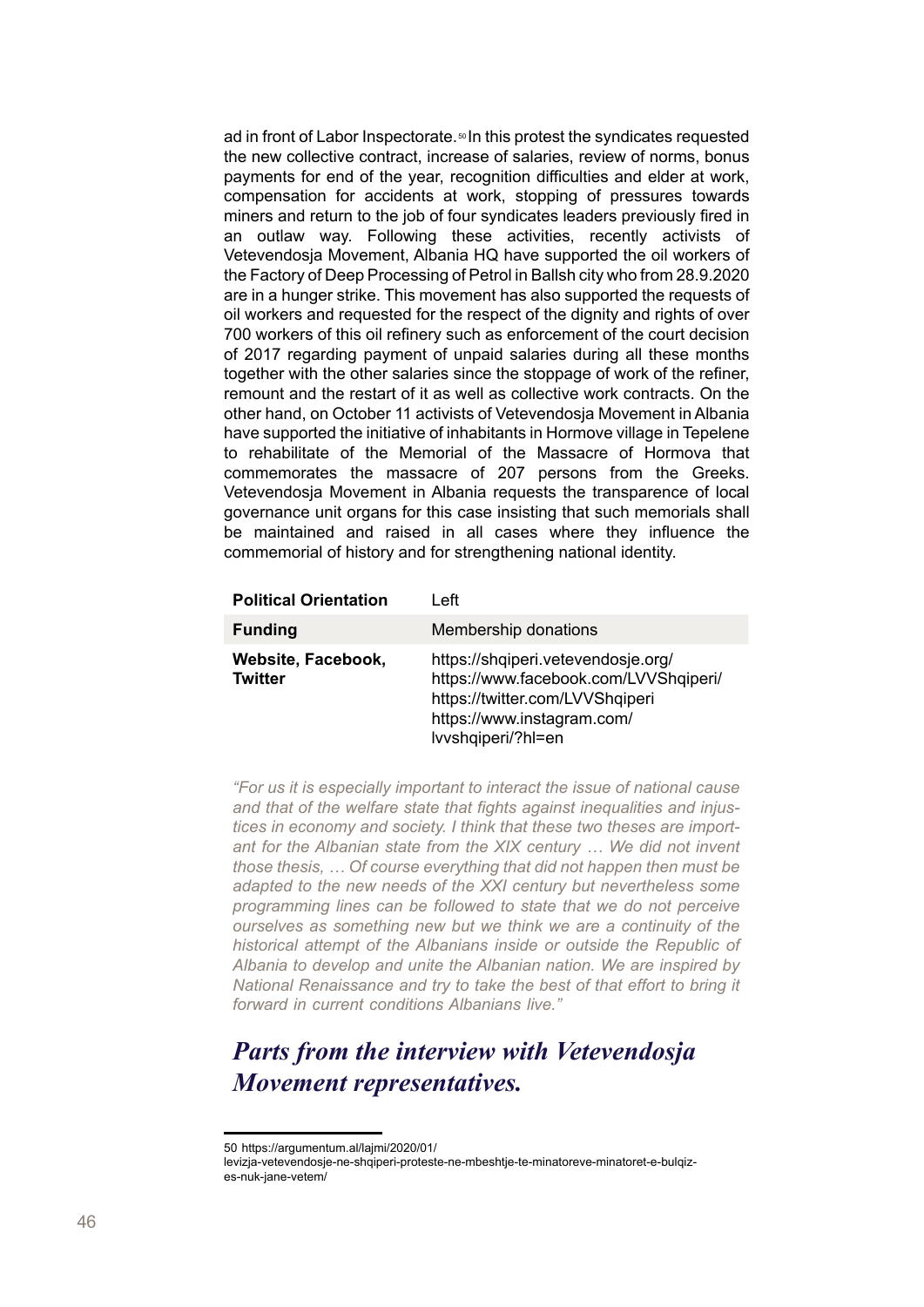## <span id="page-46-0"></span>**5.6. Aleanca për Mbrojtjen e Teatrit**

**Name of the Movement**

Lëvizia Aleanca për Mbroitien e Teatrit

**Logo**



| <b>Directors</b>     | Robert Budina, Neritan Licaj |
|----------------------|------------------------------|
| <b>Founding year</b> | 2018                         |
| Membership           | Undefined                    |
| Geographic coverage  | Tiranë, Durrës               |

#### **Objectives**

Aleanca Për Mbrojtjen e Teatrit was funded on 18 of April 2018 and is a citizens movement that came as a reaction towards the decision of the Albanian Government to demolish the building of the National Theatre, a building of 1938 and to build there through public private partnership (PPP) a new National Theater Building based on the project of the Danish architect Bjorn Ingels.<sup>51</sup> This decision was the cause that in the Movement "Aleanca për Mbrojtjen e Teatrit", under the motto 'Protect the Theatre-National Theatre Cultural Monument Protected by the People' several active citizens got involved including actors, urbanists, citizens, civil society activists that were gathered at the national theatre and protested in different forms for over 2 years in order not to demolish the National Theatre but to see an option for the buildings reconstruction considering its importance as a building with historical values.

#### **ACTIVITIES**

Also the "Europa Nostra" Forum, thanks to the awareness raising campaigns of Aleanca për Mbrojtjen e Teatrit, ranks it amongst the most risked buildings of Europe that shall be protected for its "symbolic" in national culture and for the whole Europe with its 80 years of history".52 Following demolishing of the building of the National Theatre by the Municipality of Tirana on May 17, 2020 following Decision of Tirana Municipality Council on May 17 2020,<sup>53</sup> Aleanca për Mbrojtjen e

<sup>51</sup>https://www.parlament.al/Files/ProjektLigje/20180926123505ligj%20nr,%2037,%20dt.%20 20.9.2018%20I%20rishikuar,%20i%20rivotuar.pdfLigj Nr 37/2018 Për përcaktimin e procedurës së vecantë për vlerësimin, negocimin dhe lidhjen e kontratës me objekt ``Projektimi dhe realizimi i Projektit Urban dhe Godinës së re të Teatrit Kombëtar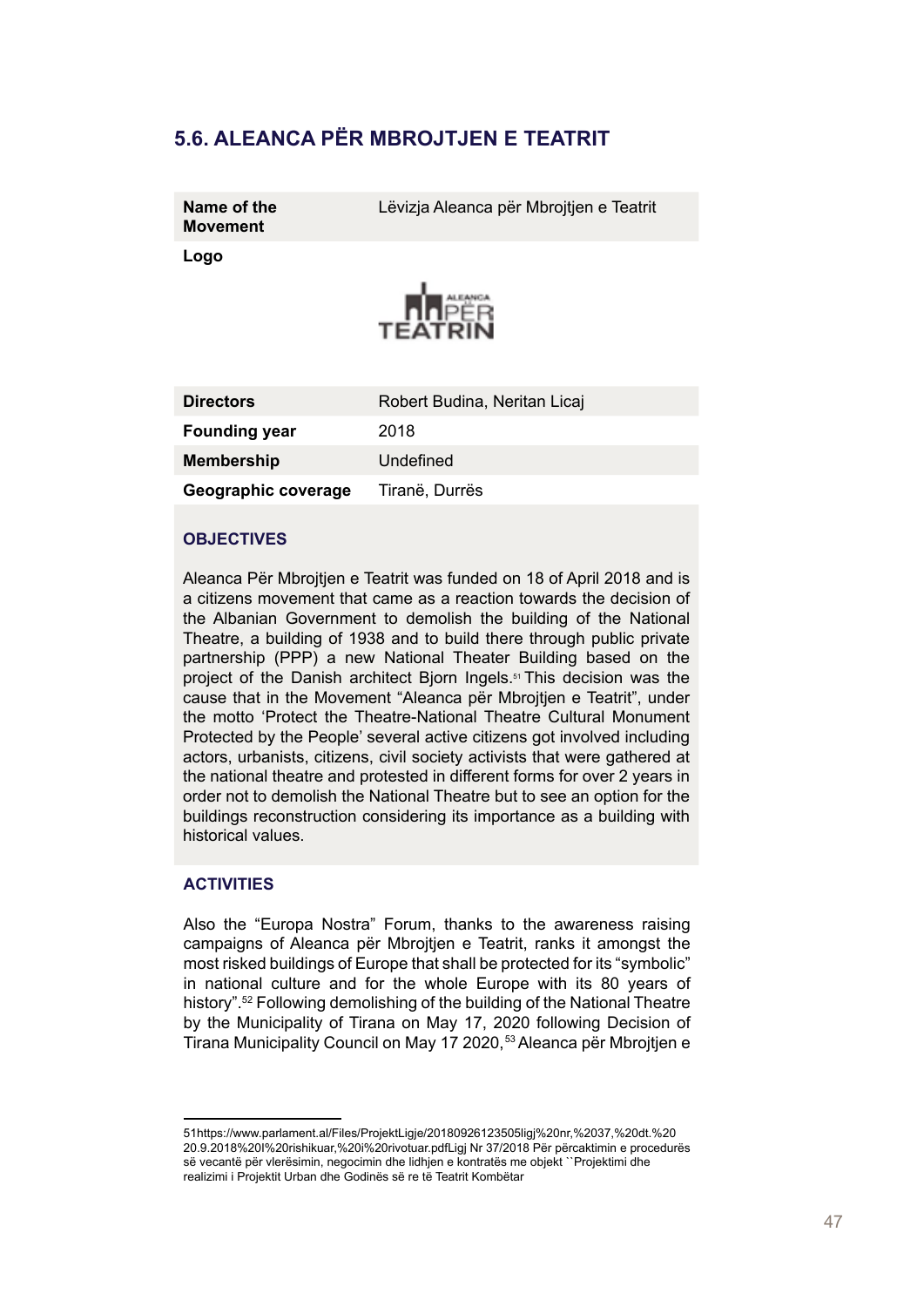Teatrit started the signing of the petition 'For the Reconstruction of the Theater' by collecting firms all over Albania, by inviting the citizens to sign for reconstruction of the demolished theatre at the same place and with the same architectural model. Due to their long activity presence of its public representatives in written media and the electronic one and the reaction following the demolishing of the national theatre on May 17, 2020 the role of this movement in public opinion has been greater compared to other social movements.

| <b>Political Orientation</b>  | Undefined                                                                                                                                 |
|-------------------------------|-------------------------------------------------------------------------------------------------------------------------------------------|
| <b>Funding</b>                |                                                                                                                                           |
| Website, Facebook,<br>Twitter | https://www.facebook.com/pg/Aleanca-<br>p%C3%ABr-Mbroitien-e-Teatrit-<br>zyrtare-110243613751205/posts/<br>https://twitter.com/perteatrin |

*"By means of this movement we brought an impact to the public, we raised its awareness by going outside in the square by facing police forces to protect a public wealth and historical one related to the cultural memory of the city and beyond …. For over 100 years it never happened that through civilian disobeying a group of citizens, artist, activists with different professions entered inside a building such as the National Theatre not only to preserve it but to recall to the self-conscience and public awareness of the Albanian citizens that such building needs restoration. (…) Despite the fact that we did not make it to save the building, our movement for the protection of the theatre made the citizens more aware that we all must be engaged (...) The problem is at the roots of citizens' conscience. How strong are they (...) Otherwise the theatre will not be demolished".* 

## *Parts from the interview with representatives of the Aleanca per Mbrojtjen e Teatrit Kombëtar Movement.*

<sup>52</sup> http://7mostendangered.eu/sites/national-theatre-of-albania-tirana-albania/ 53 https://exit.al/wp-content/uploads/2020/05/vkb-50.pdf Vendimi Nr 50 datë 14.05.2020 i Këshillit Bashkiak – Tiranë Për miratimin e shëmbjes së godinës së Teatrit Kombëtar, pasuri në pronësi të Bashkisë Tiranë, bazuar në Akt-Ekspertizën e hartuar nga Instituti Kombëtar i Ndërtimit `Mbi vlerësimin e godinës së Teatrit Kombëtar'.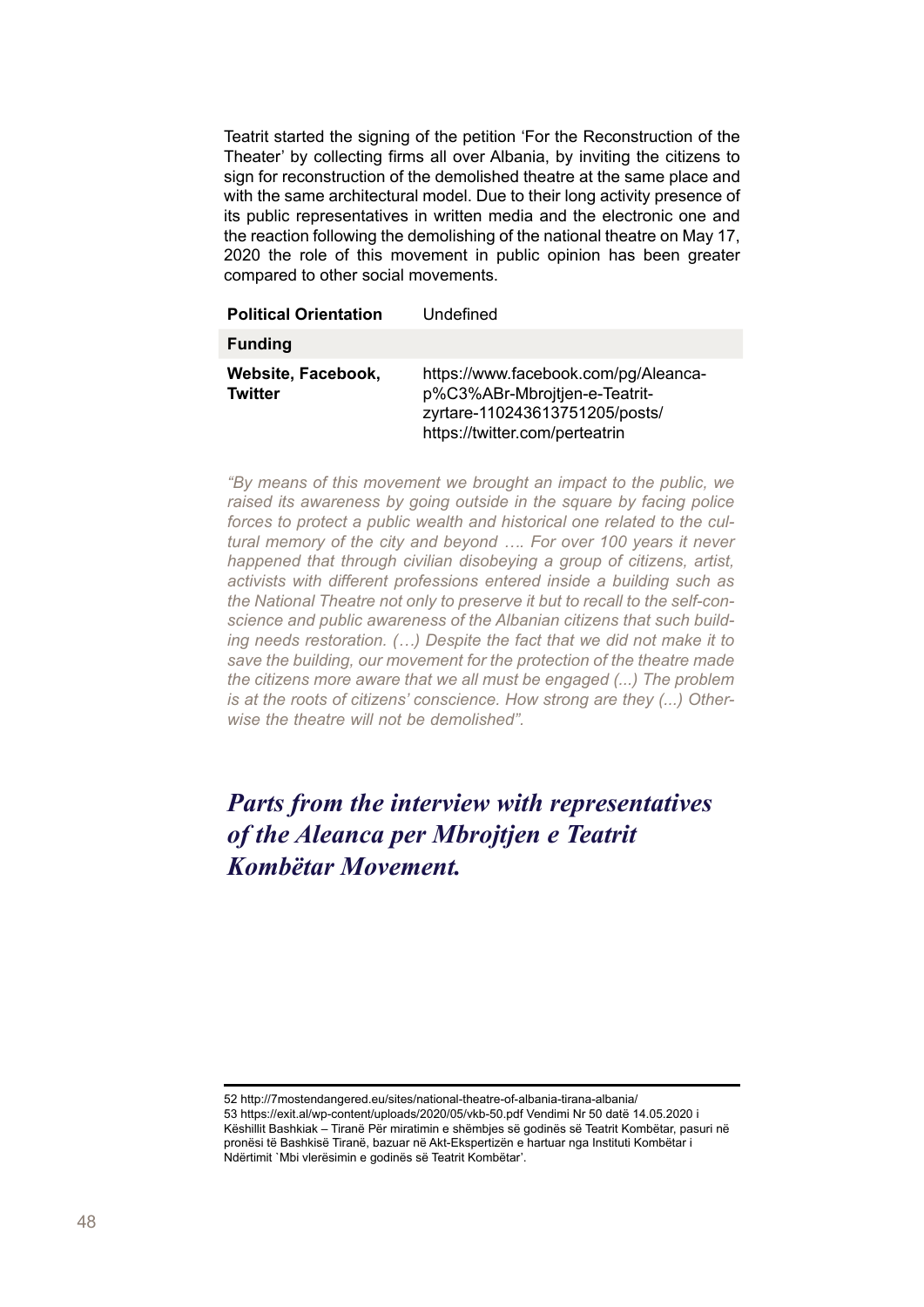## <span id="page-48-0"></span>6. Conclusions

Albania does not have an extensive tradition of (civic) social movements. It dates back to as early as the beginning of 1990s, with a strong civic response to the totalitarian system. Although only three decades old, however, its history is increasingly enriched with new social subjects and new causes, of concern and interest to the Albanian society.

Governments continuously produce arbitrary problems; the civic response against them is and will be required. It is important, therefore, to know how to appreciate more and better the mission, values, role and contributions of the social (civic) movements. First and foremost, the society is expected to be more participatory, more present and more active towards relevant causes.

Furthermore, an active public support by the international presence in Albania, such as multilateral organizations, the diplomatic corps accredited in Albania, etc., would have a very positive contribution to increasing the prestige of these movements amid the public opinion and in the mass media.

The data of the survey on the activity and impact of social (civic) movements operating in Albania provides us with a clear overview of how their activity, capacity and impact in advocating the public interest and reaction is perceived. In general, the limited knowledge of respondents about these movements is related to the fact that activities are mainly concentrated in Tirana and are not characterized by efforts to mobilize large-scale measures.

From our assessment, the Aleanca per Mbrojtjen e Teatrit (Alliance for Protection of Theatre) has had a wider media coverage, due to the concentration of its activity in Tirana, as a result of the location of the theater and the attention for the demolition of the National Theater building on May 17, 2020. Other social movements such as Nisma Thurja, EcoAlbania, and Alternativa seem to have a lower level of recognition by the public. A major reason conditioning their activity is the lack of financial resources. Limited and insufficient financial resources keep them from organising intensive awareness-raising activities or reach other areas beyond the capital.

Nisma Thurje, Organizata Politike and Vetëvendosje - Albania, are civic movements that have the potential to become political parties. The goals and objectives they have set are related to aspects that belong to parties as electoral subjects. Already, Nisma Thurja has indicated its intention to run in 2021 parliamentary elections.

To raise public awareness, Nisma Thurje, the Aleanca per Mbrojtjen e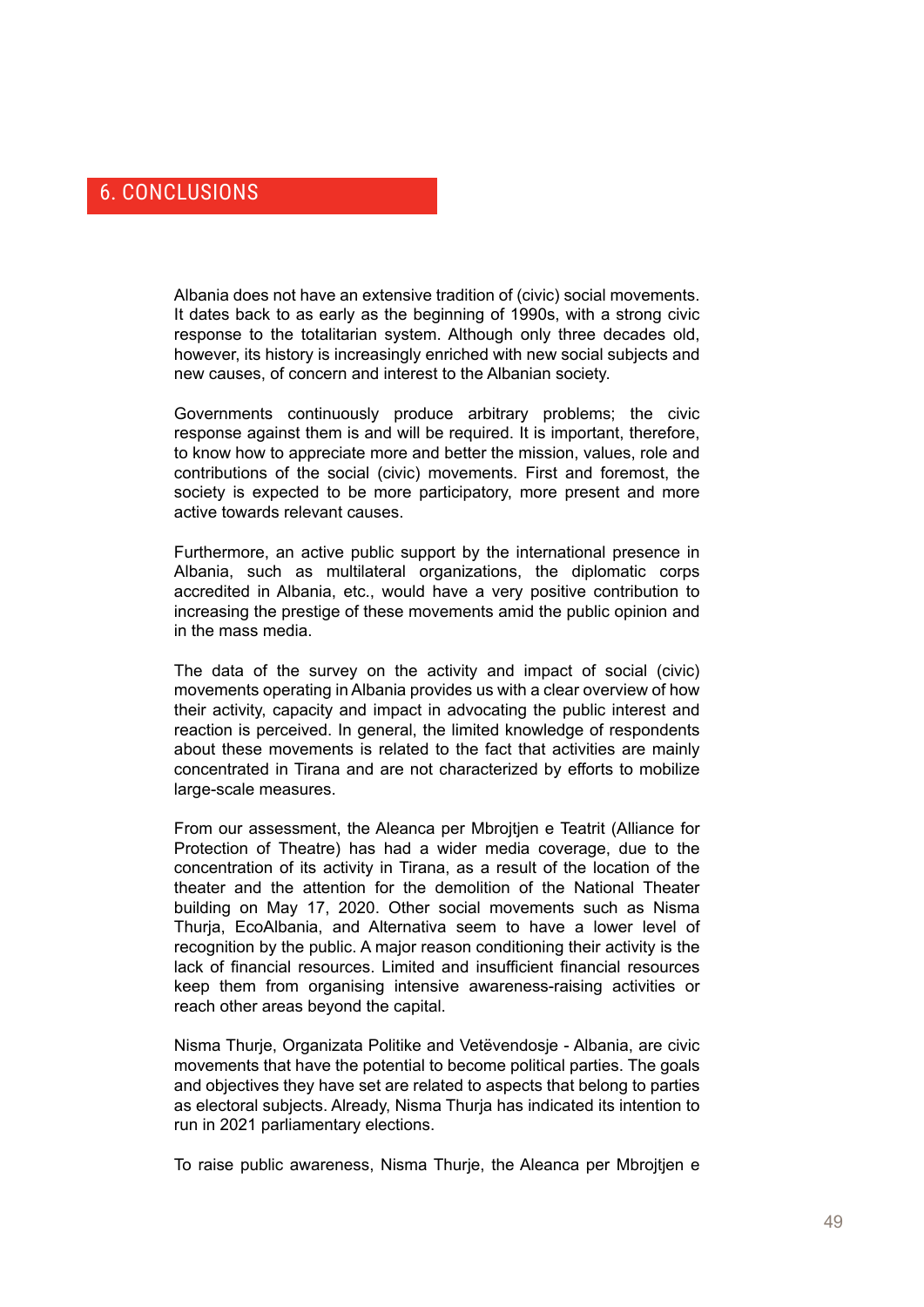Teatrit and EcoAlbania have used petitions and lawsuits in courts for the causes they advocate, as a tool to attract media attention but also their impact on society, with the aim of involving larger number of citizens in support of changes in areas such as electoral systems, protection of historical and cultural heritage, and biodiversity. Despite their indifference to participate in these movements, the citizens has stated a desire for a stronger role and action of these movements in public life.

The use of print and electronic media or social media such as Facebook, have been the main channels these movements have used to raise public awareness, although protests or awareness-raising campaigns require massive participation of citizens.

Certainly a civic apathy towards various events is also explained by the insufficient culture of today's Albanian citizens to react to arbitrary government acts that affect the interests of society. Therefore, often these movements are considered as "gyms of democracy" and their presence in public life allows citizens, youth and groups of interest to try and foster their skills to advocate for certain public interests, beyond the traditional level of representation of interests by political parties.

Social (civic) movements are an irreplaceable asset of a society, with a broad scope and significant role and influence, for the benefit of the country's progress.

Despite the general readiness to vote for new faces, voters -in the endturn to traditional parties and this is also related with the current low capacities of these movements to profile themselves as political actors. Such movements have the capacity to mobilize around specific issues in a certain context, but do not have structures and capacity to mobilize as political actors around elections.

Most of these movements do not have clear and identified membership, nor its clear what is the state of their finances and also, the willingness to become political actors cannot be assessed. The landscape of these movements is so fluid by indicating a lack of well-thought process before their establishment. An example is the 'Alternative' movement that was set-up last year as a right wing one, but whose leader was decreed in November as the deputy minister of Finance, by putting an end to the existence of this movement through the phenomena of co-opting. Also, one of the leaders of Aleanca per Mbrojten e Teatrit is now part of the candidates' MP list for parliamentary elections of 2021 representing the main opposition party.

The past history of movements indicates that when they were transformed into electoral subjects, they have lost relevance and have not been able to mobilize sufficient support for getting elected into the Parliament (the examples with Mjaft Movement – G99, Sfida party, LIBRA party, Red and Black Alliance etc.).

For the most part, new movements are prejudged and misjudged to the point that also the donor support towards them has been almost nonexistent. In that framework, the donors should be more intentional in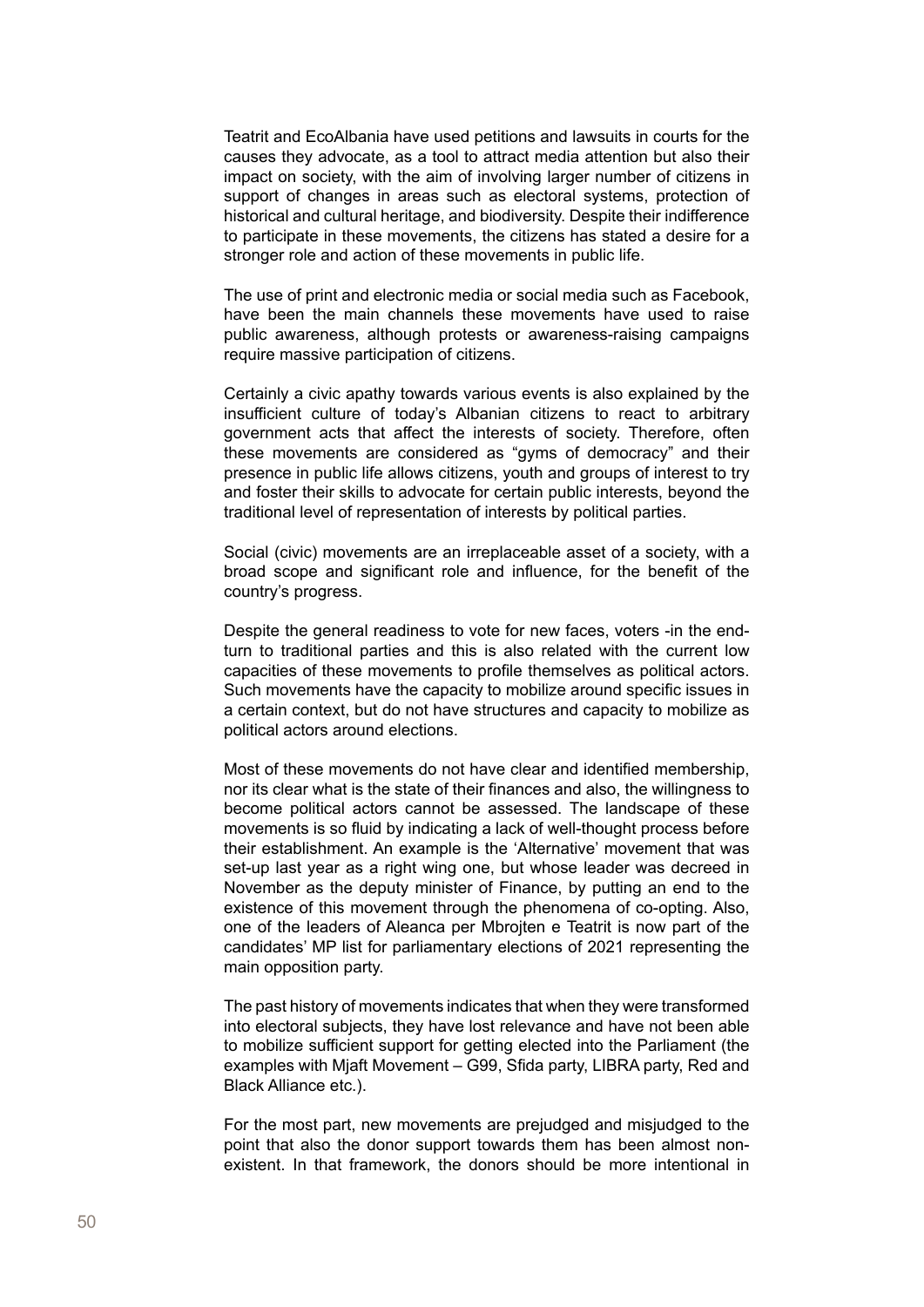paying attention and supporting the new movements in order to increase the political options in the country and increase the pressure from the new actors for further democratization of the political system (the example of Nisma Thurje on advocating for open lists for next elections). The topic-based movements seem to be more successful in appealing to citizens.

Regarding the relationship vis-a-vi media, it is noticed that the traditional media does not create sufficient space for covering the movements stances and actions. Meanwhile, a general civic apathy in the country may be explained by 1) the government's actions to discredit any civic movement and leader and efforts to frame any opposing voice as part of the opposition's agenda, and 2) the insufficient culture of citizens to react to arbitrary government acts that affect the interests of society.

On the other side, the dualism between perception and electoral reality among voters in Albania is the main explanation as to why for many years, although most people have a negative perception of traditional parties, the electoral behavior has remained unchanged and `political dualism` between the two main parties continues to prevail.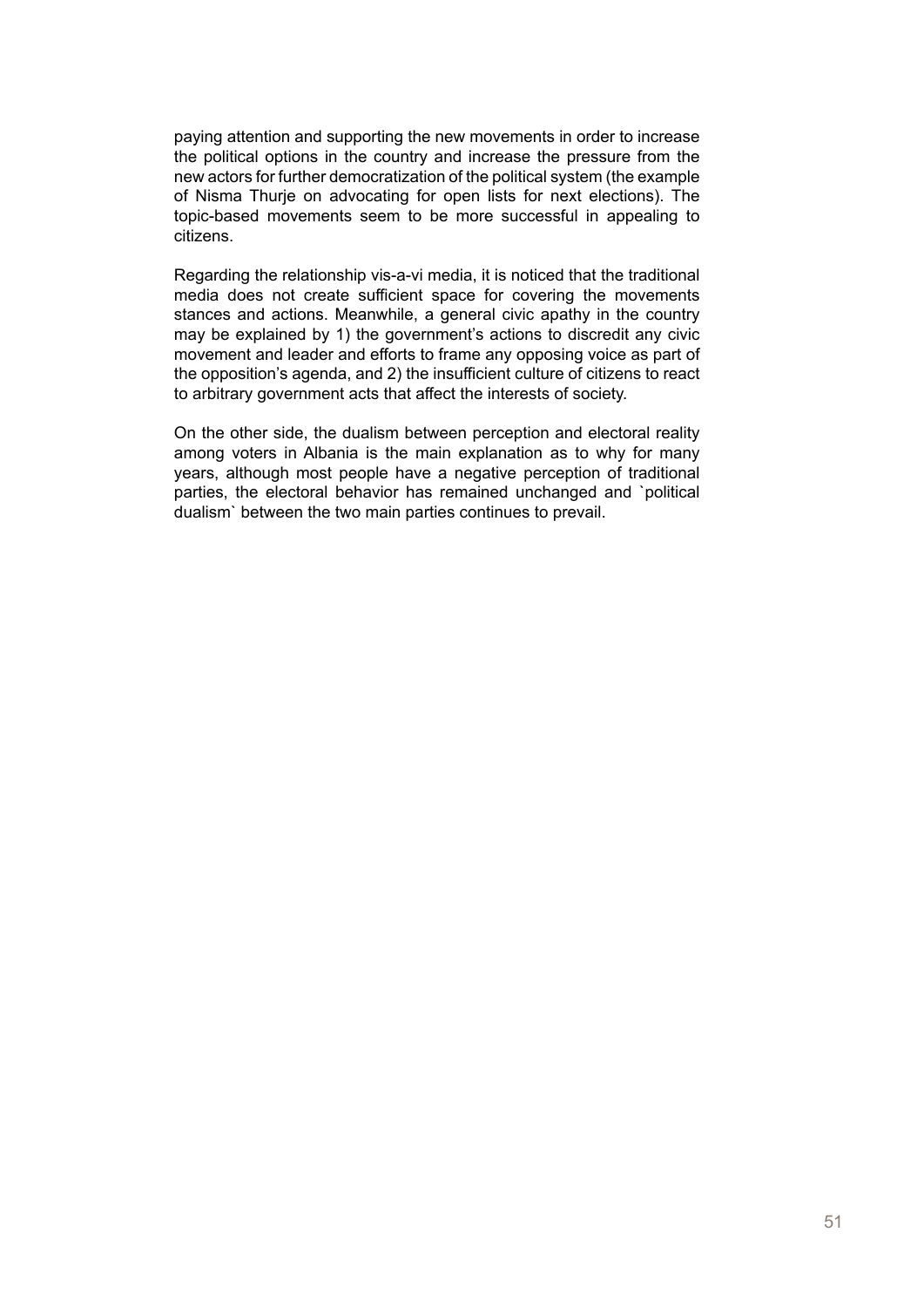<span id="page-51-0"></span>Bieber, Florian; Brentin, Dario (2018, ed) Social Movements in the Balkans. Rebellion and Protest from Maribor to Taksim, Centre for Southeast European Studies (CSES), University of Graz, Austria

Bordignon, Fabio; Ceccarini, Luigi (26 March 2014). "Protest and project, leader and party: normalisation of the Five Star Movement". *Contemporary Italian Politics*. **6** (1): 54- 72.

Bosi, L. and Uba, K. (2009) Introduction: The Outcomes of Social Movements. Mobilization: An International Journal 14 (4): 409–415. Buechler, Steven M (1995). New Social Movement Theories, Sociological Quarterly Volume 36 Issue 3, Pages 441 - 464, 1995.

Daniels, R. V. (2000) The Anti-Communist Revolutions in the Soviet Union and Eastern Europe 1989-1991. In D. Parker (Ed.) Revolutions and the Revolutionary Tradition in the west 1560-1991. London: Routledge, pp. 202-24.

Della Porta, D. and Diani, M. (1999) Social Movements: An Introduction Oxford: Blackwell; Diani, Mario (1992). "The concept of social movement". *The Sociological Review*. 40 (1): 1–25. [ISSN](https://en.wikipedia.org/wiki/ISSN_(identifier)) [0038-0261](https://www.worldcat.org/issn/0038-0261)

Dolata, Ulrich; Schrape, Jan-Felix (2016). "Masses, Crowds, Communities, Movements: Collective Action in the Internet Age". *[Social](https://en.wikipedia.org/wiki/Social_Movement_Studies)  [Movement Studie](https://en.wikipedia.org/wiki/Social_Movement_Studies)*s. 15 (1): 1–18

Donatella della Porta; Hara Kouki; Joseba Fernandez (2017). ["Left's](https://books.google.com/books?id=Gok0DgAAQBAJ&pg=PA236)  [Love and Hate for Europe: Syriza, Podemos and Critical Visions of](https://books.google.com/books?id=Gok0DgAAQBAJ&pg=PA236)  [Europe During the Crisis".](https://books.google.com/books?id=Gok0DgAAQBAJ&pg=PA236) In Manuela Caiani; Simona Guerra (eds.). *Euroscepticism, Democracy and the Media: Communicating Europe, Contesting Europe*. Palgrave Macmillan UK. p. 236. [ISBN](https://en.wikipedia.org/wiki/ISBN_(identifier)) [978-1-137-59643-7](https://en.wikipedia.org/wiki/Special:BookSources/978-1-137-59643-7)

Eminagic, Emin (2017) Towards a De-Ethnicized Politics: Protests and Plenums in Bosnia and Herzegovina in Jasmin Mujanović (ed.), 2017, The Democratic Potential of Emerging Social Movements in Southeastern Europe, 68 pages (page 23-27)

Haines, Herbert H. (1995). Black Radicals and the Civil Rights Mainstream, 1954–1970. Univ. of Tennessee Press. pp. 98–118. [ISBN](https://en.wikipedia.org/wiki/ISBN_(identifier)) [978-1-57233-260-7](https://en.wikipedia.org/wiki/Special:BookSources/978-1-57233-260-7)

Kitschelt, H. (1986) Political Opportunity Structures and Political Protest: Anti-Nuclear Movements in Four Democracies. British Journal of Political Science, 16(19): 57–85. DOI: http://dx.doi.org/10.1017/S000712340000380X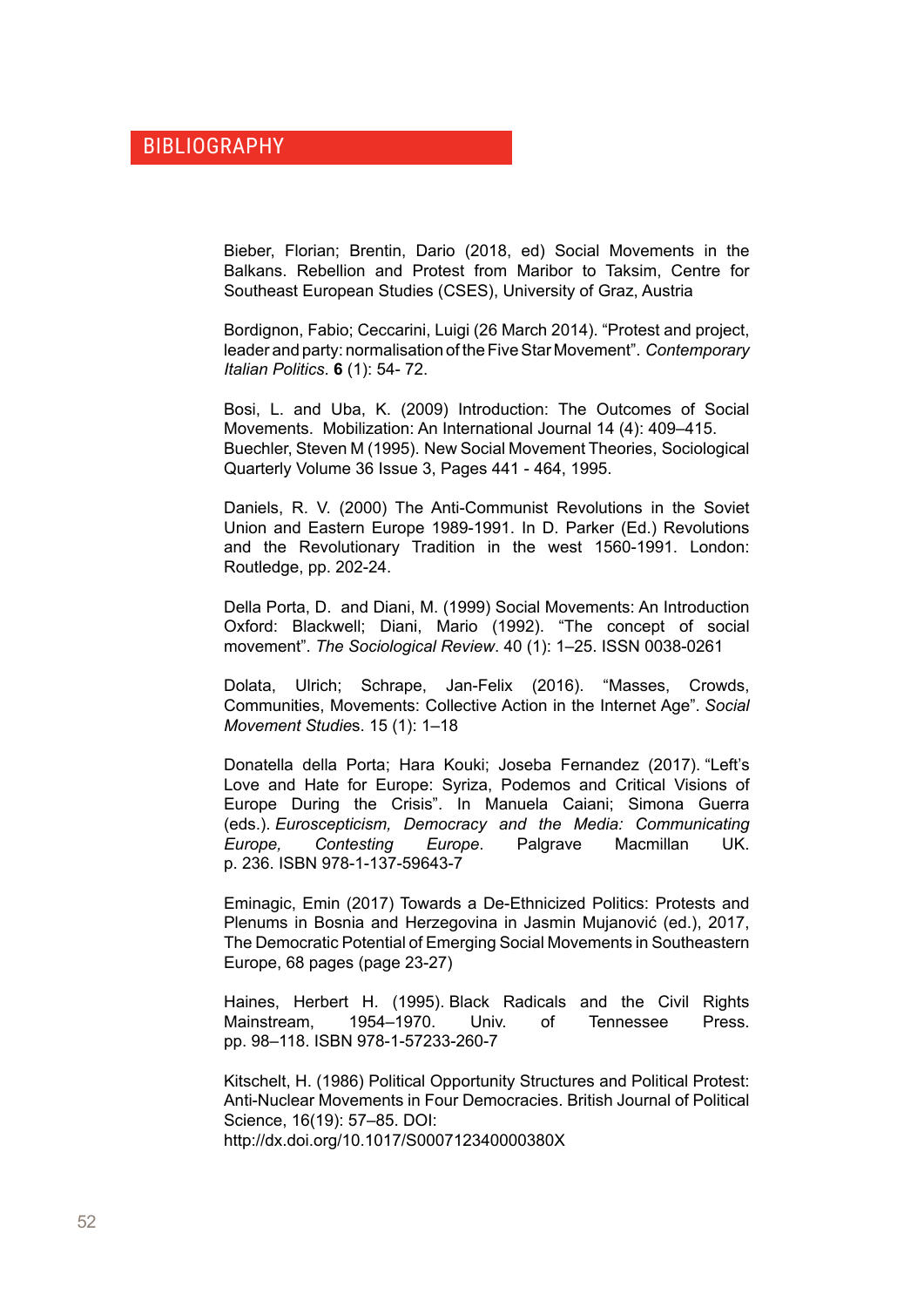Knezic, Marko (2017) Social Movements and Democratization in Serbia since Milošević in Jasmin Mujanović (ed.), 2017, The Democratic Potential of Emerging Social Movements in Southeastern Europe, 68 pages (pp 23-27)

Kolb, F. (2004) The Impact of Transnational Protest on Social Movement Organizations: Mass Media and the making of ATTAC Germany. In della Porta, D. and Tarrow S. (eds.) Transnational protest and global activism

[James, Paul;](https://en.wikipedia.org/wiki/Paul_James_(academic)) van Seeters, Paul (2014). [Globalization and Politics, Vol.](https://www.academia.edu/7305007)  [2: Global Social Movements and Global Civil Society](https://www.academia.edu/7305007). London: Sage Publications.

McCarthy, John; Zald, Mayer N. (May 1977). "Resource Mobilization and Social Movements: a Partial Theory". *American Journal of Sociology*. 82 (6): 1212–1241

Miller, David L (2000) Introduction to Collective Behavior and Collective Action, Prospect Heights, IL: Waveland Press, 2000 2d edition.

Mujanović, Jasmin (ed.), 2017, The Democratic Potential of Emerging Social Movements in Southeastern Europe, 68 pages

Piven, Francis; Cloward, Richard (Summer 1991). "Collective Protest: A Critique of Resource Mobilization Theory". International Journal of Politics, Culture, and Society. 4 (4): 435–458

Scott, John; Marshall, Gordon (2009), ["Social movements"](https://www.oxfordreference.com/view/10.1093/acref/9780199533008.001.0001/acref-9780199533008-e-2148), A Dictionary of Sociology, Oxford University Press, [ISBN](https://en.wikipedia.org/wiki/ISBN_(identifier)) [978-0-19-953300-8](https://en.wikipedia.org/wiki/Special:BookSources/978-0-19-953300-8) Smelser, Neil J (1962). Theory of Collective Behavior, Free Press, Glencoe, Ill., 1962

Stoiciu, Victoria (2017) Romania's Years of Turmoil, 2012–2015 in Jasmin Mujanović (ed.), 2017, The Democratic Potential of Emerging Social Movements in Southeastern Europe, 68 pages (page 7-11)

Suzanne Staggenborg (2008), Social Movements, [Oxford University](https://en.wikipedia.org/wiki/Oxford_University_Press)  [Press,](https://en.wikipedia.org/wiki/Oxford_University_Press). [ISBN](https://en.wikipedia.org/wiki/ISBN_(identifier)) [978-0-19-542309-9](https://en.wikipedia.org/wiki/Special:BookSources/978-0-19-542309-9)

[Tarrow](https://en.wikipedia.org/wiki/Sidney_Tarrow), Sidney (1994) Power in Movement: Collective Action, Social Movements and Politics, [Cambridge University Press,](https://en.wikipedia.org/wiki/Cambridge_University_Press) . [ISBN](https://en.wikipedia.org/wiki/ISBN_(identifier)) [0-521-42271-X](https://en.wikipedia.org/wiki/Special:BookSources/0-521-42271-X)

Tilly, Charles. (1978) From Mobilization to Revolution. Reading, Massachusetts: Addison-Wesley.

Tsoneva, Jana (2017) Vectors of Ex / Inclusion in Bulgarian Civil Society Post-2013 in Jasmin Mujanović (ed.), 2017, The Democratic Potential of Emerging Social Movements in Southeastern Europe, 68 pages (page 11-17)

Wolfgang Rudig (1990). Anti-nuclear Movements: A World Survey of Opposition to Nuclear Energy, Longman

Buechler, Steven M (1995). New Social Movement Theories, Sociological Quarterly Volume 36 Issue 3, Pages 441 - 464, 1995.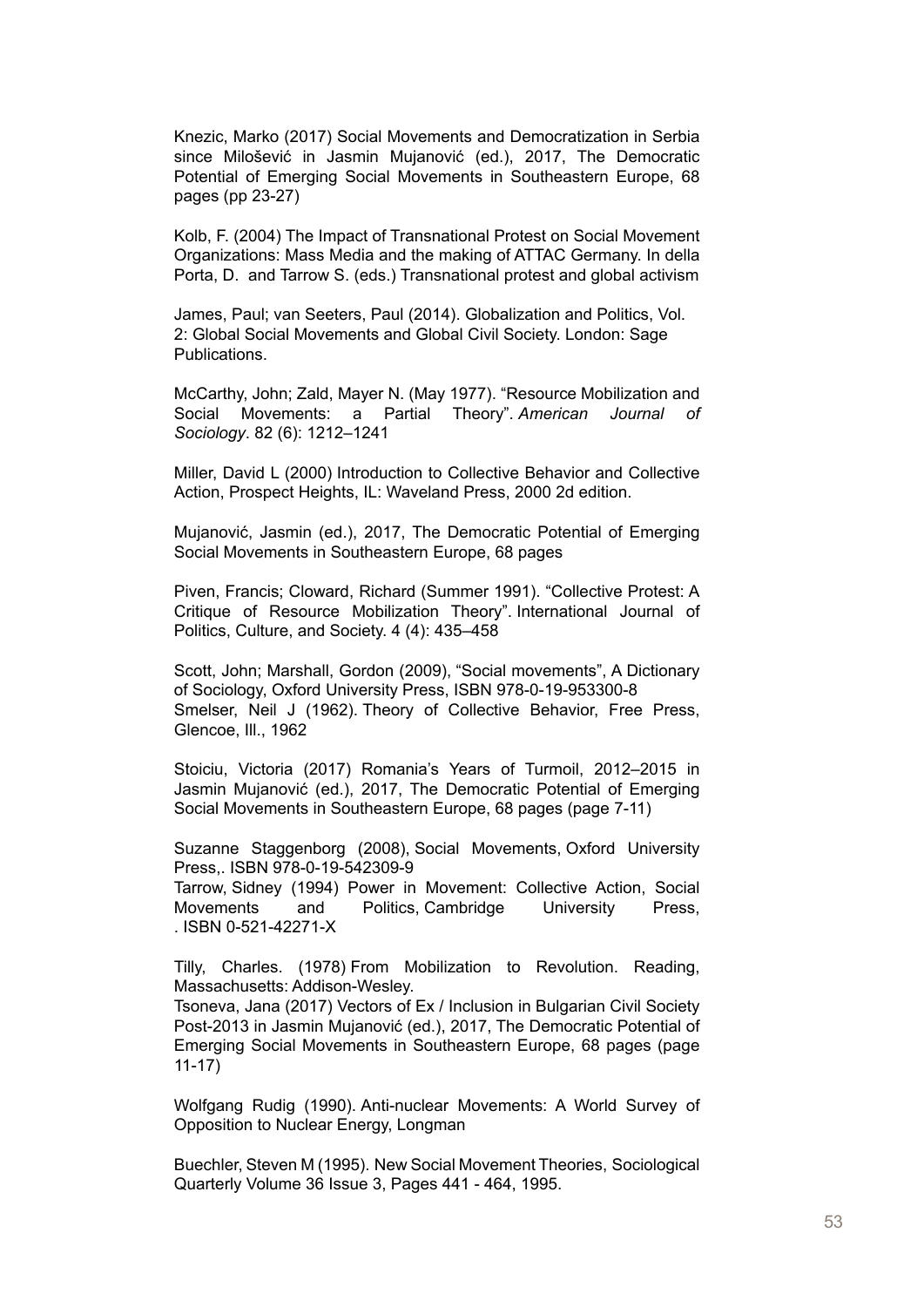## <span id="page-53-0"></span>(Footnotes)

1 <https://hashtag.al/index.php/2020/09/03/nisma-thurje-krijon-parti-te-re/>

2  [https://www.monitor.al/](https://www.monitor.al/fitojne-banoret-gjykata-administrative-ndalon-punimet-per-hidrocentralin-e-pocemit-ne-vjose/) [fitojne-banoret-gjykata-administrative-ndalon-punimet-per](https://www.monitor.al/fitojne-banoret-gjykata-administrative-ndalon-punimet-per-hidrocentralin-e-pocemit-ne-vjose/)[hidrocentralin-e-pocemit-ne-vjose/](https://www.monitor.al/fitojne-banoret-gjykata-administrative-ndalon-punimet-per-hidrocentralin-e-pocemit-ne-vjose/)

3 [http://www.ecoalbania.org/sq/event/dita-e-vjoses-vizioni-per-park](http://www.ecoalbania.org/sq/event/dita-e-vjoses-vizioni-per-park-kombetar/)[kombetar/](http://www.ecoalbania.org/sq/event/dita-e-vjoses-vizioni-per-park-kombetar/); [https://portavendore.al/wp-content/uploads/2018/05/](https://portavendore.al/wp-content/uploads/2018/05/Angazhimi-i-Komunitetit-%E2%80%93-Tregues-i-Integrimit-n%C3%AB-Vendim-marrje-AKTIV.pdf) [Angazhimi-i-Komunitetit-%E2%80%93-Tregues-i-Integrimit-n%C3%AB-](https://portavendore.al/wp-content/uploads/2018/05/Angazhimi-i-Komunitetit-%E2%80%93-Tregues-i-Integrimit-n%C3%AB-Vendim-marrje-AKTIV.pdf)[Vendim-marrje-AKTIV.pdf;](https://portavendore.al/wp-content/uploads/2018/05/Angazhimi-i-Komunitetit-%E2%80%93-Tregues-i-Integrimit-n%C3%AB-Vendim-marrje-AKTIV.pdf) https://www.youtube.com/results?search\_ query=top+story+vjosa ( Top Story-'Liqenet mbi Vjosë-Dy hidrocentrale po zhdukin lumin më të egër në Europë

4  [http://www.ecoalbania.org/sq/2020/09/25/](http://www.ecoalbania.org/sq/2020/09/25/kryeministri-rama-reagon-kalivac-nuk-do-te-ndertohet/) [kryeministri-rama-reagon-kalivac-nuk-do-te-ndertohet/](http://www.ecoalbania.org/sq/2020/09/25/kryeministri-rama-reagon-kalivac-nuk-do-te-ndertohet/)

[com/EcoAlbania.org/posts/2543090629105167/](https://www.facebook.com/EcoAlbania.org/posts/2543090629105167/)

5  [http://www.ecoalbania.org/sq/tag/te-shpetojme-zemren-blu-te](http://www.ecoalbania.org/sq/tag/te-shpetojme-zemren-blu-te-evropes/page/21/)[evropes/page/21/](http://www.ecoalbania.org/sq/tag/te-shpetojme-zemren-blu-te-evropes/page/21/)

6  [https://portavendore.al/2020/01/23/](https://portavendore.al/2020/01/23/banoret-e-kater-fshatrave-ne-lufte-per-mbrojtjen-e-parkut-kombetar-zall-gjocaj) [banoret-e-kater-fshatrave-ne-lufte-per-mbrojtjen-e-parkut-kombetar-zall](https://portavendore.al/2020/01/23/banoret-e-kater-fshatrave-ne-lufte-per-mbrojtjen-e-parkut-kombetar-zall-gjocaj)[gjocaj](https://portavendore.al/2020/01/23/banoret-e-kater-fshatrave-ne-lufte-per-mbrojtjen-e-parkut-kombetar-zall-gjocaj) [/https://www.facebook.com/pg/zallgjocaj/posts/](https://www.facebook.com/pg/zallgjocaj/posts/)[https://ëëë.facebook.](https://www.facebook.com/EcoAlbania.org/posts/2543090629105167/)

7 [https://argumentum.al/lajmi/2020/01/](https://argumentum.al/lajmi/2020/01/levizja-vetevendosje-ne-shqiperi-proteste-ne-mbeshtje-te-minatoreve-minatoret-e-bulqizes-nuk-jane-vetem/) [levizja-vetevendosje-ne-shqiperi-proteste-ne-mbeshtje-te-minatoreve](https://argumentum.al/lajmi/2020/01/levizja-vetevendosje-ne-shqiperi-proteste-ne-mbeshtje-te-minatoreve-minatoret-e-bulqizes-nuk-jane-vetem/)[minatoret-e-bulqizes-nuk-jane-vetem/](https://argumentum.al/lajmi/2020/01/levizja-vetevendosje-ne-shqiperi-proteste-ne-mbeshtje-te-minatoreve-minatoret-e-bulqizes-nuk-jane-vetem/)

8 [https://www.parlament.al/Files/ProjektLigje/20180926123505ligj%20](https://www.parlament.al/Files/ProjektLigje/20180926123505ligj%20nr,%2037,%20dt.%2020.9.2018%20I%20rishikuar,%20i%20rivotuar.pdf) [nr,%2037,%20dt.%2020.9.2018%20I%20rishikuar,%20i%20rivotuar.](https://www.parlament.al/Files/ProjektLigje/20180926123505ligj%20nr,%2037,%20dt.%2020.9.2018%20I%20rishikuar,%20i%20rivotuar.pdf) [pdf](https://www.parlament.al/Files/ProjektLigje/20180926123505ligj%20nr,%2037,%20dt.%2020.9.2018%20I%20rishikuar,%20i%20rivotuar.pdf)Ligj Nr 37/2018 Për përcaktimin e procedurës së vecantë për vlerësimin, negocimin dhe lidhjen e kontratës me objekt ``Projektimi dhe realizimi i Projektit Urban dhe Godinës së re të Teatrit Kombëtar

9  [http://7mostendangered.eu/sites/](http://7mostendangered.eu/sites/national-theatre-of-albania-tirana-albania/) [national-theatre-of-albania-tirana-albania/](http://7mostendangered.eu/sites/national-theatre-of-albania-tirana-albania/)

10 <https://exit.al/wp-content/uploads/2020/05/vkb-50.pdf>Vendimi Nr 50 datë 14.05.2020 i Këshillit Bashkiak – Tiranë Për miratimin e shëmbjes së godinës së Teatrit Kombëtar, pasuri në pronësi të Bashkisë Tiranë, bazuar në Akt-Ekspertizën e hartuar nga Instituti Kombëtar i Ndërtimit `Mbi vlerësimin e godinës së Teatrit Kombëtar'.